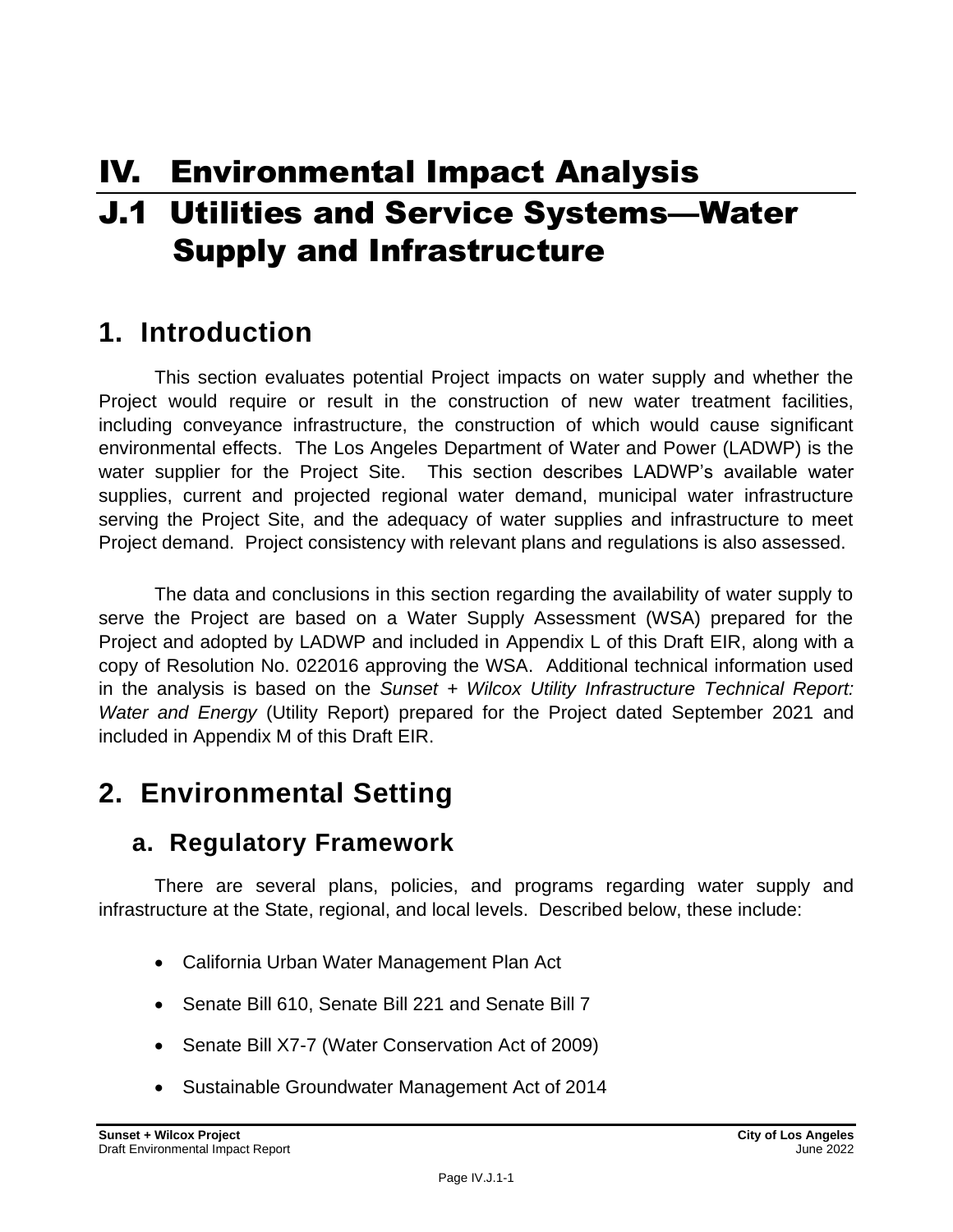- California Code of Regulations
	- Title 20
	- CALGreen Code
	- Plumbing Code
- Executive Order B-40-17
- Executive Order N-10-21
- Metropolitan Water District
	- 2020 Urban Water Management Plan
	- 2015 Integrated Resources Plan
	- Water Surplus and Drought Management Plan
	- Long-Term Conservation Plan
	- Water Supply Allocation Plan
- Los Angeles Department of Water and Power's 2020 Urban Water Management Plan
- City of Los Angeles Green New Deal
- One Water LA 2040 Plan
- City of Los Angeles General Plan, including:
	- Framework Element
	- Community Plan
- Los Angeles Municipal Code (Ordinance Nos. 180,822, 181,480, 181,899, 183,833, 182,849, 184,692, and 184,248)
	- (1) State

#### *(a) California Urban Water Management Plan Act*

The California Urban Water Management Planning Act (Water Code Section 10610, et seq.) addresses several State policies regarding water conservation and the development of water management plans to ensure the efficient use of available supplies. The California Urban Water Management Planning Act also requires Urban Water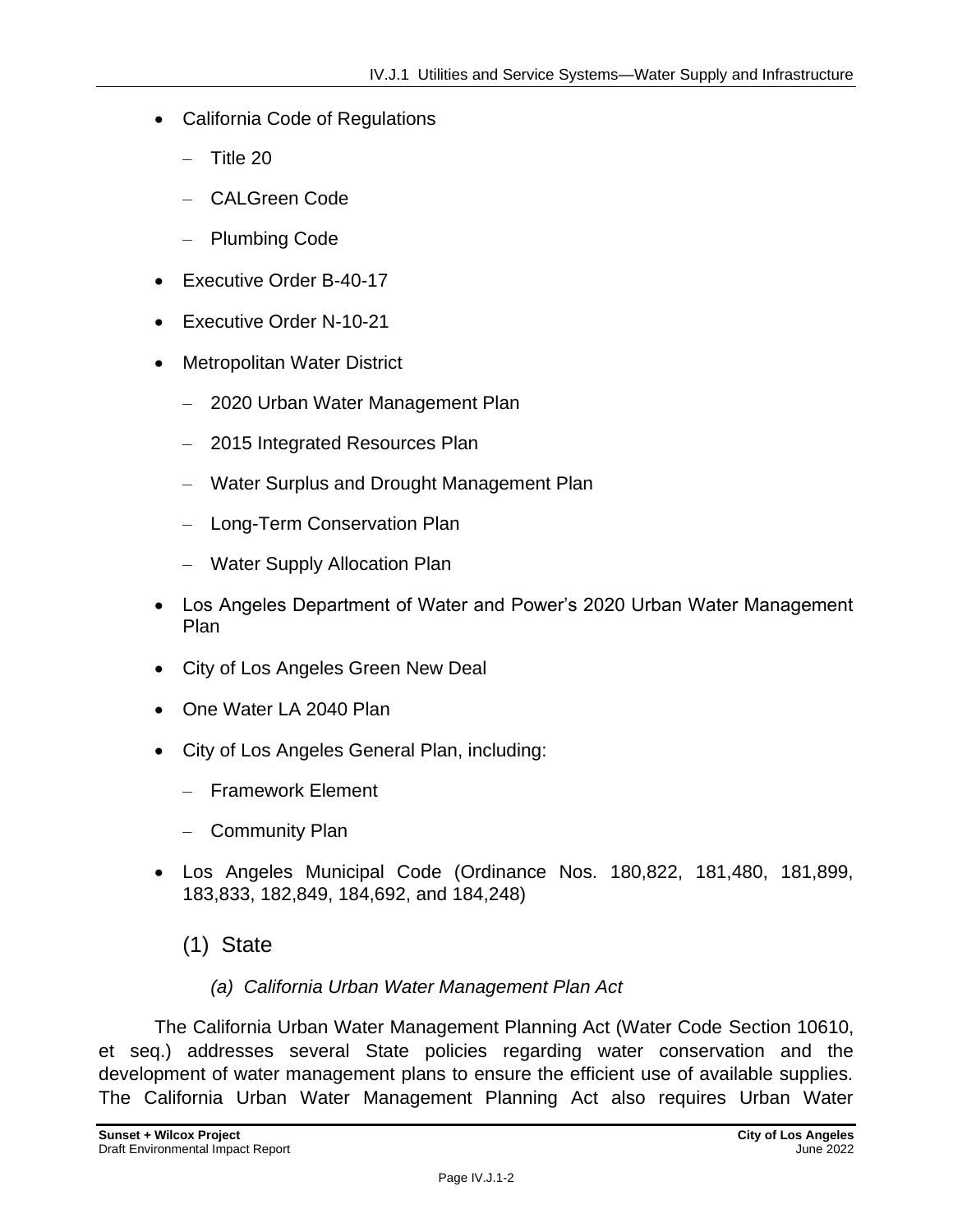Suppliers to develop Urban Water Management Plans (UWMPs) every five years to identify short-term and long-term demand management measures to meet growing water demands during normal, dry, and multiple-dry years. Urban Water Suppliers are defined as water suppliers that either serve more than 3,000 customers or provide more than 3,000 acre feet per year (afy) of water to customers.

#### *(b) Senate Bill 610, Senate Bill 221, and Senate Bill 7*

Two of the State laws addressing the assessment of water supply necessary to serve large-scale development projects, Senate Bill (SB) 610 and SB 221, became effective January 1, 2002. SB 610, codified in Water Code Sections 10910–10915, specifies the requirements for water supply assessments (WSAs) and their role in the California Environmental Quality Act (CEQA) process and defines the role UWMPs play in the WSA process. SB 610 requires that, for projects subject to CEQA that meet specific size criteria, the water supplier prepare WSAs that determine whether the water supplier has sufficient water resources to serve the projected water demands associated with the projects. SB 610 provides specific guidance regarding how future supplies are to be calculated in the WSAs, where an applicable UWMP has been prepared. Specifically, a WSA must identify existing water supply entitlements, water rights, or water service contracts held by the public water system, and prior years' actual water deliveries received by the public water system. In addition, the WSA must address water supplies over a 20 year period and consider normal, single-dry, and multiple-dry year conditions. In accordance with SB 610, projects for which a WSA must be prepared are those subject to CEQA that meet any of the following criteria:

- Residential developments of more than 500 dwelling units;
- Shopping centers or business establishments employing more than 1,000 persons or having more than 500,000 square feet for floor space;
- Commercial office buildings employing more than 1,000 persons or having more than 250,000 square feet of floor space;
- Hotels, motels, or both, having more than 500 rooms;
- Industrial, manufacturing, or processing plants, or industrial parks planned to house more than 1,000 persons, occupying more than 40 acres of land, or having more than 650,000 square feet of floor area;
- Mixed-use projects that include one or more of the projects specified above; or
- Projects that would demand an amount of water equivalent to or greater than the amount of water required by a 500-dwelling-unit project. (Water Code Section 912, CEQA Guidelines Section 15155(a)).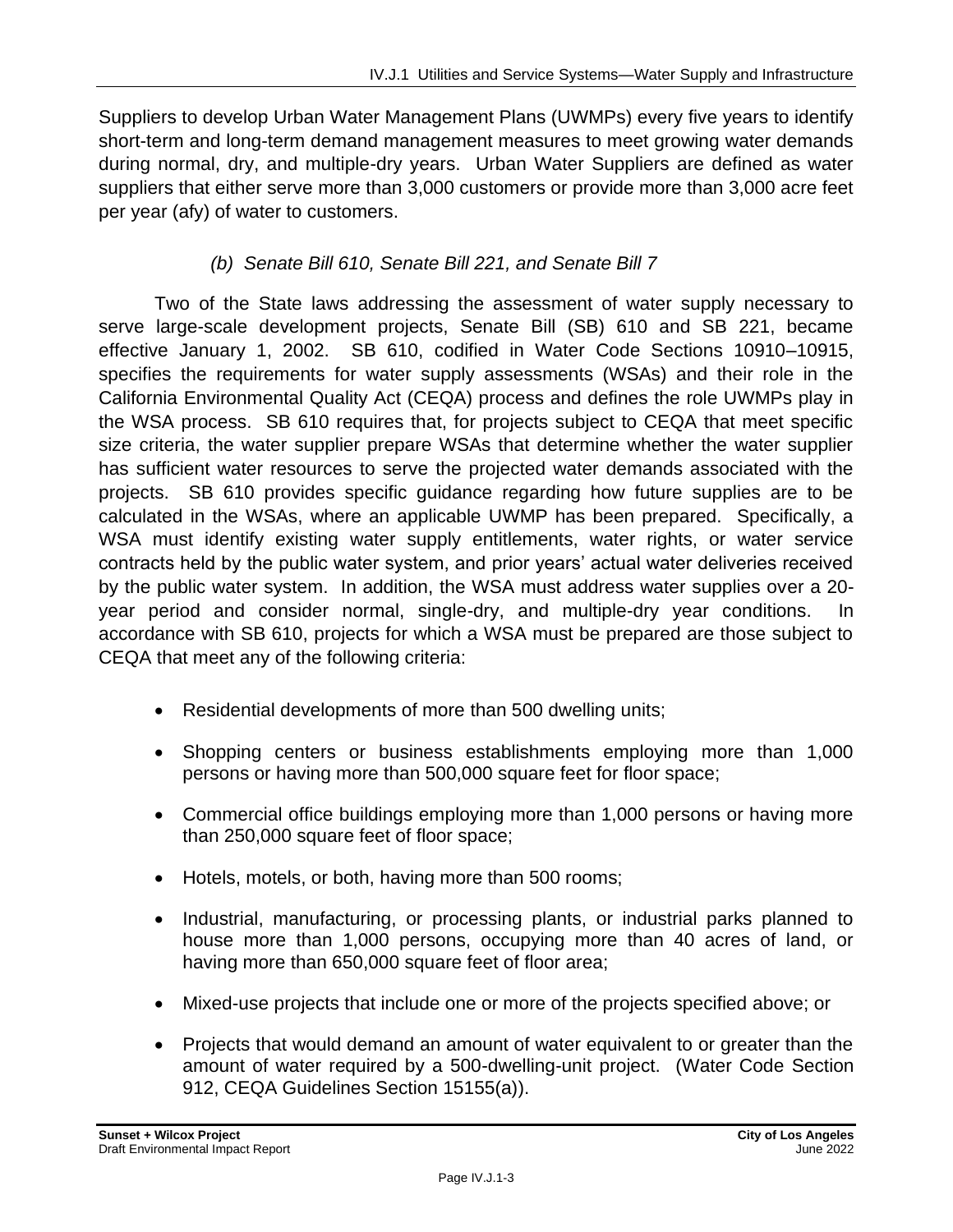The WSA must be approved by the public water supplier serving the project at a regular or special meeting and must be incorporated into the CEQA document. The lead agency must then make certain findings related to water supply based on the WSA.

In addition, under SB 610, a water supplier responsible for the preparation and periodic updating of an UWMP must describe the water supply projects and programs that may be undertaken to meet the total project water use of the service area. If groundwater is identified as a source of water available to the supplier, the following additional information must be included in the UWMP: (1) a groundwater management plan; (2) a description of the groundwater basin(s) to be used and the water use adjudication rights, if any; (3) a description and analysis of groundwater use in the past 5 years; and (4) a discussion of the sufficiency of the groundwater that is projected to be pumped by the supplier.

SB 221 also addresses water supply in the land use approval process for large residential subdivision projects. However, unlike SB 610 WSAs, which are prepared at the beginning of a planning process, SB 221–required Water Supply Verification (WSV) is prepared at the end of the planning process for such projects. Under SB 221, a water supplier must prepare and adopt a WSV, indicating sufficient water supply is available to serve a proposed subdivision, or the local agency must make a specific finding that sufficient water supplies are or will be available prior to completion of a project, as part of the conditions for the approval of a final subdivision map. SB 221 specifically applies to residential subdivisions of 500 units or more. However, Government Code Section 66473.7(i) exempts "…any residential project proposed for a site that is within an urbanized area and has been previously developed for urban uses; or where the immediate contiguous properties surrounding the residential project site are, or previously have been, developed for urban uses; or housing projects that are exclusively for very low and lowincome households."

SB 7, enacted on November 10, 2009, mandates new water conservation goals for UWMPs, requiring Urban Water Suppliers to achieve a 20 percent per capita water consumption reduction by the year 2020 Statewide, as described in the "20 x 2020" State Water Conservation Plan.<sup>1</sup> As such, each updated UWMP must now incorporate a description of how each respective urban water supplier will quantitatively implement this water conservation mandate, which requirements in turn must be taken into consideration in preparing and adopting WSAs under SB 610.

*<sup>1</sup> State Water Resources Control Board, Final 20 x 2020 Water Conservation Plan, February 2010.*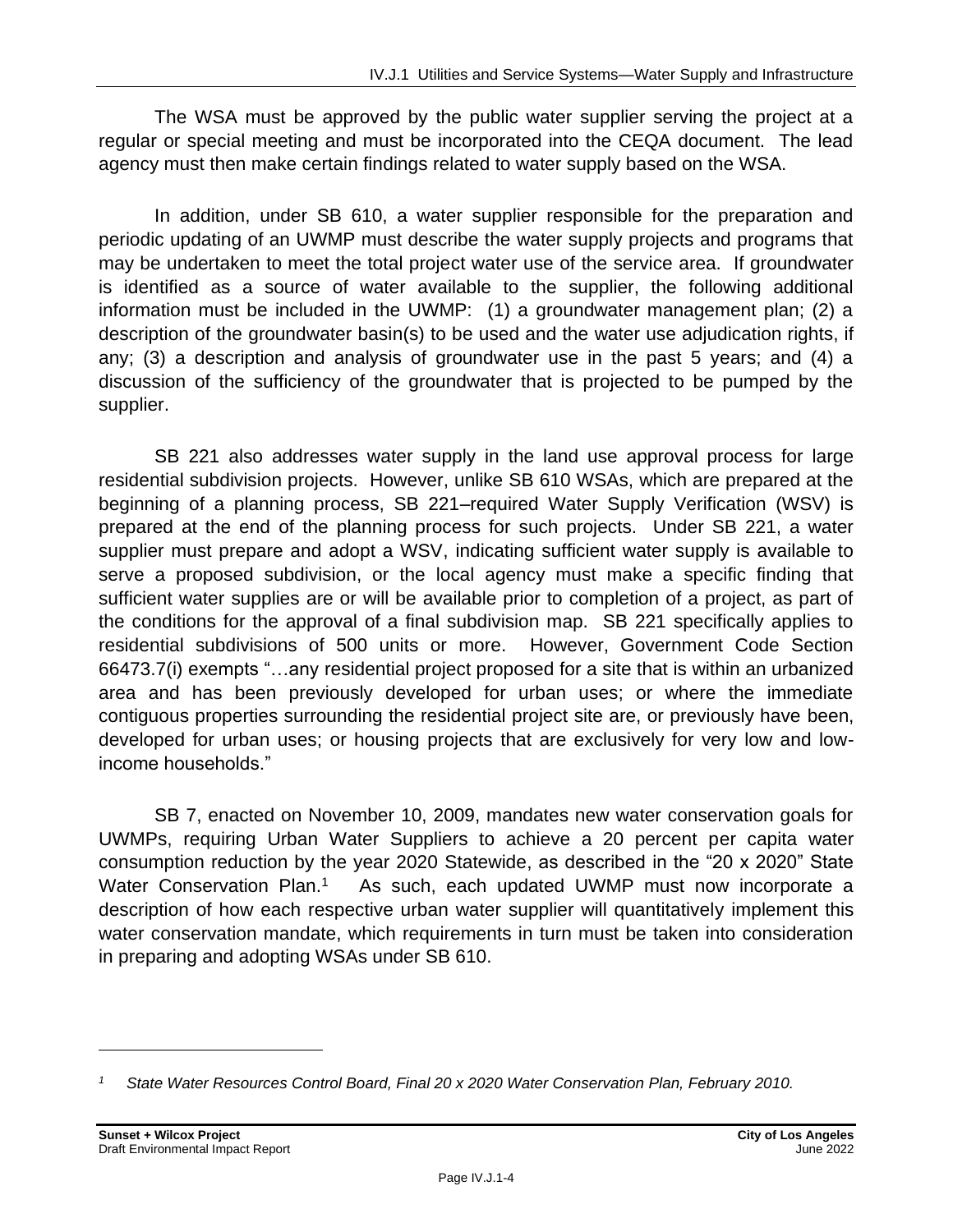#### *(c) Senate Bill X7-7 Water Conservation Act*

SB X7-7 (Water Conservation Act of 2009), codified in California Water Code Section 10608, requires all water suppliers to increase water use efficiency. Enacted in 2009, this legislation sets an overall goal of reducing per capita urban water use, compared to 2009 use, by 20 percent by December 31, 2020. The State of California was required to make incremental progress towards this goal by reducing per capita water use by at least 10 percent on or before December 31, 2015. Monthly Statewide potable water savings reached 25.1 percent in February 2017 as compared to that in February 2013.<sup>2</sup> Cumulative Statewide savings from June 2015 through February 2017 were estimated at  $22.5$  percent.<sup>3</sup> Following a multi-year drought and improvements to hydrologic conditions, Statewide potable water savings reached 14.7 percent in August 2017 as compared to August 2013 potable water production.<sup>4</sup>

#### *(d) Sustainable Groundwater Management Act of 2014<sup>5</sup>*

The Sustainable Groundwater Management Act (SGMA) of 2014, passed in September 2014, is a comprehensive three-bill package that provides a framework for the sustainable management of groundwater supplies by local authorities.<sup>6</sup> The SGMA requires the formation of local groundwater sustainability agencies to assess local water basin conditions and adopt locally based management plans. Local groundwater sustainability agencies were required to be formed by June 30, 2017. The SGMA provides 20 years for groundwater sustainability agencies to implement plans, achieve long-term groundwater sustainability, and protect existing surface water and groundwater rights. The SGMA provides local groundwater sustainability agencies with the authority to require registration of groundwater wells, measure and manage extractions, require reports and assess fees, and request revisions of basin boundaries, including establishing new subbasins. Furthermore, SGMA requires governments and water agencies of high and medium priority basins to stop overdraft and bring groundwater basins into balanced levels of pumping and recharge. Under SGMA, these basins should reach sustainability within 20 years of implementing their sustainability plans. For the basins that are critically

*<sup>2</sup> State Water Resources Control Board, Fact Sheet, February 2017 Statewide Conservation Data, updated April 4, 2017.*

*<sup>3</sup> State Water Resources Control Board, Media Release, "Statewide Water Savings Exceed 25 Percent in February; Conservation to Remain a California Way of Life," April 4, 2017.*

*<sup>4</sup> State Water Resources Control Board, Fact Sheet, August 2017 Statewide Conservation Data, updated October 3, 2017.*

*<sup>5</sup> Sustainable Groundwater Management Act [And Related Statutory Provisions from SB1168 (Pavley), AB1739 (Dickinson), and SB1319 (Pavley) as Chaptered], 2015 Amendments, effective January 1, 2016.*

*<sup>6</sup> California Department of Water Resources, SGMA Groundwater Management, https://water.ca.gov/ Programs/Groundwater-Management/SGMA-Groundwater-Management, accessed September 10, 2021.*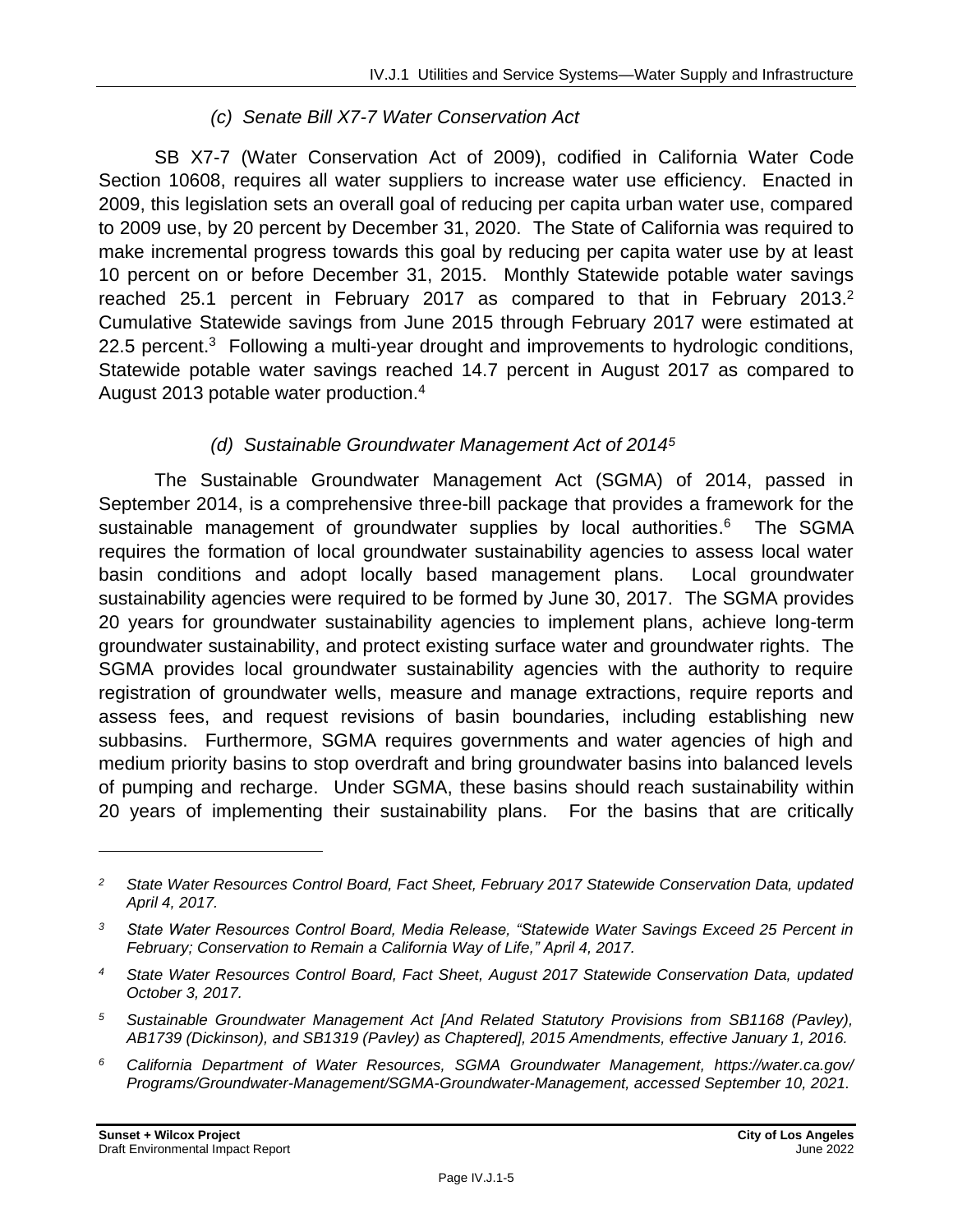over-drafted the timeline is 2040. For the remaining high and medium priority basins, the deadline is 2042.

- *(e) California Code of Regulations*
	- *(i) Title 20*

Title 20, Section 1605.3 (h) and 1505(i) of the California Code of Regulations (CCR) establishes applicable State efficiency standards (i.e., maximum flow rates) for plumbing fittings and fixtures, including fixtures, such as showerheads, lavatory faucets and water closets (toilets). Among the standards, the maximum flow rate for showerheads manufactured on or after July 1, 2018 is 1.8 gpm at 80 psi and for lavatory faucets manufactured after July 1, 2016 is 1.2 gpm at 60 psi. The standard for toilets sold or offered for sale on or after January 1, 2016, is 1.28 gallons per flush.<sup>7</sup>

#### *(ii) CALGreen Code*

Part 11 of Title 24, the title that regulates the design and construction of buildings, establishes the California Green Building Standards (CALGreen) Code. The purpose of the CALGreen Code is to improve public health, safety and general welfare by enhancing the design and construction of buildings through the use of building concepts having a reduced negative impact or a positive environmental impact and encouraging sustainable construction practices in the following categories: planning and design, energy efficiency, water efficiency and conservation, material conservation and resource efficiency, and environmental quality. The CALGreen Code includes both mandatory measures, as well as voluntary measures. The mandatory measures establish minimum baselines that must be met in order for a building to be approved. The mandatory measures for water conservation provide limits for fixture flow rates, which are the same as those for the Title 20 efficiency standards listed above. The voluntary measures can be adopted by local jurisdictions for greater efficiency.

#### *(iii) Plumbing Code*

Title 24, Part 5 of the California Code of Regulations establishes the California Plumbing Code. The California Plumbing Code sets forth efficiency standards (i.e., maximum flow rates) for all new federally-regulated plumbing fittings and fixtures, including showerheads and lavatory faucets. The 2019 California Plumbing Code, which is based on

*<sup>7</sup> California Code of Regulations, Title 20, Section 1605.3(h), https://energycodeace.com/site/custom/ public/reference-ace-t20/index.html#!Documents/section16053statestandardsfornonfederallyregulated appliances.htm, accessed September 10, 2021.*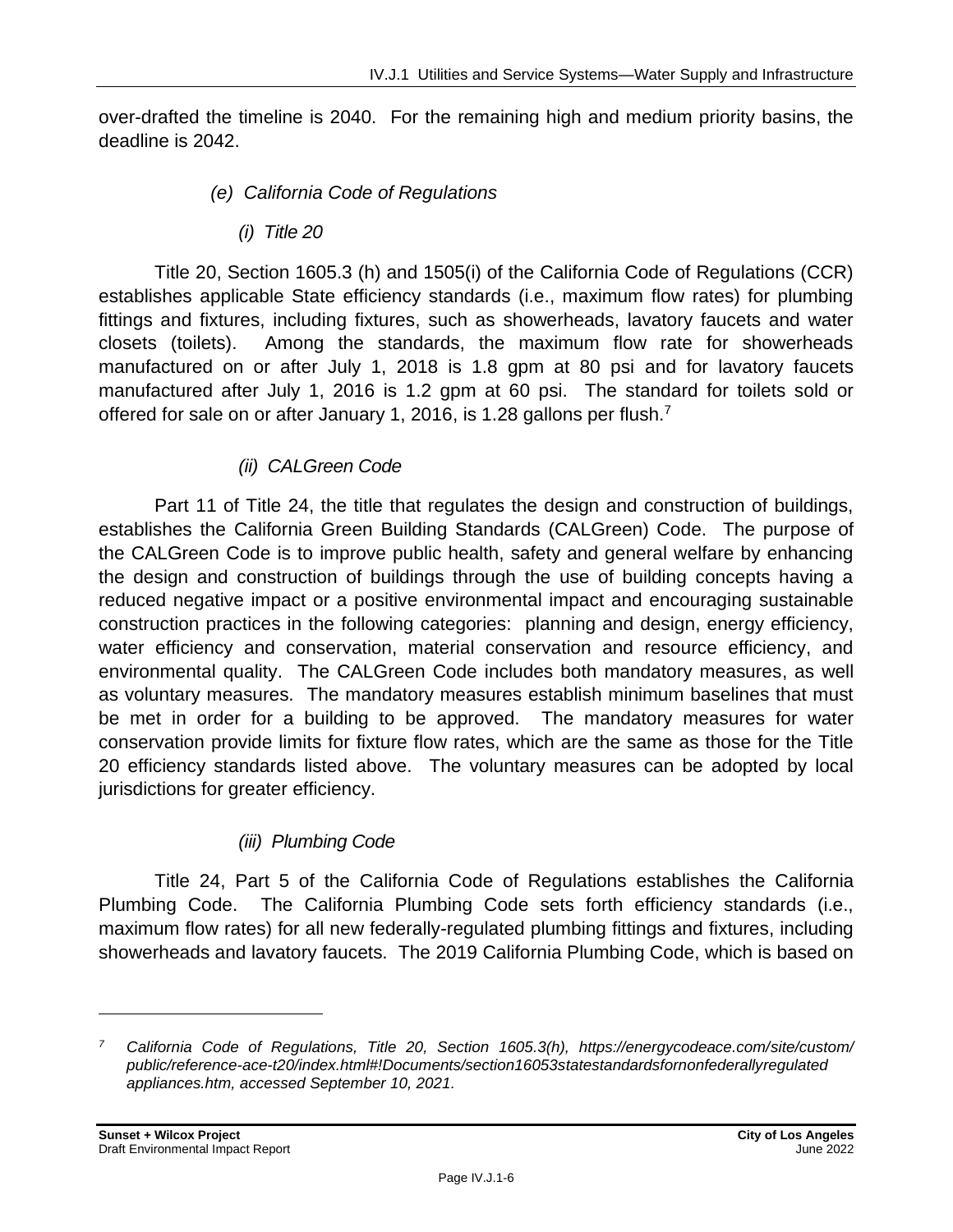the 2018 Uniform Plumbing Code, has been published by the California Building Standards Commission and went into effect on January 1, 2019.

#### *(f) Executive Order B-40-17*

On April 7, 2017, Executive Order B-40-17 was issued. Cities and water districts throughout the State are required to report their water use each month and bans wasteful practices, including hosing off sidewalks and running sprinklers when it rains.

#### *(g) Executive Order N-10-21*

Title 24, Part 5 of the CCR establishes the California Plumbing Code. The California Plumbing Code sets forth On July 8, 2021 Executive Order N-10-21 was issued calling for voluntary cutbacks of water usage by 15 percent from 2020 usage levels. This executive order lists common-sense measures Californians can undertake to achieve water usage reduction goals and identifies the State Water Resources Control Board for tracking of monthly reporting on the State's progress.

### (2) Regional

#### *(a) Metropolitan Water District*

As discussed in detail below, the Metropolitan Water District of Southern California (MWD) is a primary source of water supply within Southern California. Based on the water supply planning requirements imposed on its member agencies and ultimate customers, MWD has adopted a series of official reports on the state of its water supplies. As described further below, in response to recent developments in the Sacramento Delta, MWD has developed plans intended to provide solutions that, when combined with the rest of its supply portfolio, will ensure a reliable long-term water supply for its member agencies, including the City of Los Angeles.

#### *(i) 2020 Urban Water Management Plan*

MWD's 2020 UWMP (MWD UWMP) addresses the future of MWD's water supplies and demand through the year  $2045.<sup>8</sup>$  Evaluations are prepared for average year conditions, single dry-year conditions, and multiple dry-year conditions. The analysis for multiple-dry year conditions (i.e., under the most challenging weather conditions, such as drought and service interruptions caused by natural disasters) is presented in Table 2-5 of

*<sup>8</sup> Metropolitan Water District of Southern California, 2020 Regional Urban Water Management Plan, May 2021.*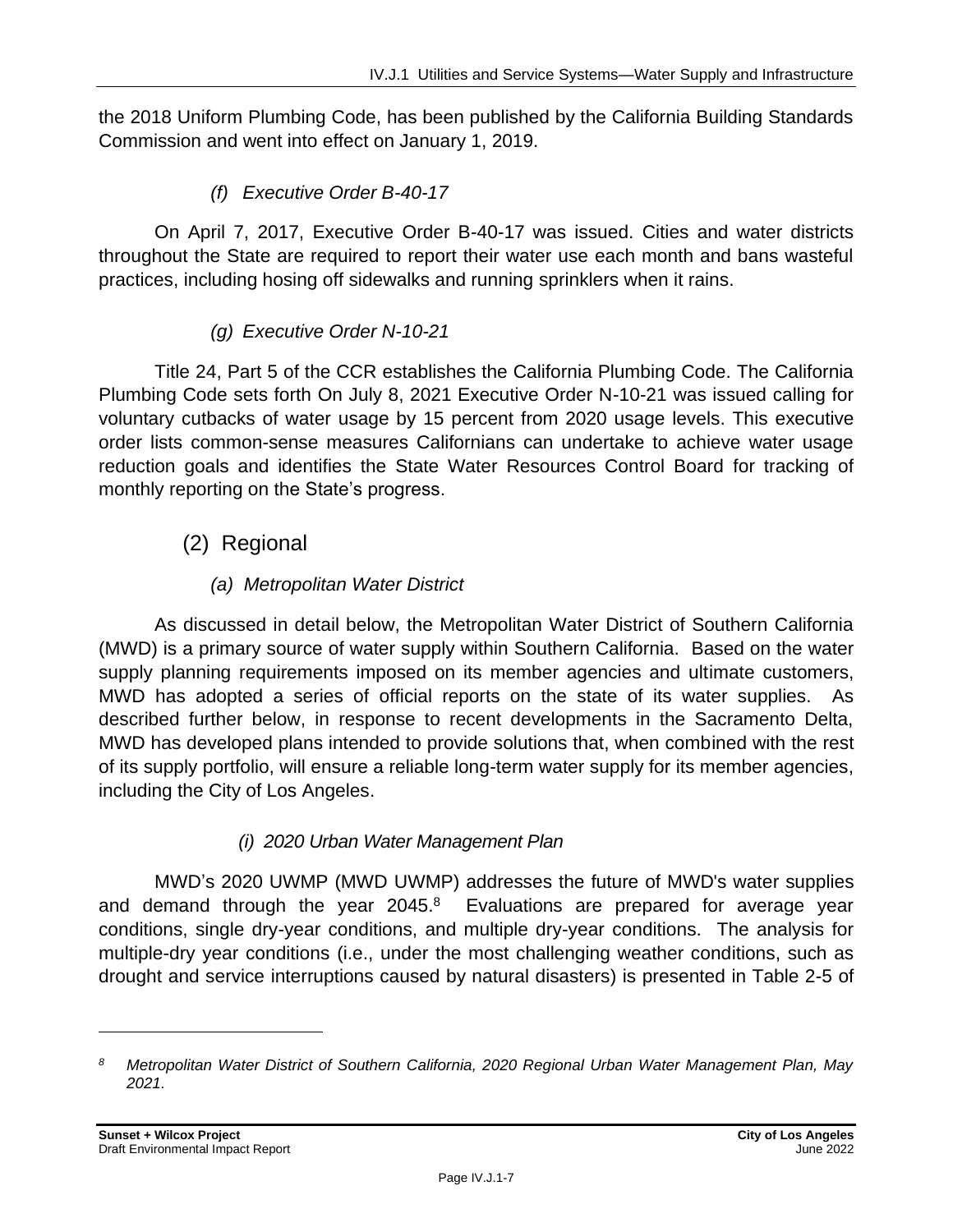the MWD UWMP.<sup>9</sup> The analysis in the MWD UWMP concluded that reliable water resources would be available to continuously meet demand through 2045.<sup>10</sup> In the MWD UWMP, the projected 2045 demand water during multiple-dry year conditions is 1,564,000 afy, whereas the expected and projected 2045 supply is 2,239,000 afy based on current programs, for a potential surplus in 2045 of 675,000 afy.<sup>11</sup>

MWD has comprehensive plans for stages of actions it would undertake to address up to a 50-percent reduction in its water supplies and a catastrophic interruption in water supplies through its Water Surplus and Drought Management and Water Supply Allocation Plans. MWD has also developed an Emergency Storage Requirement to mitigate against potential interruption in water supplies resulting from catastrophic occurrences within the Southern California region and is working with the State to implement a comprehensive improvement plan to address catastrophic occurrences that could occur outside of the Southern California region. MWD is also working with the State on the Delta Risk Management Strategy to reduce the impacts of a seismic event in the Sacramento-San Joaquin River Delta that would cause levee failure and disruption of State Water Project (SWP) deliveries. In addition, MWD has plans for supply implementation and continued development of a diversified resource mix, including programs in the Colorado River Aqueduct, SWP, Central Valley transfers, local resource projects, and in-region storage that enables the region to meet its water supply needs.

#### *(ii) 2015 Integrated Resources Plan*

MWD prepares an Integrated Water Resources Plan (IRP) that provides a water management framework with plans and programs for meeting future water needs. It addresses issues that can affect future water supply such as water quality, climate change, and regulatory and operational changes. The most current IRP (2015 IRP) was adopted in January 2016.<sup>12</sup> It establishes a water supply reliability mission of providing its service area with an adequate and reliable supply of high-quality water to meet present and future needs in an environmentally and economically responsible way. Among other topics, the 2015 IRP discusses water conservation, local and imported water supplies, storage and transfers, water demand, and adaptation to drought conditions.

The 2015 IRP reliability targets identify developments in imported and local water supply and in water conservation that, if successful, would provide a future without water

*<sup>9</sup> Metropolitan Water District of Southern California, 2020 Urban Water Management Plan, p. 2-19.*

*<sup>10</sup> Metropolitan Water District of Southern California, 2020 Urban Water Management Plan, p. 2-19.*

*<sup>11</sup> Metropolitan Water District of Southern California, 2020 Urban Water Management Plan, p. 2-19.*

<sup>&</sup>lt;sup>12</sup> Metropolitan Water District of Southern California, Integrated Water Resources Plan, 2015 Update, *Report No. 1518, January 2016.*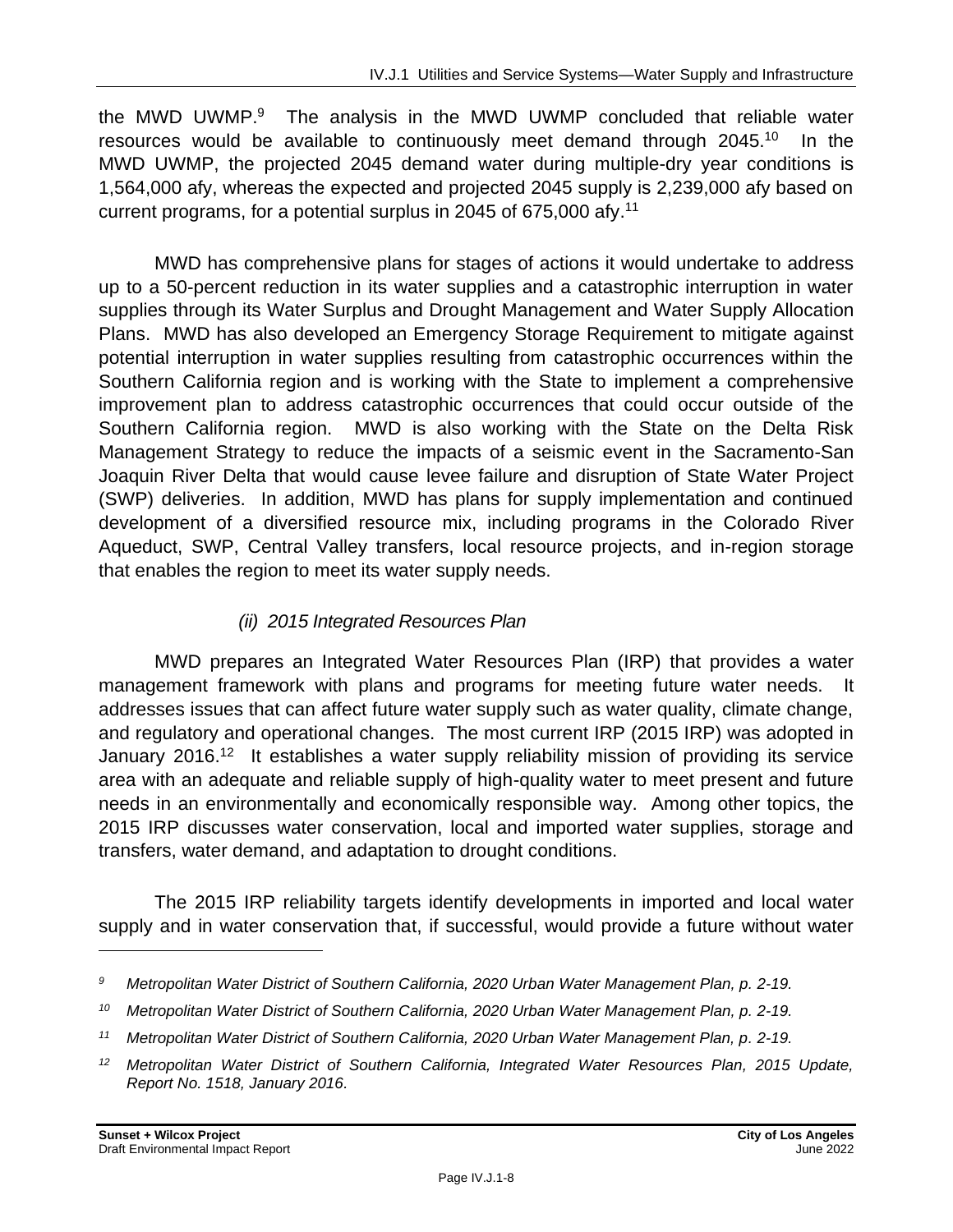shortages and mandatory restrictions under planned conditions. For imported supplies, MWD would make investments to maximize Colorado River Aqueduct deliveries in dry years. MWD would make ecologically-sound infrastructure investments to the SWP so that the water system can capture sufficient supplies to help meet average year demands and to refill the MWD storage network in above-average and wet years.

Planned actions to keep supplies and demands in balance include, among others, lowering regional residential per capita demand by 20 percent by the year 2020 (compared to a baseline established in 2009 State legislation), reducing water use from outdoor landscapes and advancing additional local supplies. IRP Table ES-1, 2015 IRP Update Total Level of Average-Year Supply Targeted (Acre-Feet), of the 2015 IRP, shows the supply reliability and conservation targets. As presented in the IRP, the total supply reliability target for each five-year increase between 2016 and 2040 would exceed the retail demand after conservation. In 2040, retail demand after conservation is estimated to be 4,273,000 af and the total supply reliability target is approximately 4,539,000 af, representing an excess of 266,000 af.<sup>13</sup>

The 2020 IRP planning process is currently in development.<sup>14</sup> The 2020 IRP analyzes multiple scenarios that could plausibly unfold in the future due to climate change, economic growth, legislation and regulations affecting water sources and demands, and other variables. With the variability of these impacts in mind, MWD is developing four scenarios to help understand the challenges of the future and effectively plan to ensure water reliability in the face of those challenges. These four scenarios include (A) low demand, stable imports; (B) high demand, stable imports; (C) low demand, reduced imports; and (D) high demand, reduced imports.<sup>15</sup>

#### *(iii) Water Surplus and Drought Management Plan*

In 1999, MWD incorporated the water storage contingency analysis that is required as part of any UWMP into a separate, more detailed plan, called the Water Surplus and Drought Management Plan (WSDM Plan). The overall objective of the WSDM Plan is to ensure that shortage allocation of MWD's imported water supplies is not required. The WSDM Plan provides policy guidance to manage MWD's supplies and achieve the goals

*<sup>13</sup> Metropolitan Water District of Southern California, Integrated Water Resources Plan, 2015 Update, Report No. 1518, 2016,, p. VIII.*

*<sup>14</sup> Metropolitan Water District of Southern California, Integrated Water Resources Plan, 2020.*

*<sup>15</sup> Metropolitan Water District of Southern California, Preliminary Gap Analysis of the 2020 Integrated Resources Plan, December 15, 2020. Low demand = slow economic growth; stable imports = gradual climate change and low regulatory impacts; high demand = high economic growth; and reduced imports = severe climate impacts and high regulatory impacts.*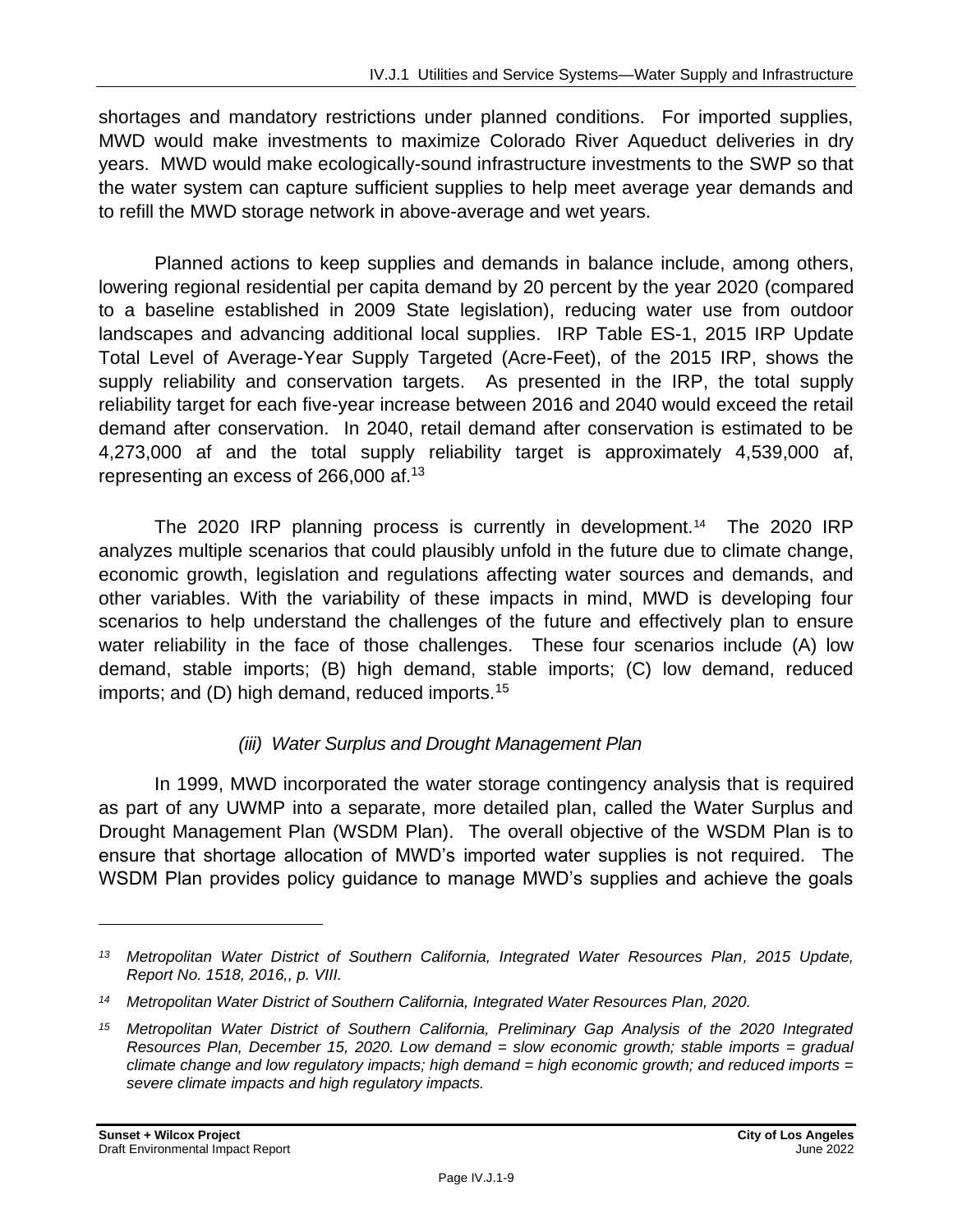laid out in the agency's IRP. The WSDM Plan separates resource actions into two major categories: Surplus Actions and Shortage Actions. The WSDM Plan considers the region to be in surplus only after MWD has met all demands for water, including replenishment deliveries. The Surplus Actions store surplus water, first inside then outside of the region. The Shortage Actions of the WSDM are separated into three subcategories: Shortage, Severe Shortage, and Extreme Shortage. Each category has associated actions that could be taken as part of the response to prevailing shortage conditions. Conservation and water efficiency programs are part of MWD's resource management strategy through all categories.<sup>16</sup>

#### *(iv) Long-Term Conservation Plan*

The Long‐Term Conservation Plan (LTCP) provides a framework of goals and strategies to reduce per capita water use through conservation and water use efficiency. The plan recognizes the challenges and uncertainties to achieving the IRP target. As a result, the LTCP uses adaptive management and strategies to adjust implementation approaches.

#### *(v) Water Supply Allocation Plan*

While the WSDM Plan included a set of general actions and considerations for MWD staff to address during shortage conditions, it did not include a detailed water supply allocation plan or implementation approach. Therefore, in February 2008, MWD adopted a water supply plan called the Water Supply Allocation Plan (WSAP), which has since been implemented three times, most recently in April 2015 (under the new name Drought Rationing Plan). The WSAP includes a formula for determining equitable, needs-based reductions of water deliveries, with the potential application of a surcharge, to member agencies during extreme water shortages in MWD's service area conditions (i.e., drought conditions or unforeseen interruptions in water supplies).

The WSAP allows member agencies the flexibility to choose among various local supply and conservation strategies to help ensure that demands on MWD stay in balance with limited supplies. The WSAP formula addresses shortages of MWD supplies, by taking into account growth, local investments, changes in supply conditions and the demand hardening aspects of non-potable recycled water use and the implementation of

*<sup>16</sup> Metropolitan Water District of Southern California, Water Surplus and Drought Management Plan, Report No. 1150. August 1999.*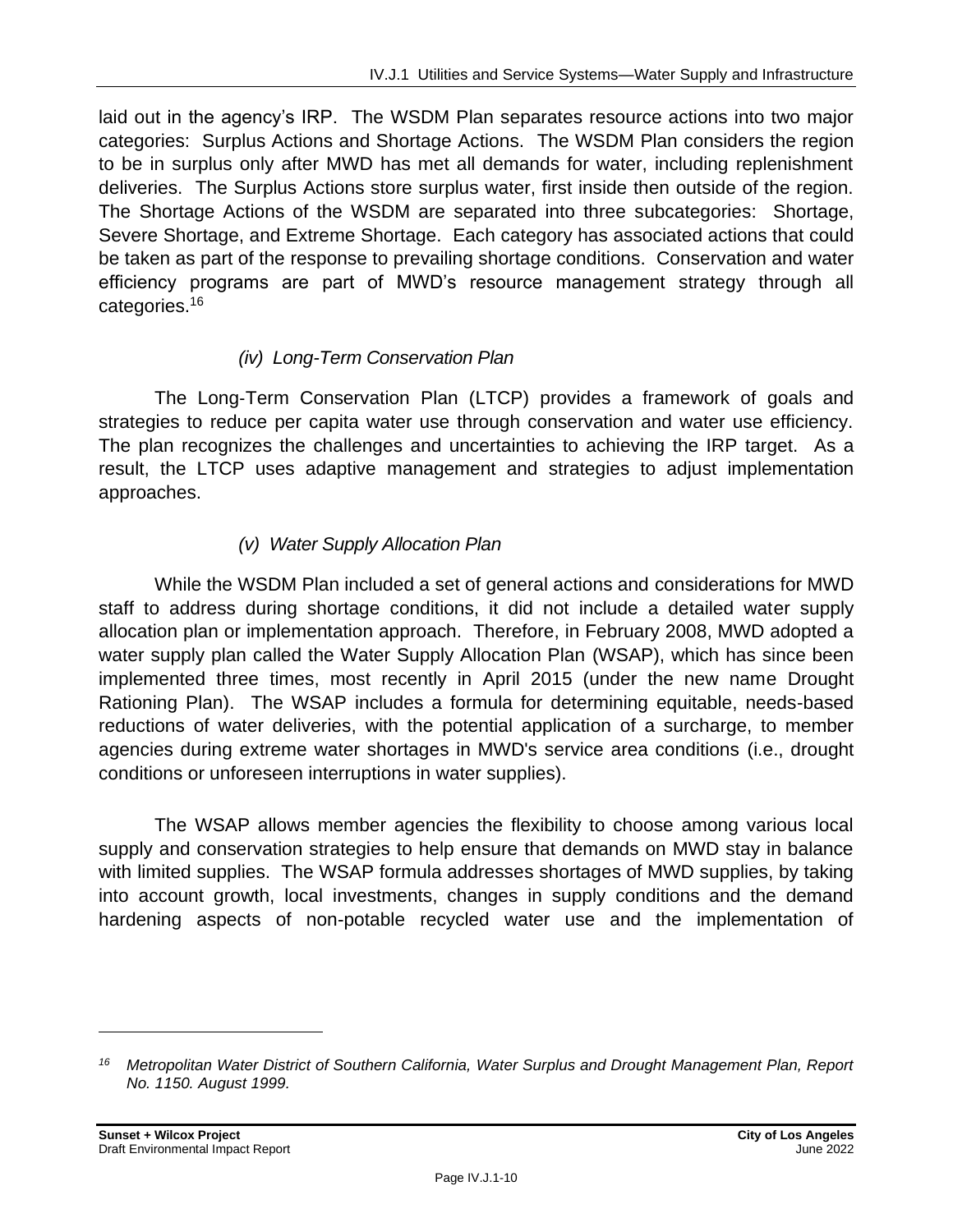conservation savings programs.<sup>17</sup> The allocation period covers 12 consecutive months from July of a given year through the following June.

(3) Local

#### *(a) Los Angeles Department of Water and Power's 2020 Urban Water Management Plan (UWMP)*

In accordance with the California Urban Water Management Planning Act, UWMPs are updated at 5-year intervals. LADWP adopted the 2020 UWMP on May 25, 2021. The 2020 UWMP complies with the Urban Water Management Planning Act, builds upon the goals and progress made in the 2015 UWMP, and currently serves as the City's master plan for reliable water supply and resource management consistent with the City goals and objectives. The UWMP details LADWP's efforts to promote the efficient use and management of its water resources. LADWP's UWMP used a service area-wide methodology in developing its water demand projections. This methodology does not rely on individual development demands to determine area-wide growth. Rather, the projected growth in water use for the entire service area was considered in developing long-term water projections for the City to the year 2045. Long range projections are based on Southern California Association of Government (SCAG) growth projections. The 2020 UWMP is based on projections in the 2020–2045 Regional Transportation Plan/Sustainable Communities Strategy (RTP/SCS). As provided in LADWP's UWMP, in accordance with SB X7-7, LADWP developed a final reported 2020 target of 142 gallons per capita per day. LADWP's actual gallons per capita per day in 2020 was 106 gallons per capital per day, less than the 2020 target.<sup>18</sup>

#### *(b) City of Los Angeles Green New Deal*

On April 8, 2015, Mayor Eric Garcetti released the Sustainable City pLAn, which includes both short-term and long-term aspirations through the year 2035 in various topic areas, including water, solar power, energy-efficient buildings, carbon and climate leadership, waste and landfills, housing and development, mobility and transit, and air quality, among others.<sup>19</sup> The Sustainable City pLAn was intended to be updated every four years.

*<sup>17</sup> Metropolitan Water District of Southern California, 2015 Urban Water Management Plan, p. 2-21.*

*<sup>18</sup> City of Los Angeles, Los Angeles Department of Water and Power. 2020 Urban Water Management Plan for the Los Angeles Department of Water & Power, p. 1-8.*

*<sup>19</sup> City of Los Angeles, Sustainable City pLAn, April 2015.*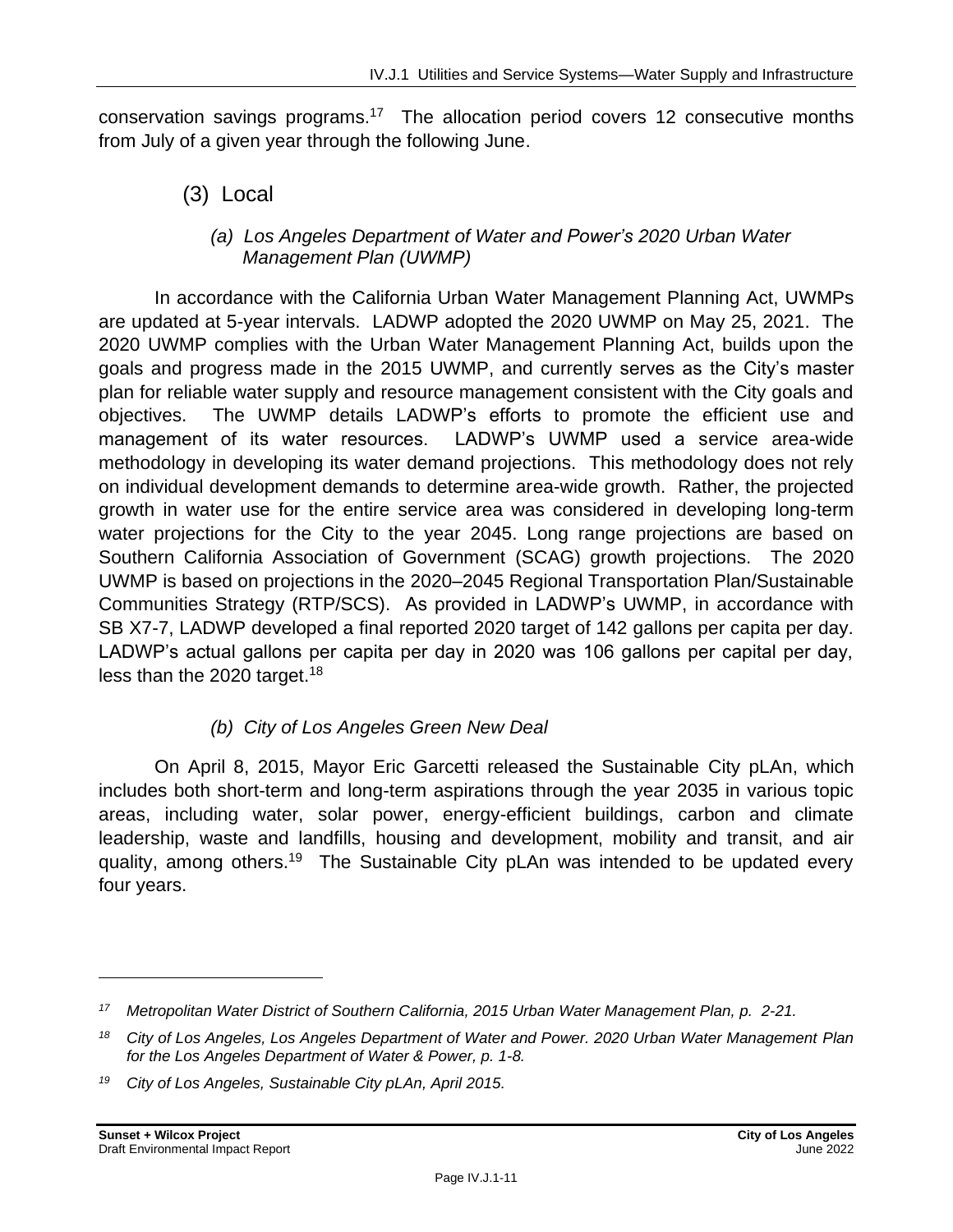In April 2019, Mayor Eric Garcetti released an update to the Sustainable City pLAn, which has been renamed as L.A.'s Green New Deal, which consists of a program of actions designed to create sustainability-based performance targets through 2050 to advance economic, environmental, and equity objectives.<sup>20</sup> The Green New Deal augments, expands, and elaborates in more detail the City's vision for a sustainable future and includes a multi-faceted approach to developing a locally sustainable water supply to reduce reliance on imported water, reducing water use through conservation, and increasing local water supply and availability.

#### *(c) One Water LA 2040 Plan*

In April 2018, the City prepared the One Water LA 2040 Plan (One Water LA Plan), an integrated approach to Citywide recycled water supply, wastewater treatment, and stormwater management.<sup>21</sup> The new plan builds upon the City's Water IRP, which projected needs and set forth improvements and upgrades to wastewater conveyance systems, recycled water systems, and runoff management programs through the year 2020, and extends its planning horizon to 2040. The One Water LA Plan proposes a collaborative approach to managing the City's future water, wastewater treatment, and stormwater needs with the goal of yielding sustainable, long-term water supplies for Los Angeles to ensure greater resilience to drought conditions and climate change. The One Water LA Plan is also intended as a step toward meeting the Mayor's Executive Directive to reduce the City's purchase of imported water by 50 percent by 2024.<sup>22</sup> Major challenges addressed in the One Water LA Plan include recurring drought, climate change, and the availability of recycled water in the future in light of declining wastewater volumes

#### *(d) City of Los Angeles General Plan*

#### *(i) General Plan Framework Element*

The General Plan Framework Element (Framework Element) establishes the conceptual basis for the City's General Plan.<sup>23</sup> The Framework Element sets forth a comprehensive Citywide long-range growth strategy and defines Citywide policies regarding land use, housing, urban form and neighborhood design, open space and conservation, economic development, transportation, infrastructure and public services. Chapter 9, Infrastructure and Public Services, of the Framework Element identifies goals,

*<sup>20</sup> City of Los Angeles, L.A.'s Green New Deal, 2019.*

*<sup>21</sup> City of Los Angeles, One Water LA 2040 Plan, Volume 1, Summary Report, April 2018.*

*<sup>22</sup> City of Los Angeles, Office of the Mayor, Executive Directive No. 5, Emergency Drought Response— Creating a Water Wise City, October 14, 2014.*

*<sup>23</sup> City of Los Angeles Department of City Planning, Citywide General Plan Framework, An Element of the Los Angeles General Plan, July 27, 1995.*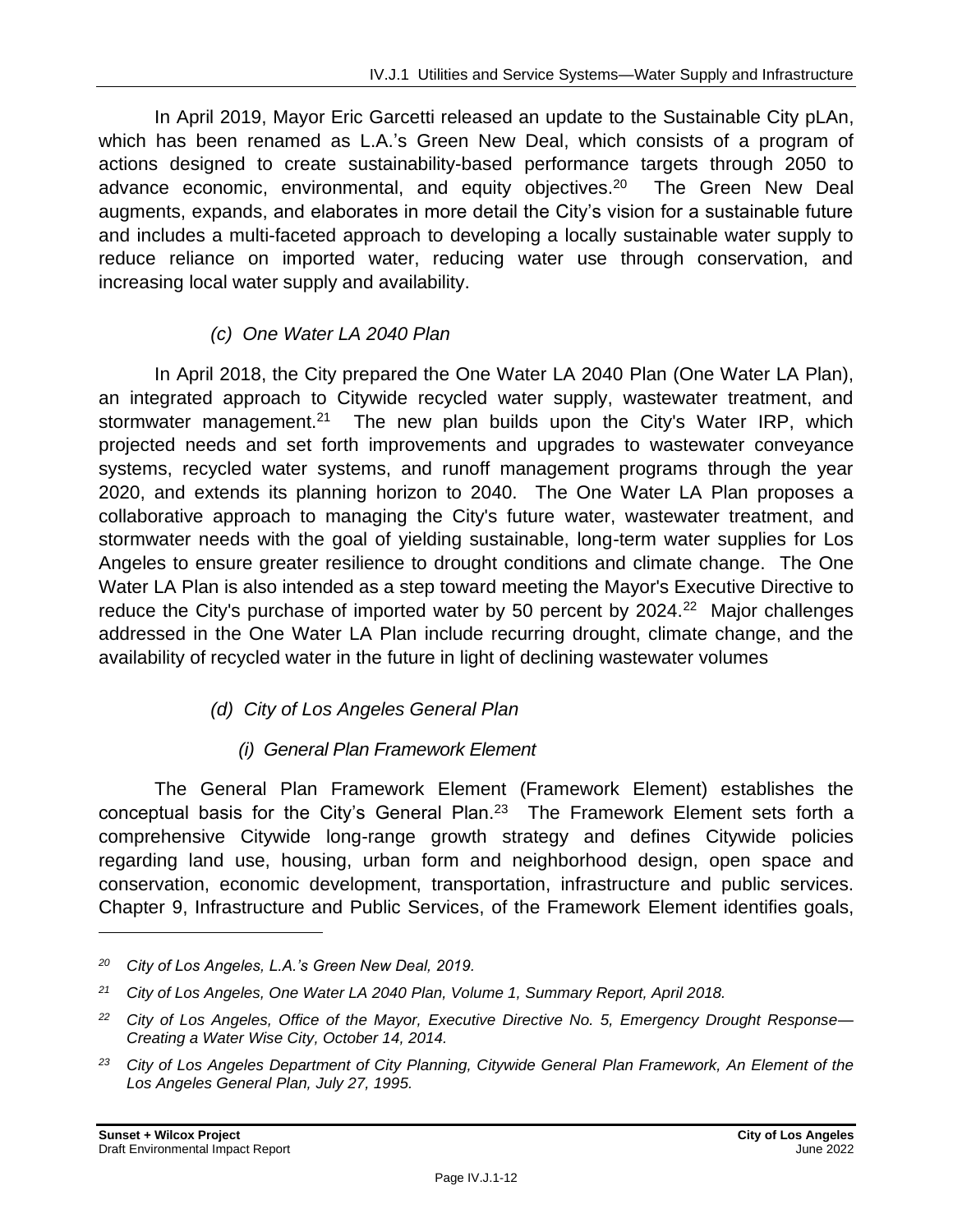objectives, and policies for City utilities including water service. Goal 9C is to provide adequate water supply, storage facilities, and delivery system to serve the needs of existing and future water needs.<sup>24</sup> The goals, objectives and policies are addressed by the City in its ordinances and preparation of its UWMP.

The General Plan goals, objectives and policies related to water supply are shown in Table IV.J.1-1 on page IV.J.1-14.

#### *(ii) Community Plan*

The Land Use Element of the City's General Plan includes 35 community plans. Community plans are intended to provide an official guide for future development and propose approximate locations and dimensions for land use. The community plans establish standards and criteria for the development of housing, commercial uses, and industrial uses, as well as circulation and service systems. The community plans implement the Framework Element at the local level and consist of both text and an accompanying generalized land use map. The community plans' texts express goals, objectives, policies, and programs to address growth in the community, including those that relate to utilities and service systems required to support such growth. The community plans' maps depict the desired arrangement of land uses as well as street classifications and the locations and characteristics of public service facilities.

The Project Site is located within the Hollywood Community Plan area.<sup>25</sup> Objective 5 of the Hollywood Community Plan addresses the need to provide a basis for the location and programming of public services and utilities and to coordinate the phasing of public facilities with private development.

#### *(e) Los Angeles Municipal Code*

The City has adopted several ordinances, later codified in the Los Angeles Municipal Code (LAMC), in an effort to reduce water consumption. A summary of the City's key regulations regarding water conservation is provided below.

• Ordinance No. 180,822—amended LAMC Chapter XII, Article 5 to establish water efficiency requirements for new development and renovation of existing

*<sup>24</sup> City of Los Angeles, General Plan Framework Element, Chapter 9: Infrastructure and Public Services— Water Supply.*

*<sup>25</sup> The Los Angeles Department of City Planning is currently in the process of updating the Hollywood Community Plan. The most recent draft can be accessed at https://planning.lacity.org/plans-policies/ community-plan-update/hollywood-community-plan-update#the-plan.*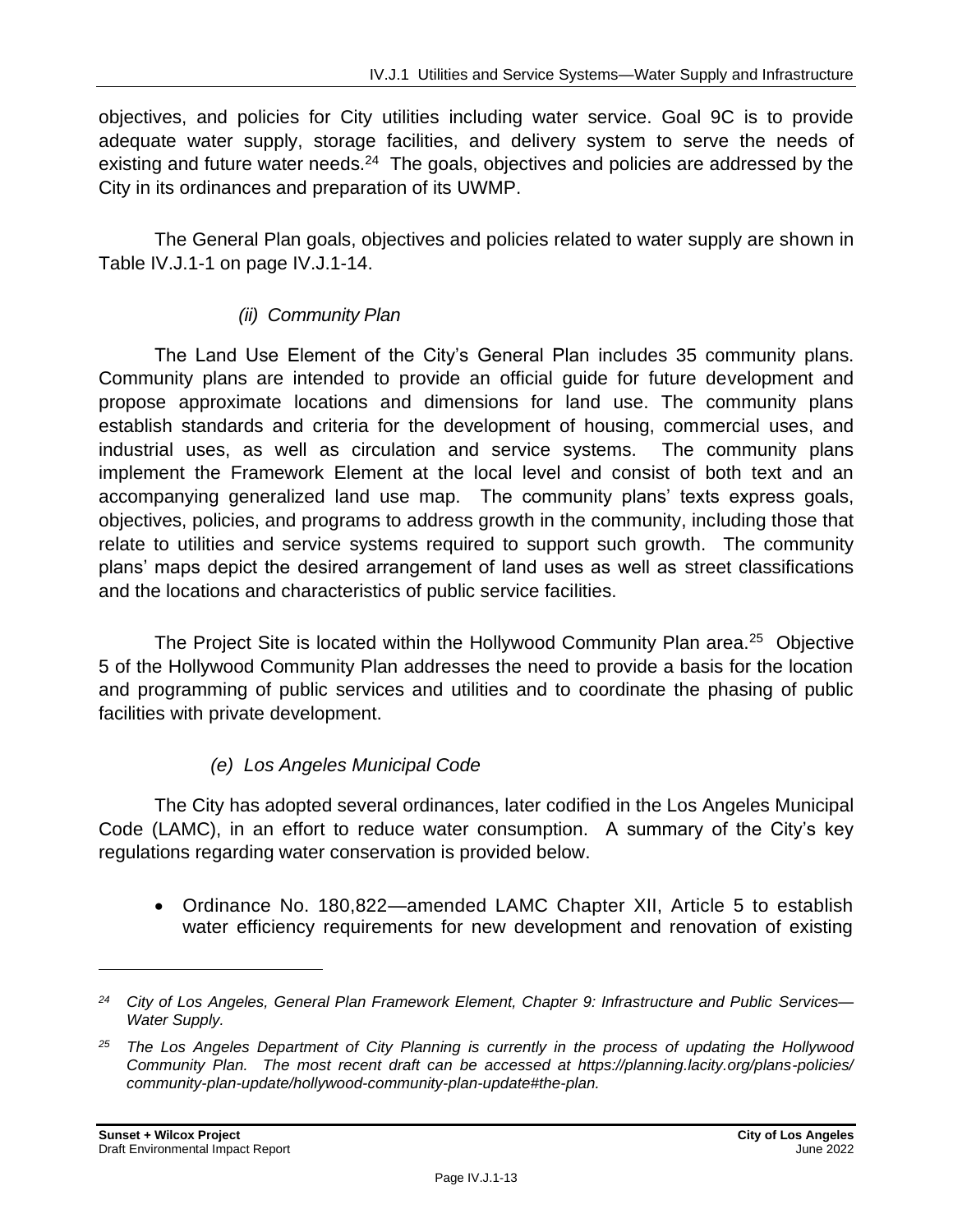#### **Table IV.J.1-1 Applicable General Plan Utilities and Service Systems Goals, Objectives, and Policies: Framework Element--Chapter 9 Infrastructure and Public Services**

| Goal/<br>Objective/<br><b>Policy</b> | <b>Description</b>                                                                                                                                                                       |
|--------------------------------------|------------------------------------------------------------------------------------------------------------------------------------------------------------------------------------------|
| Goal 9C                              | Adequate water supply, storage facilities, and delivery system to serve the needs of existing and<br>future residents and businesses.                                                    |
| Objective 9.1                        | Monitor and forecast demand based upon actual and predicted growth.                                                                                                                      |
| Objective 9.8                        | Monitor and forecast water demand based upon actual and predicted growth.                                                                                                                |
| <b>Policy 9.8.1</b>                  | Monitor water usage and population and job forecast to project future water needs.                                                                                                       |
| Objective 9.9                        | Manage and expand the City's water resources, storage facilities, and water lines to accommodate<br>projected population increases and new or expanded industries and businesses.        |
| Policy 9.9.1                         | Pursue all economically efficient water conservation measures at the local and statewide level.                                                                                          |
| Policy 9.9.7                         | Incorporate water conservation practices in the design of new projects so as not to impede the<br>City's ability to supply water to its other users or overdraft its groundwater basins. |
| Objective 9.10                       | Ensure that water supply, storage, and delivery systems are adequate to support planned<br>development.                                                                                  |
| Policy 9.10.1                        | Evaluate the water system's capability to meet water demand resulting from the Framework<br>Element's land use patterns.                                                                 |
| Policy 9.10.2                        | Solicit public involvement, when appropriate, in evaluating options for the construction of new<br>and/or expansion of existing water facilities.                                        |
| Objective 9.11                       | Ensure, to the maximum extent possible, the continued provision of water capacity, quality and<br>delivery after an earthquake or other emergency.                                       |
| Policy 9.11.1                        | Provide for the prompt resumption of water service with adequate quantity and quality of water<br>after an emergency.                                                                    |
|                                      | Source: City of Los Angeles General Plan, Framework Element, re-adopted 2001.                                                                                                            |

buildings, and mandate installation of high efficiency plumbing fixtures in residential and commercial buildings.

- Ordinance No. 181,480—amended LAMC Chapter IX by adding Article 9 (Green Building Code) to the LAMC to incorporate various provisions of the CALGreen Code. This ordinance added mandatory measures for newly constructed low-rise residential and non-residential buildings to reduce indoor water use by at least 20 percent by (1) using water saving fixtures or flow restrictions and/or (2) demonstrating a 20-percent reduction in baseline water use.
- Ordinance Nos. 181,899 and 183,833—amended LAMC Chapter VI, Article 4.4, Section 64.72 regarding stormwater and urban runoff to include new requirements, including Low Impact Development (LID) requirements that promote water conservation.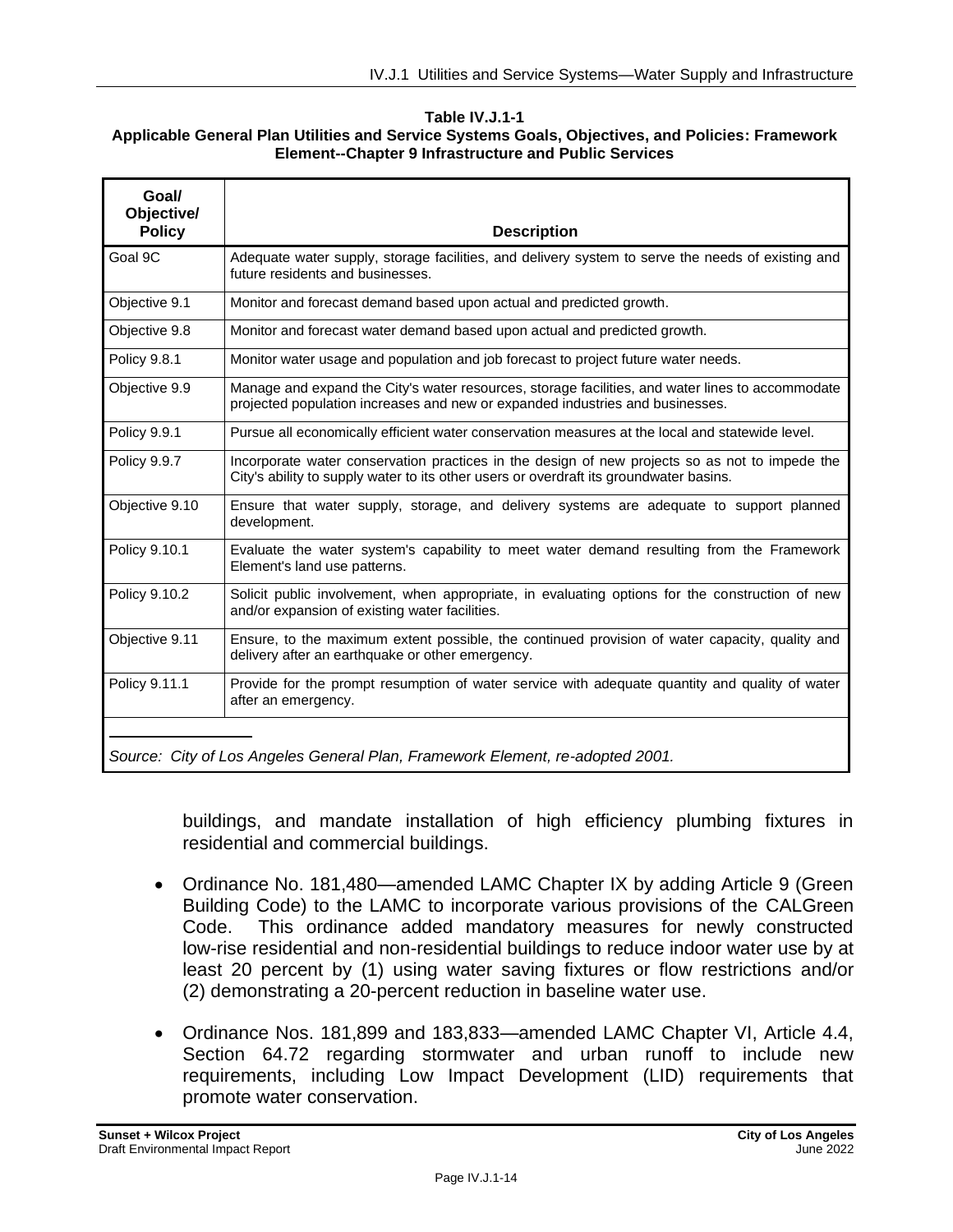- Ordinance No. 182,849—amended LAMC Chapter IX, Article 9 (Green Building Code) to mandate that for new water service or for additions or alterations requiring upgraded water service for landscaped areas of at least 1,000 square feet, separate sub-meters or metering devices shall be installed for outdoor potable water use. This ordinance also required that for new non-residential construction with at least 1,000 square feet of cumulative landscaped area, weather or soil moisture-based irrigation controllers and sensors be installed.
- Ordinance No. 184,692—amended LAMC Chapter IX, Article 4 (Plumbing Code) by adopting by reference various sections of the California Plumbing Code. This ordinance also added requirements for plumbing fixtures and fixture fitting.
- Ordinance No. 184,248—amended LAMC Chapter IX, Article 4 (Plumbing Code) and Article 9 (Green Building Code) to establish citywide water efficiency standards and mandate a number of new fixture requirements and methods of construction for plumbing and irrigation systems.

The City of Los Angeles also has adopted numerous requirements related to the provision of water for purposes of fire protection. These requirements are set forth in the Fire Code (LAMC Chapter V, Article 7). LAMC Section 57.507.3.1 establishes fire water flow standards. Fire water flow requirements, as determined by the Los Angeles Fire Department (LAFD), vary by project site as they are dependent on land use (e.g., higher intensity land uses require higher flow from a greater number of hydrants), life hazard, occupancy, and fire hazard level. As set forth in LAMC Section 57.507.3.1, fire water flow requirements vary from 2,000 gallons per minute (gpm) in low density residential areas to 12,000 gpm in high density commercial or industrial areas. A minimum residual water pressure of 20 pounds per square inch (psi) is to remain in the water system with the required gpm flowing. As set forth in LAMC Section 57.507.3.1, Industrial and Commercial land uses (which the LAFD has classified the Project as) have a minimum required fire flow of 6,000 gpm to 9,000 gpm from four to six adjacent hydrants flowing simultaneously with a residual pressure of 20 psi unless otherwise determined by LAFD. LAMC Section 57.507.3.2 also addresses land use-based requirements for fire hydrant spacing and type. Land uses in the Industrial and Commercial category require one hydrant per 80,000 square feet of land with 300-foot distances between hydrants and 2.5-inch by 4-inch double fire hydrants or 4-inch by 4-inch double fire hydrants. Regardless of land use, every first story of a residential, commercial, and industrial building must be within 300 feet of an approved hydrant.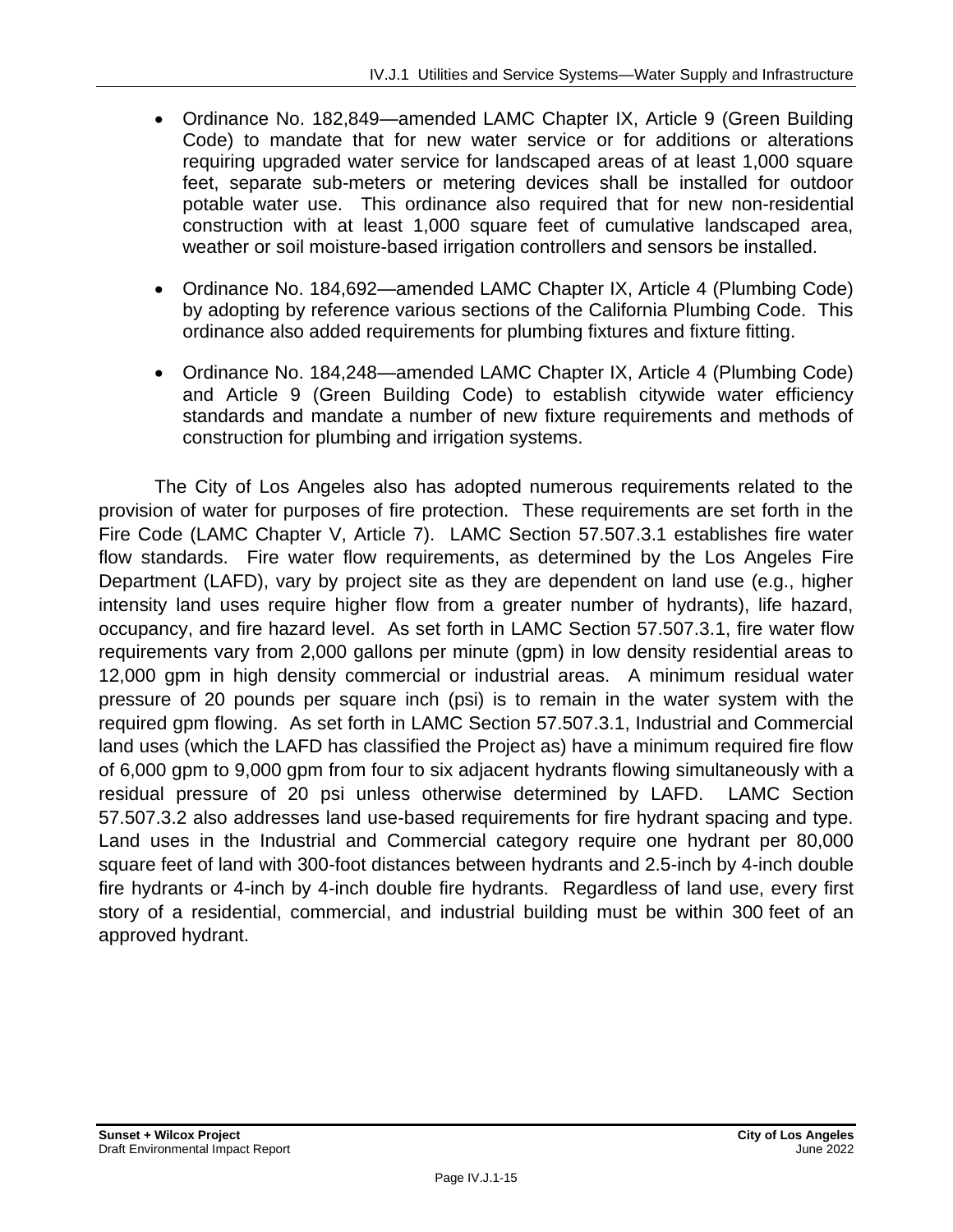# **b. Existing Conditions**

## (1) Water Supply

LADWP is responsible for providing water in the City and ensuring that the water quality meets applicable California health standards for drinking water. As the Project Site is located within the City, LADWP is the urban water provider for the Project Site.

Water is supplied to the City from four primary sources: the Los Angeles Aqueducts (LAA), local groundwater, purchased water from MWD, and recycled water.<sup>26</sup> As shown in Table IV.J.1-2 on page IV.J.1-17, LADWP had an available water supply of 487,591 acre-feet (AF) in 2020 (the latest full year for which data is available), with approximately 91 percent of this supply from imported sources, including the LAA and MWD.<sup>27</sup> LADWP's water sources are described in further detail below.

#### *(a) Los Angeles Aqueducts*

As provided in the WSA prepared for the Project included in Appendix L of this Draft EIR, snowmelt runoff from the Eastern Sierra Nevada Mountains is collected and conveyed to the City via the LAA. The LAA supplies come primarily from snowmelt and secondarily from groundwater pumping, and can fluctuate yearly due to the varying hydrological conditions. <sup>28</sup>In recent years, LAA supplies have been less than the historical average because of environmental restoration obligations in Mono and Inyo Counties.

The City holds water rights in the Eastern Sierra Nevada where the LAA water supplies originate. These supplies originate from both streams and groundwater. As indicated in Table IV.J.1-2, approximately 292,095 AF of LADWP's water supplies were from the LAA in 2020.

Average deliveries from LAA system have been approximately 238,960 AF annually from Fiscal Year (FY) 2015/16 to 2019/20. This average delivery includes 2 of the 5 dry years that began in FY 2012/2013 and ended in FY 2016/2017. On April 1, 2021, the

*<sup>26</sup> LADWP, Water Supply Assessment for the Sunset and Wilcox Project, adopted August 24, 2021. Refer to Appendix L of this Draft EIR.*

*<sup>27</sup> LADWP, Water Supply Assessment for the Sunset and Wilcox Project, adopted August 24, 2021. Refer to Appendix L of this Draft EIR.*

*<sup>28</sup> LADWP, Water Supply Assessment for the Sunset and Wilcox Project, p. 11, adopted August 24, 2021. Refer to Appendix L of this Draft EIR.*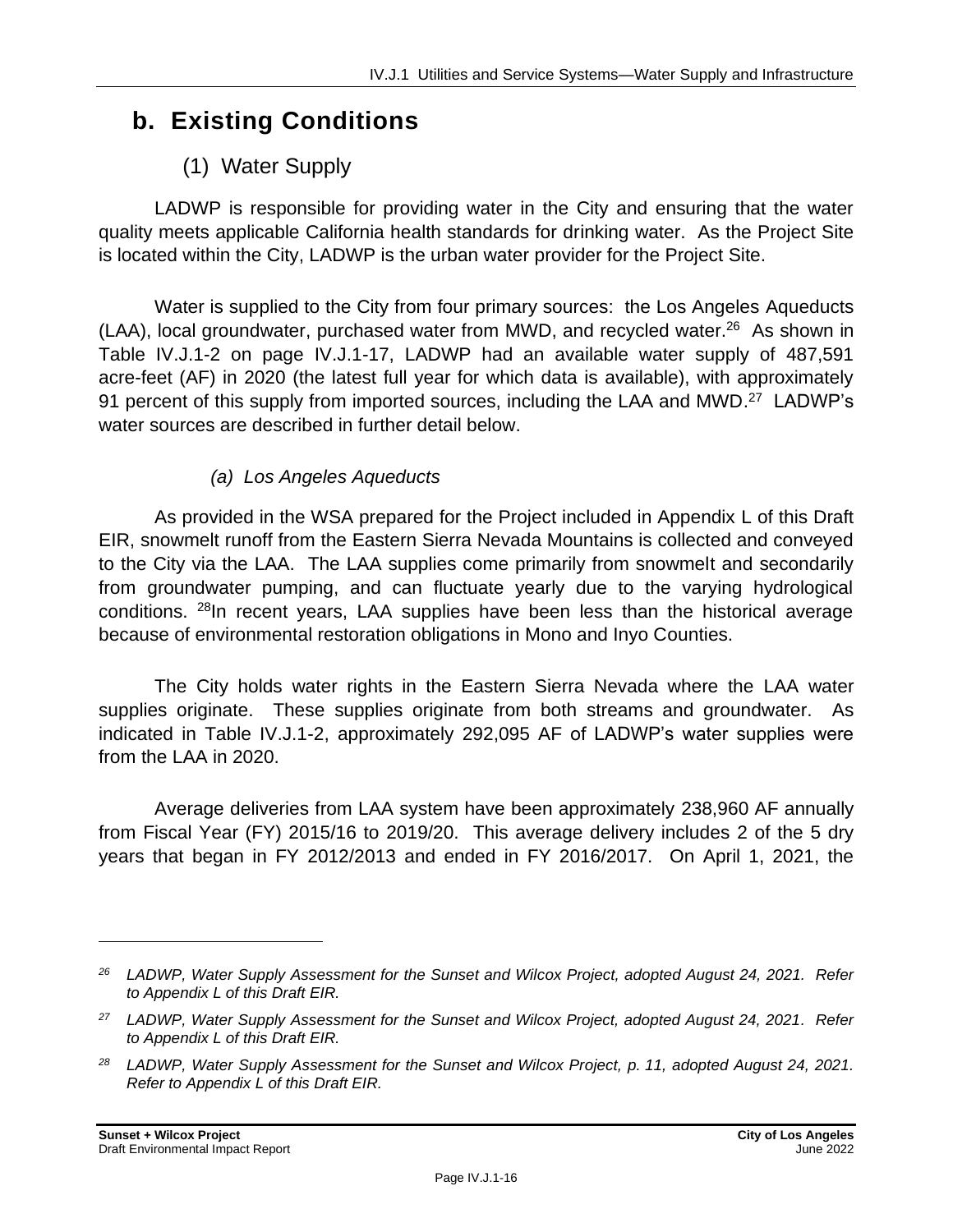| <b>Fiscal</b><br>Year<br><b>Ending</b> | Los Angeles<br><b>Aqueducts</b><br>(AF) | Local<br>Groundwater<br>(AF) | <b>MWD</b><br>(AF) | <b>Recycled</b><br><b>Water</b><br>(AF) | Transfer,<br>Spread, Spills,<br>and Storage<br>(AF) | Total<br>(AF) |
|----------------------------------------|-----------------------------------------|------------------------------|--------------------|-----------------------------------------|-----------------------------------------------------|---------------|
| 2016                                   | 57,853                                  | 79,056                       | 339,975            | 9,913                                   | $-3,509$                                            | 490,306       |
| 2017                                   | 224,724                                 | 50,439                       | 216,299            | 8,032                                   | 9,350                                               | 490,144       |
| 2018                                   | 307,671                                 | 21,760                       | 182,706            | 9,778                                   | $-200$                                              | 522,116       |
| 2019                                   | 312,456                                 | 32,233                       | 137,775            | 7,512                                   | 1,710                                               | 488,266       |
| 2020                                   | 292,095                                 | 34,363                       | 152,647            | 9,641                                   | 1,155                                               | 487,591       |
|                                        |                                         |                              |                    |                                         |                                                     |               |

**Table IV.J.1-2 LADWP Water Supply**

*AF = acre-feet*

*Source: LADWP, Water Supply Assessment for the Sunset and Wilcox Project, adopted August 24, 2021. Appendix L of this Draft EIR.*

Eastern Sierra snowpack was 100 percent of an average year.<sup>29</sup> Since LAA supplies vary substantially from year to year, LADWP plans to increase resiliency to address climate change and natural disasters by developing sustainable local water supplies. $30$ 

Various lawsuits and injunctions, and resulting agreements, affect water supplies from the Los Angeles Aqueduct. These include an agreement with the County of Inyo regarding groundwater levels and enhancement and mitigation projects in the Owens Valley, and the imposition of new regulatory requirements by the SWRCB regarding export from Mono Lake and restoration and monitoring programs for the Mono Basin. In addition, in November 2014, an agreement between the City and the Great Basin Unified Air Pollution Control District (GBUAPCD) was reached wherein LADWP will continue to implement measures to address dust emissions at Owens Lake and implement additional water conservation through increasing use of water efficient and waterless dust measures.<sup>31</sup> Upon completion of the Phase 9/10 Project on December 31, 2017, LADWP had mitigated dust emissions from 48.6 square-miles of Owens Lake.<sup>32</sup> Based on the

*<sup>29</sup> LADWP, Eastern Sierra Snow Survey Results, https://wsoweb.ladwp.com/Aqueduct/snow/snowpillow data.htm, accessed August 24, 2019.*

*<sup>30</sup> LADWP, Water Supply Assessment for the Sunset and Wilcox Project, page 11, adopted August 24, 2021. Refer to Appendix L of this Draft EIR.*

*<sup>31</sup> LADWP, 2020 Urban Water Management Plan, May 2021.*

*<sup>32</sup> LADWP, LADWP News, The Los Angeles Department of Water and Power Continues its Commitment to the Preservation and Restoration of the Owens Valley, www.ladwpnews.com/the-los-angelesdepartment-of-water-and-power-continues-its-commitment-to-the-preservation-and-restoration-of-theowens-valley/, accessed September 10, 2021.*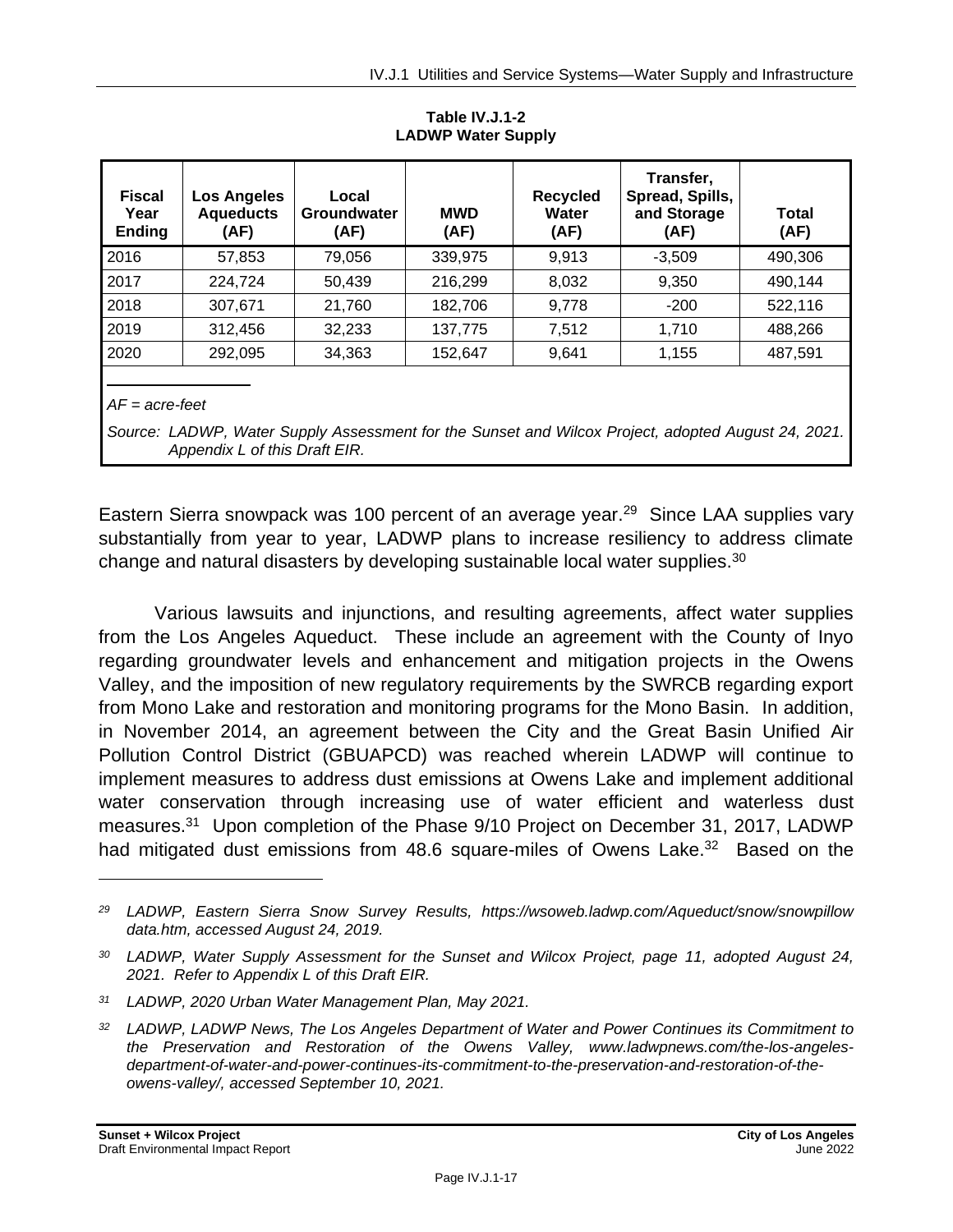agreement, the GBUAPCD's potential future dust mitigation orders to LADWP cannot exceed an additional 4.8 square miles.<sup>33</sup> As a result, LADWP expects to reduce total lakewide water use by at least 50 percent, through the strategic use of waterless or water efficient control measures and groundwater under Owens Lake for dust control.<sup>34</sup>

LADWP projects that the average annual long-term LAA delivery between 2020 and 2045 will be approximately 192,000 AFY due, in part, to implementation of environmental projects throughout the Eastern Sierra and environmental enhancement and mitigation projects in the Mono Basin and Owens Valley that includes water allocations from the  $LAA.<sup>35</sup>$ 

#### *(b) Groundwater*

As discussed in the WSA prepared for the Project included in Appendix L of this Draft EIR, LADWP pumps groundwater from three adjudicated basins, including the San Fernando, Sylmar, and Central Basins. The San Fernando Basin (SFB) is the largest of the three basins. LADWP has accumulated 591,460 AF of stored groundwater in the SFB as of October 1, 2018 (the latest year for which data is available).<sup>36</sup> A portion of this water is available for the City to withdraw during normal and dry years, or in an emergency, in addition to the City's approximate  $87,000$  AF annual entitlement.<sup>37</sup> With regards to the Sylmar and Central Basins, the City's current annual entitlements are 3,570 AF and 17,236 AF, respectively. The City has also accumulated 9,014 AF of stored water credits in the Sylmar Basin<sup>38</sup> and 22,943 AF of stored water credits in the Central Basin.<sup>39</sup>

As shown in Table IV.J.1-3 on page IV.J.1-19, the City extracted 42,913 AF, 11 AF, and 3 acre-foot of groundwater from the San Fernando, Central, and Sylmar Basins, respectively, during FY 2019–2020. The City plans to continue to develop production from its groundwater basins in the coming years to offset reductions in imported supplies.<sup>40</sup>

*<sup>33</sup> LADWP, 2020 Urban Water Management Plan, May 2021.*

*<sup>34</sup> LADWP, Owens Lake Master Project, April 2013.*

*<sup>35</sup> LADWP, Water Supply Assessment for the Sunset and Wilcox Project, adopted August 24, 2021. Refer to Appendix L of this Draft EIR.*

*<sup>36</sup> LADWP, 2020 Urban Water Management Plan, May 2021, p. 5-7.*

*<sup>37</sup> LADWP, Water Supply Assessment for the Sunset and Wilcox Project, adopted August 24, 2021. Refer to Appendix L of this Draft EIR.*

*<sup>38</sup> LADWP, 2020 Urban Water Management Plan, May 2021, p. 5-14.*

*<sup>39</sup> LADWP, Water Supply Assessment for the Sunset and Wilcox Project, adopted August 24, 2021. Refer to Appendix L of this Draft EIR.*

*<sup>40</sup> LADWP, Water Supply Assessment for the Sunset and Wilcox Project, adopted August 24, 2021. Refer to Appendix L of this Draft EIR.*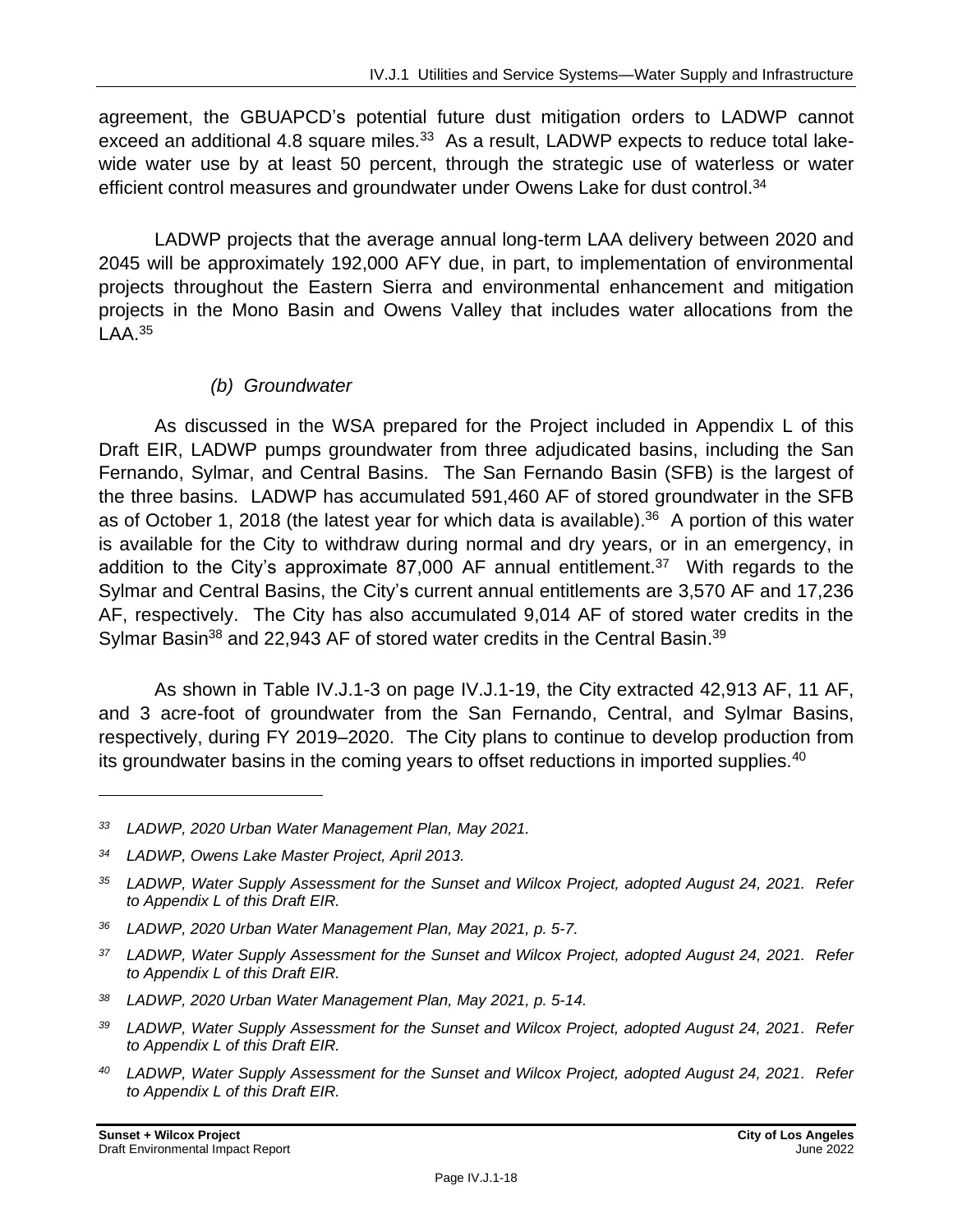| <b>Fiscal Year</b><br>(July-June) | <b>San Fernando</b><br>(AF) | <b>Sylmar</b><br>(AF) | <b>Central</b><br>(AF) |
|-----------------------------------|-----------------------------|-----------------------|------------------------|
| 2015-2016                         | 75,958                      | 682                   | 8,395                  |
| 2016-2017                         | 55,116                      | 0                     | 3,005                  |
| 2017-2018                         | 22,259                      | O                     |                        |
| 2018-2019                         | 36,870                      |                       | 5                      |
| 2019-2020                         | 42,913                      | 3                     | 11                     |
|                                   |                             |                       |                        |
| $AF = acre-free$                  |                             |                       |                        |

**Table IV.J.1-3 Local Groundwater Basin Supply**

*AF = acre-feet*

*Historical data from the Upper Los Angeles River Area Watermaster Monthly Reports, July 2014 to June 2019.*

*Source: LADWP, Water Supply Assessment for the Sunset and Wilcox Project, adopted August 24, 2021. Appendix L of this Draft EIR.*

Both LADWP and DWR have programs in place to monitor wells to prevent overdrafting. LADWP's groundwater pumping practice is based on a "safe yield" operation. Furthermore, basin management is achieved by collective efforts of a court appointed Watermaster and the Upper Los Angeles River Area (ULARA) Administrative Committee of representatives from five public water supply agencies overlying the ULARA Committee. These efforts include operation of groundwater remediation systems, use of an extensive network of groundwater monitoring wells, routine reporting on groundwater elevation and water quality, management and mitigation of urban runoff water quality, and development of enhanced stormwater recharge and groundwater replenishment.<sup>41</sup>

#### *(c) Metropolitan Water District of Southern California*

MWD is the largest water wholesaler for domestic and municipal uses in Southern California. MWD imports a portion of its water supplies from Northern California through the SWP California Aqueduct and from the Colorado River through MWD's own Colorado River Aqueduct (CRA). As one of the 26 member agencies of MWD, LADWP purchases water from MWD to supplement LADWP water supplies from the LAA and local groundwater. As of fiscal year end 2020, LADWP has a preferential right to purchase 18.12 percent of MWD's total water supply.<sup>42</sup>

*<sup>41</sup> LADWP, 2020 Urban Water Management Plan, May 2021.*

*<sup>42</sup> LADWP, Water Supply Assessment for the Sunset and Wilcox Project, adopted August 24, 2021. Refer to Appendix L of this Draft EIR.*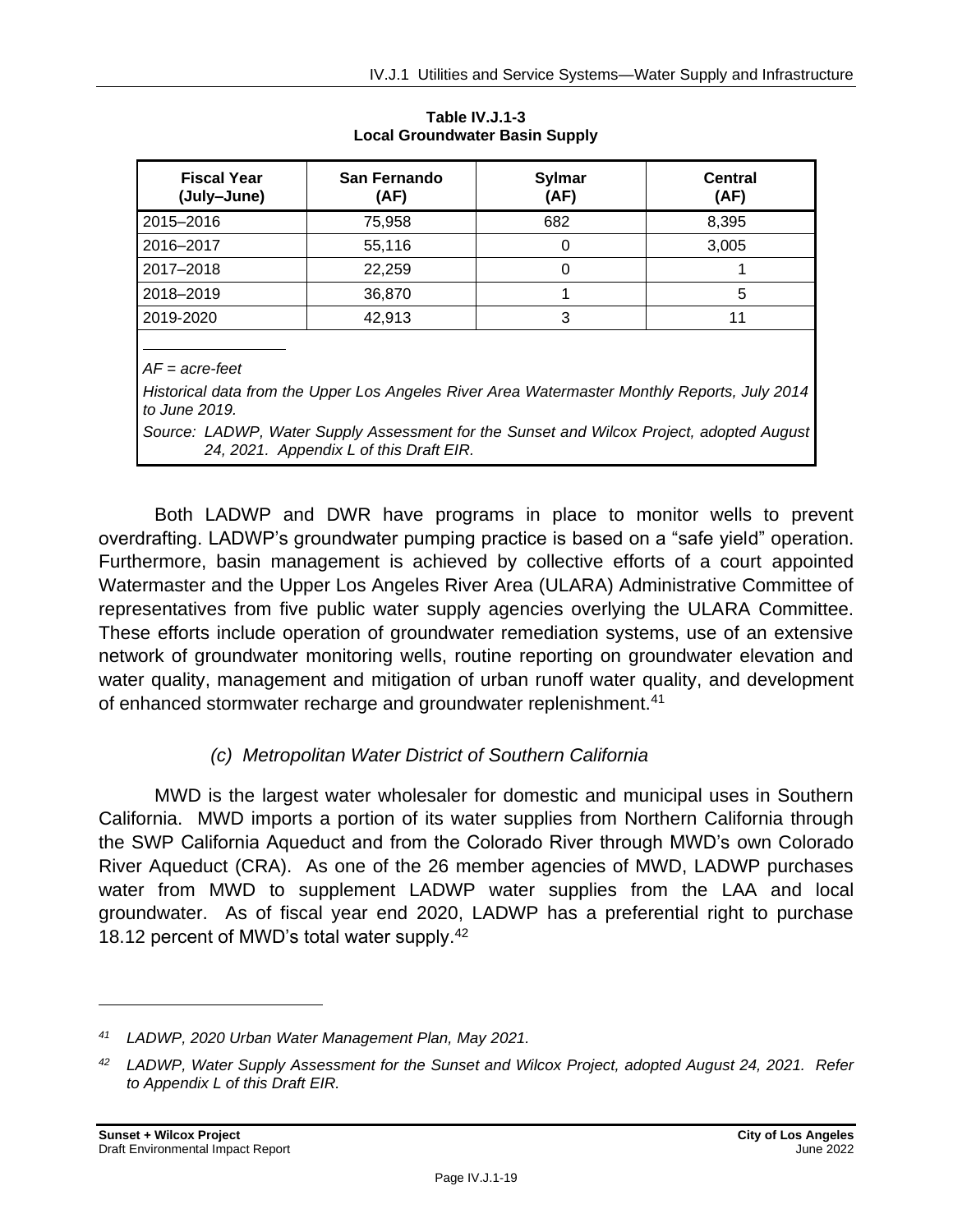LADWP plans to reduce purchase of MWD water supplies through increased conservation, increased recycle water production, and enhanced groundwater pumping through stormwater capture and groundwater replenishment.

As indicated in Table IV.J.1-2 on page IV.J.1-17, LADWP received approximately 152,647 AF of water from MWD in 2020, which was a substantial reduction from water received in 2016, 2017, and 2018. Summaries of MWD's individual supplies, along with each supply's challenges and specific responsive actions taken by MWD, are presented below.

#### *(i) State Water Project*

The SWP is owned by the State of California and operated by DWR, delivering water to two-thirds of the population of California and 750,000 acres of farmland. The SWP facilities include 36 storage facilities, 30 pumping and generating plants, and approximately 700 miles of aqueducts and pipelines.<sup>43</sup> SWP facilities originate in Northern California at Lake Oroville on the Feather River and is pumped from the Bay-Delta region to contractors in areas north and south of the San Francisco Bay and south of the Bay-Delta.<sup>44</sup>

MWD began receiving water from the SWP in 1972. MWD is the largest of the 29 SWP contractors, holding a contract for 1.912 million acre-feet (MAF) per year, or 46 percent of the total contracted amount of the 4.173 MAF ultimate delivery capacity of the project. Variable hydrology, environmental issues, and regulatory restrictions in the San Francisco Bay/Sacramento-San Joaquin River Delta (Bay-Delta) have periodically reduced the quantity of water that the SWP delivers to MWD.<sup>45</sup>

The SWP, under the original contracted amount at 100 percent allocation, provides MWD with 1,911,500 AF of water each calendar year.<sup>46</sup> However, due to water quality and supply reliability challenges and conflicts due to variable hydrology and environmental standards that limit pumping operations, SWP deliveries in the most critically dry years

*<sup>43</sup> California Department of Water Resources, State Water Project Facilities, https://water.ca.gov/Programs/ State-Water-Project/SWP-Facilities, accessed February 3, 2022.*

*<sup>44</sup> LADWP, Water Supply Assessment for the Sunset and Wilcox Project, Appendix F, page A-12, adopted August 24, 2021. Refer to Appendix L of this Draft EIR.*

*<sup>45</sup> LADWP, Water Supply Assessment for the Sunset and Wilcox Project, adopted August 24, 2021. Refer to Appendix L of this Draft EIR.*

*<sup>46</sup> LADWP, Water Supply Assessment for the Sunset and Wilcox Project, Appendix F, adopted August 24, 2021. Refer to Appendix L of this Draft EIR.*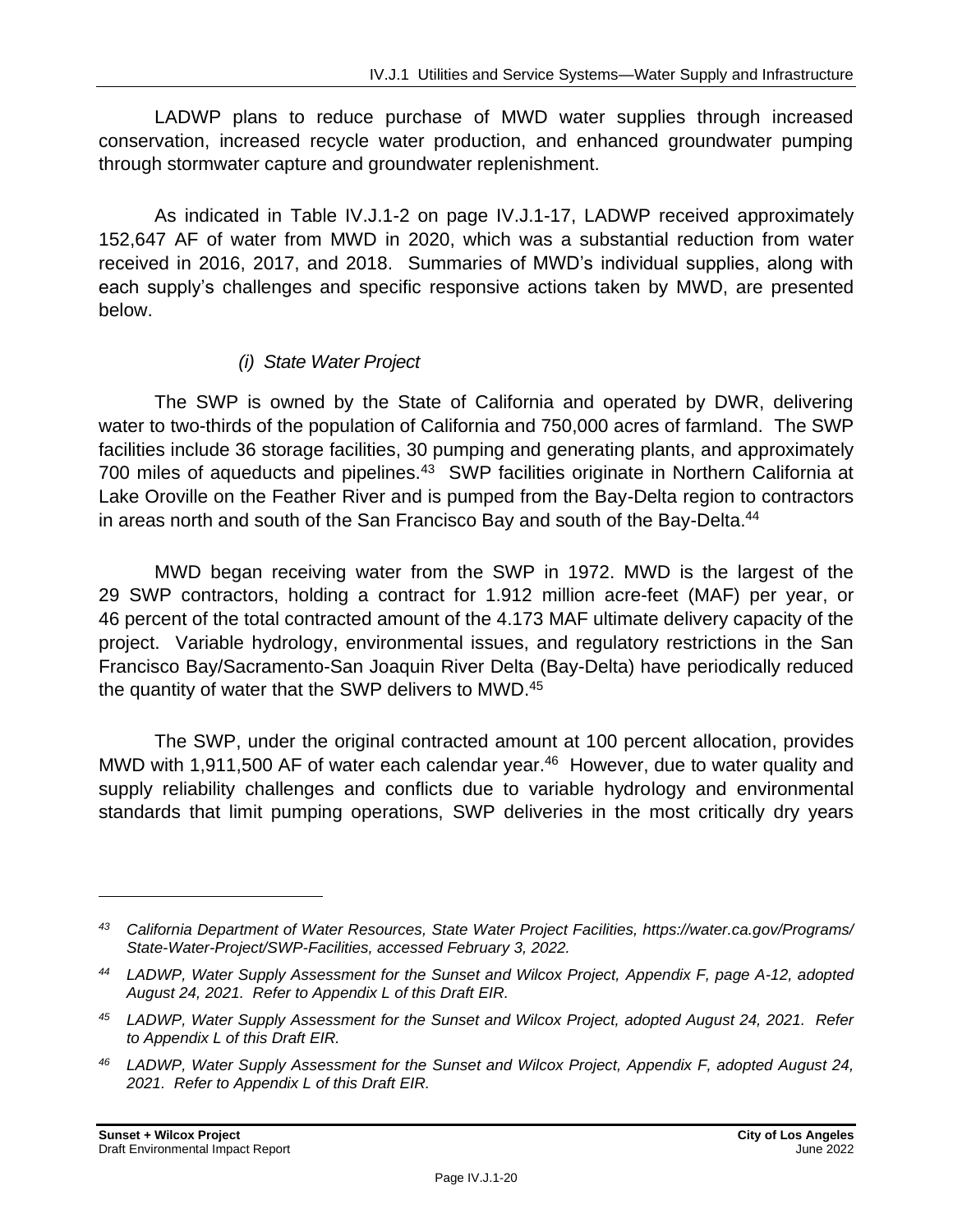vary. For 2019, DWR estimated an initial allocation of 10 percent<sup>47</sup> but increased this to 15 percent<sup>48</sup> in January due to changes in precipitation and available water supplies.

#### Challenges to State Water Project Supply

Litigation and various regulations have created challenges for the SWP.<sup>49</sup> In particular, the listing of several fish species in the Delta as threatened or endangered under the federal and/or California Endangered Species Acts (ESA/CESA) has constrained SWP operations and created more uncertainty in SWP supply reliability. Based on DWR's 2015 *SWP Delivery Capability Report*, future SWP deliveries will continue to be impacted by restrictions on SWP and Central Valley Project Delta pumping, and climate change, which is altering the hydrologic conditions in the State.<sup>50</sup>

On October 22, 2019, the U.S. Fish and Wildlife Service (USFWS) and the National Marine Fisheries Service released new biological opinions. The Bureau of Reclamation completed its environmental review of the proposed action covered by the new biological opinions on February 18, 2020. The new opinions replace the existing federal permits for the Central Valley Project.<sup>51</sup>

On March 31, 2020, the California Department of Fish and Wildlife (CDFW) issued an Incidental Take Permit to DWR for long-term operations of the SWP.<sup>52</sup> In April 2020, MWD, with the MWD Board approval, joined the State Water Contractors in their litigation against DWR and CDFW over the Incidental Take Permit.<sup>53</sup> The impacts to MWD from the ongoing negotiation of Voluntary Agreements on the new biological opinions and Incidental Take Permit, as well as litigation challenging them, remain unknown.<sup>54</sup>

- *<sup>50</sup> DWR, The State Water Project—Final Delivery Capability Report 2015, July 2015.*
- *<sup>51</sup> LADWP, Water Supply Assessment for the Sunset and Wilcox Project, Appendix F, adopted August 24, 2021. Refer to Appendix L of this Draft EIR.*
- *<sup>52</sup> LADWP, Water Supply Assessment for the Sunset and Wilcox Project, Appendix F, page A-28, adopted August 24, 2021. Refer to Appendix L of this Draft EIR.*
- *<sup>53</sup> LADWP, Water Supply Assessment for the Sunset and Wilcox Project, Appendix F, page A-28, adopted August 24, 2021. Refer to Appendix L of this Draft EIR.*
- *<sup>54</sup> LADWP, Water Supply Assessment for the Sunset and Wilcox Project, Appendix F, page A-29, adopted August 24, 2021. Refer to Appendix L of this Draft EIR.*

*<sup>47</sup> DWR, Notice to State Water Project Contractors, Number 18-06, 2019 State Water Project Initial Allocation—10 Percent.*

*<sup>48</sup> DWR, Notice to State Water Project Contractors, Number 19-03, 2019 State Water Project Allocation Increase—15 Percent.*

*<sup>49</sup> LADWP, Water Supply Assessment for the Sunset and Wilcox Project, Appendix F, adopted August 24, 2021. Refer to Appendix L of this Draft EIR.*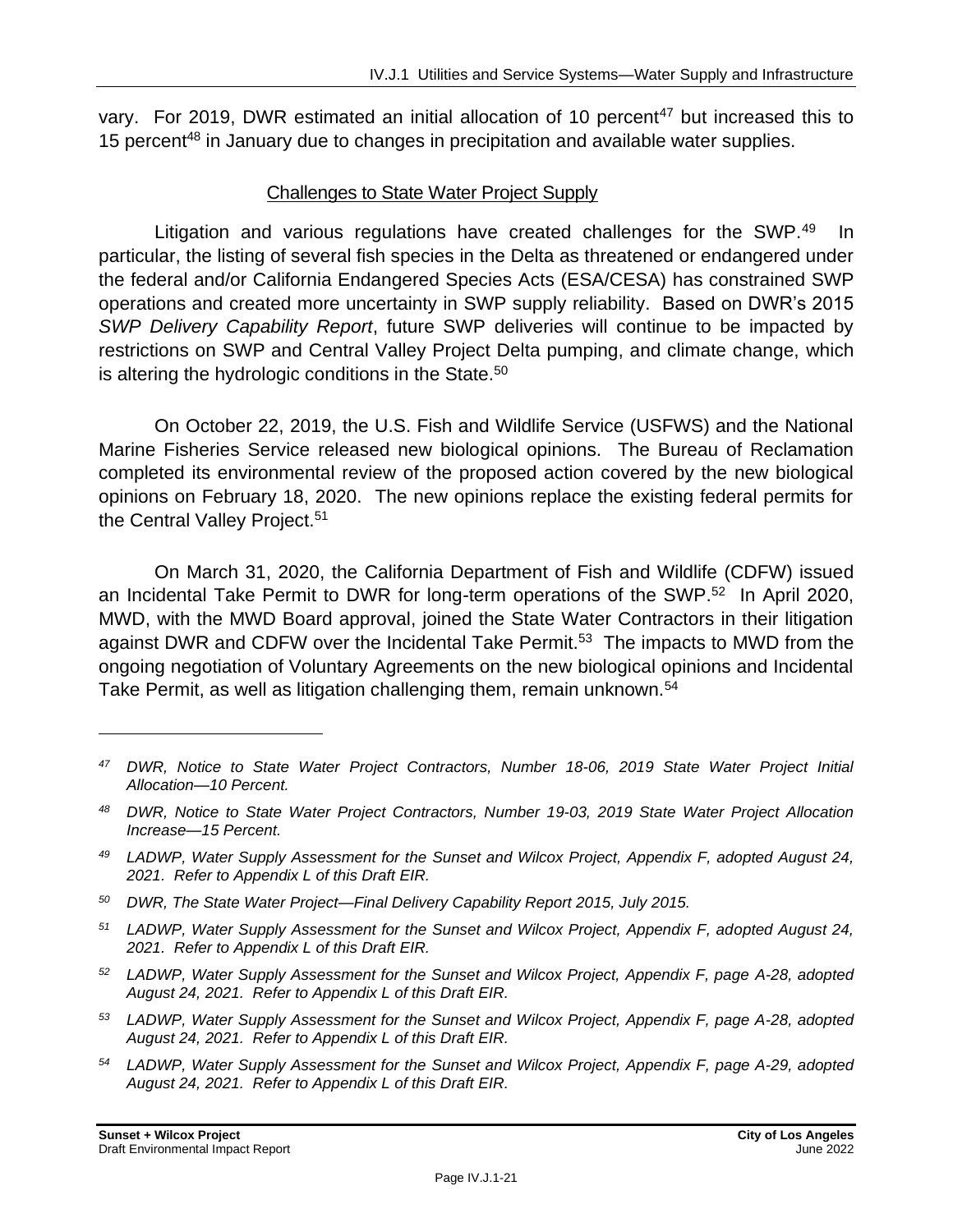#### *(ii) The Colorado River*

MWD owns and operates the Colorado River Aqueduct, which has delivered water from the Colorado River to Southern California since 1942. The Colorado River currently supplies approximately 25 percent of Southern California's water needs.<sup>55</sup> MWD has a legal entitlement to receive water from the Colorado River under a permanent service contract with the Secretary of the Interior. California is apportioned the use of 4.4 million AF of water from the Colorado River each year plus one-half of any surplus that may be available for use collectively in Arizona, California, and Nevada.<sup>56</sup> In addition, California has historically been allowed to use Colorado River water apportioned to, but not used by, Arizona or Nevada.<sup>57</sup>

Since 2003, due to increased consumption, there has been no such unused, apportioned water available to California. Of the California apportionment, MWD holds the fourth priority right to 550,000 AFY under a 1931 priority system governing allotments to California. This is the last priority within California's basic apportionment of 4.4 million AF. Beyond the basic apportionment, MWD holds the fifth priority right to 662,000 AF of water. Historically, MWD has been able to claim most of its legal entitlement of Colorado River water and could divert over 1.2 million AF in any year, but persistent drought conditions since 1999 have contributed to a decrease in these claims.<sup>58</sup> The recent 16-year drought has been so severe that it has resulted in major reductions in water deliveries from the Colorado River.

#### *(iii) Additional MWD Actions to Address Supply*

MWD has been developing plans and making efforts to provide additional water supply reliability for the entire Southern California region. LADWP coordinates closely with MWD to ensure implementation of these water resource development plans. MWD's long-term plans to meet its member agencies' growing reliability needs are through: (1) improvements to SWP as outlined in the EcoRestore plans; (2) conjunctive management efforts on the Colorado River; (3) water transfer programs, outdoor

*<sup>55</sup> The Metropolitan Water District of Southern California, Metropolitan Declares Water Supply Alert In Response To Severe Drought, August 17, 2021, www.mwdh2o.com/newsroom-press-releases/ metropolitan-declares-water-supply-alert-in-response-to-severe-drought/, accessed September 10, 2021.*

*<sup>56</sup> LADWP, Water Supply Assessment for the Sunset and Wilcox Project, adopted August 24, 2021. Refer to Appendix L of this Draft EIR.*

*<sup>57</sup> LADWP, Water Supply Assessment for the Sunset and Wilcox Project, Appendix F, adopted August 24, 2021. Refer to Appendix L of this Draft EIR.*

*<sup>58</sup> LADWP, Water Supply Assessment for the Sunset and Wilcox Project, Appendix F, page A-24, adopted August 24, 2021. Refer to Appendix L of this Draft EIR.*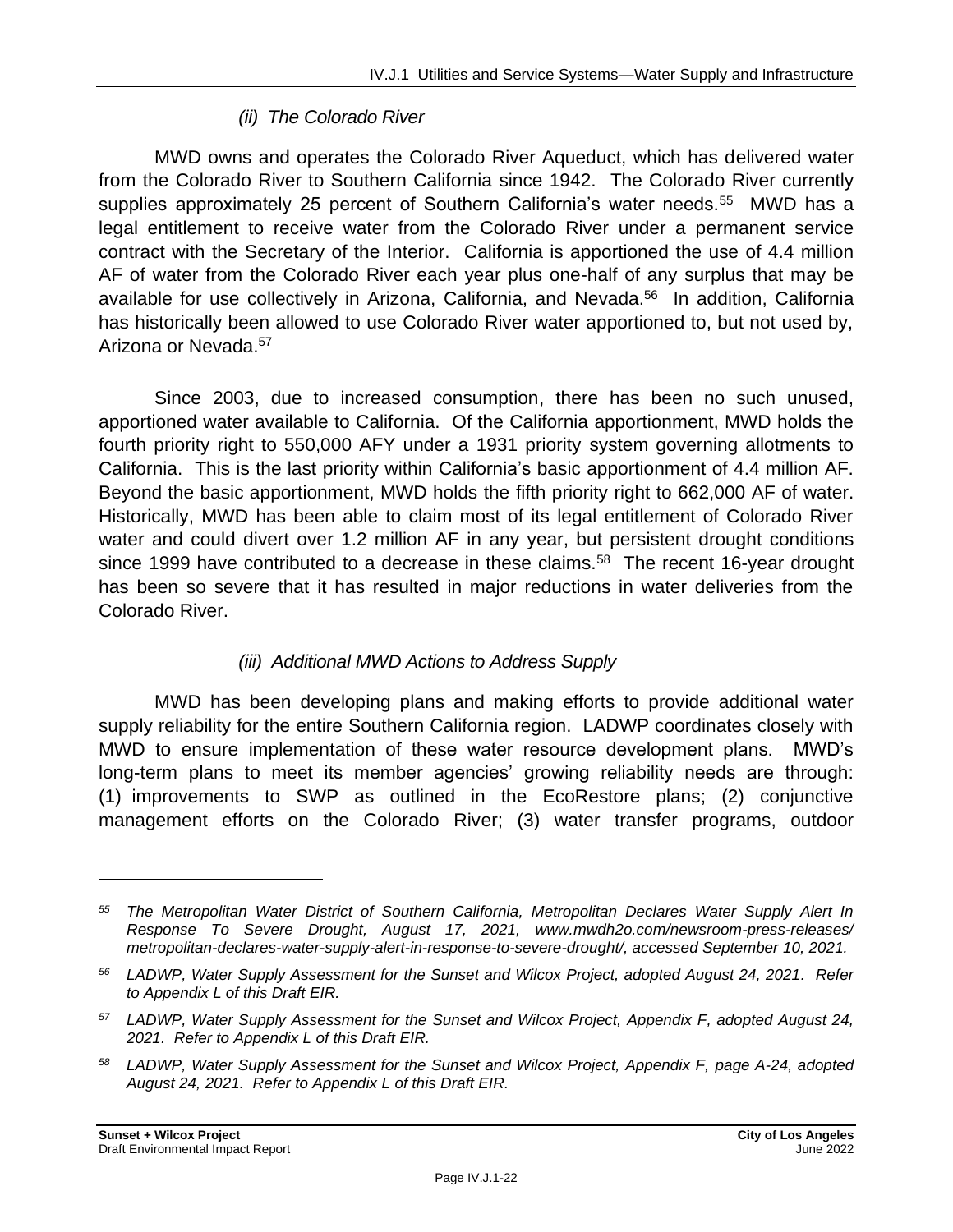conservation measures; and (4) development of additional local resources, such as recycling, brackish water desalination, and seawater desalination.<sup>59</sup>

Additionally, MWD has approximately 6.0 million AF of storage capacity available in reservoirs and banking/transfer programs. MWD was estimated to have 3.95 million AF of water in Water Surplus Drought Management storage and additional 750,000 AF in emergency storage as of January 1, 2021. Continued efficiency in the region kept demands low in 2020, resulting in available water supplies far exceeding demands. With implementation of new and modified existing storage programs to manage the available surplus supplies, MWD was able to add to storage in 2020.<sup>60</sup>

MWD's 2015 IRP builds upon the strong foundation of diversification and adaptation developed in previous IRPs. The 2015 IRP reinforces MWD commitment to meeting the region's water supply needs through an evolving long-term strategy that calls for maintaining and stabilizing existing resources along with developing more conservation and new local supplies.<sup>61</sup>

MWD's 2020 UWMP reports on water reliability and identifies projected supplies to meet the long-term demand within MWD's service area. Table V in the WSA summarizes MWD's water reliability (e.g., water demand, supply, etc.) in five-year increments extending to 2045 and is based on information contained in LADWP's 2020 UWMP. As indicated in Table V for the average year, and in Exhibits 11E through 11G in LADWP's 2020 UWMP for the average, single dry-year and multiple dry-year, respectively, MWD has supply capabilities that would be sufficient to meet expected demands from 2020 through 2045 under average, single dry-, and multiple dry-year hydrologic conditions.  $62,63$ 

#### *(d) Precipitation Conditions*

According to the WSA, as of January 11, 2021, northern Sierra precipitation was 41 percent of the 50-year average for the time of year, and northern Sierra snowpack

*<sup>59</sup> LADWP, Water Supply Assessment for the Sunset and Wilcox Project, Appendix F, various programs described in detail from page A-30 to page A-45, adopted August 24, 2021. Refer to Appendix L of this Draft EIR.*

*<sup>60</sup> LADWP, Water Supply Assessment for the Sunset and Wilcox Project, Appendix F, adopted August 24, 2021. Refer to Appendix L of this Draft EIR.*

*<sup>61</sup> LADWP, Water Supply Assessment for the Sunset and Wilcox Project, Appendix F, adopted August 24, 2021. Refer to Appendix L of this Draft EIR.*

*<sup>62</sup> LADWP, Water Supply Assessment for the Sunset and Wilcox Project, adopted August 24, 2021. Refer to Appendix L of this Draft EIR.*

*<sup>63</sup> LADWP, 2020 Urban Water Management Plan, May 2021.*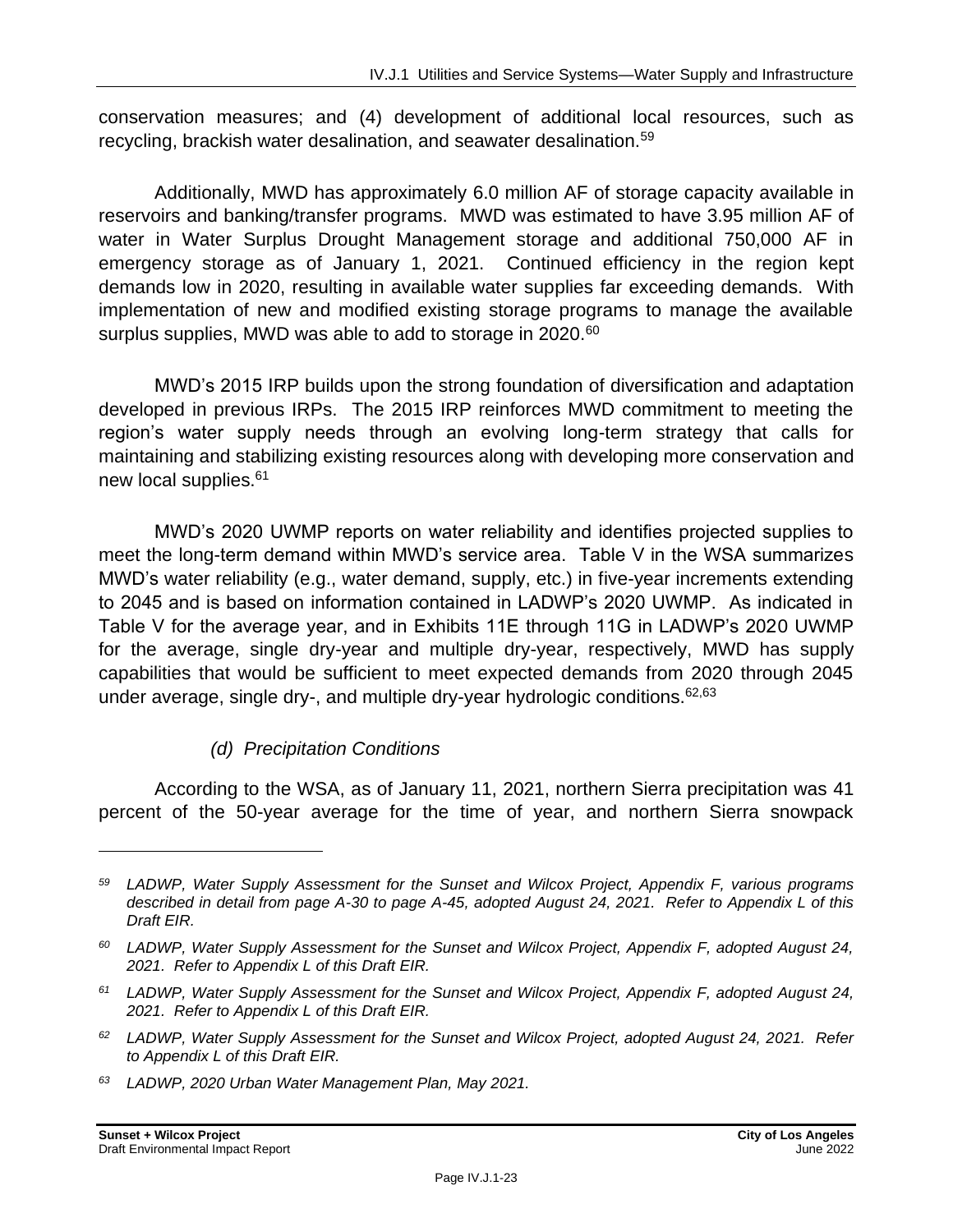measured 60 percent of average for such time of year. On December 1, 2020, DWR notified State Water Contractors that its calendar year 2021 allocation estimate of SWP water would be 10 percent of contracted amounts, or 191,150 AF for MWD.<sup>64</sup> The current 2022 allocation of SWP water is 15 percent.<sup>65</sup> Changes to this allocation may occur and are dependent on the developing hydrologic conditions.<sup>66</sup>

Based on the WSA, as of January 11, 2021, the Upper Colorado River Basin snowpack accumulation measured 70 percent of the 30-year average as of this date and the total system storage in the Colorado River Basin was 46 percent of capacity, a decrease of 6 percent or 3.8 million AF at the same time the prior year. Because of the current storage level, no shortage will be declared in Colorado River water supply availability conditions for calendar year 2021, resulting in projected available supply of Colorado River water in calendar year 2021 of 1,007,700 AF for MWD. 67

Downtown Los Angeles receives an annual average of 14.67 inches of precipitation according to the National Weather Service.<sup>68</sup> From July 1, 2020 to June 30, 2021, Downtown Los Angeles received 5.82 inches of precipitation, equating to 8.85 inches below the annual average.<sup>69</sup>

#### *(e) Global Warming and Climate Change*

As discussed in the LADWP's 2020 UWMP, generally speaking, any water supplies that are dependent on natural hydrology are vulnerable to climate change, especially if the water source originates from mountain snowpack. For LADWP, the most vulnerable water sources subject to climate change impacts are imported water supplies from MWD and the LAA, though local sources can also expect to see some changes in the future. In addition to water supply impacts, changes in local temperature and precipitation are expected to alter water demand patterns. However, there is still general uncertainty within the scientific

*<sup>64</sup> LADWP, Water Supply Assessment for the Sunset and Wilcox Project, Appendix F, page A-9, adopted August 24, 2021. Refer to Appendix L of this Draft EIR.*

*<sup>65</sup> California Department of Water Resources, State Water Project Contractors, SWP Allocation, https:// water.ca.gov/programs/state-water-project/management/swp-water-contractors, accessed February 3. 2022.*

*<sup>66</sup> LADWP, Water Supply Assessment for the Sunset and Wilcox Project, Appendix F, page A-9, adopted August 24, 2021. Refer to Appendix L of this Draft EIR.*

*<sup>67</sup> LADWP, Water Supply Assessment for the Sunset and Wilcox Project, Appendix F, adopted August 24, 2021. Refer to Appendix L of this Draft EIR.*

*<sup>68</sup> Los Angeles Almanac, Total Seasonal Rainfall (Precipitation) Downtown Los Angeles—USC Campus, www.laalmanac.com/weather/we13.php, accessed September 10, 2021.*

*<sup>69</sup> Los Angeles Almanac, Total Seasonal Rainfall (Precipitation) Downtown Los Angeles—USC Campus, www.laalmanac.com/weather/we13.php, accessed September 10, 2021.*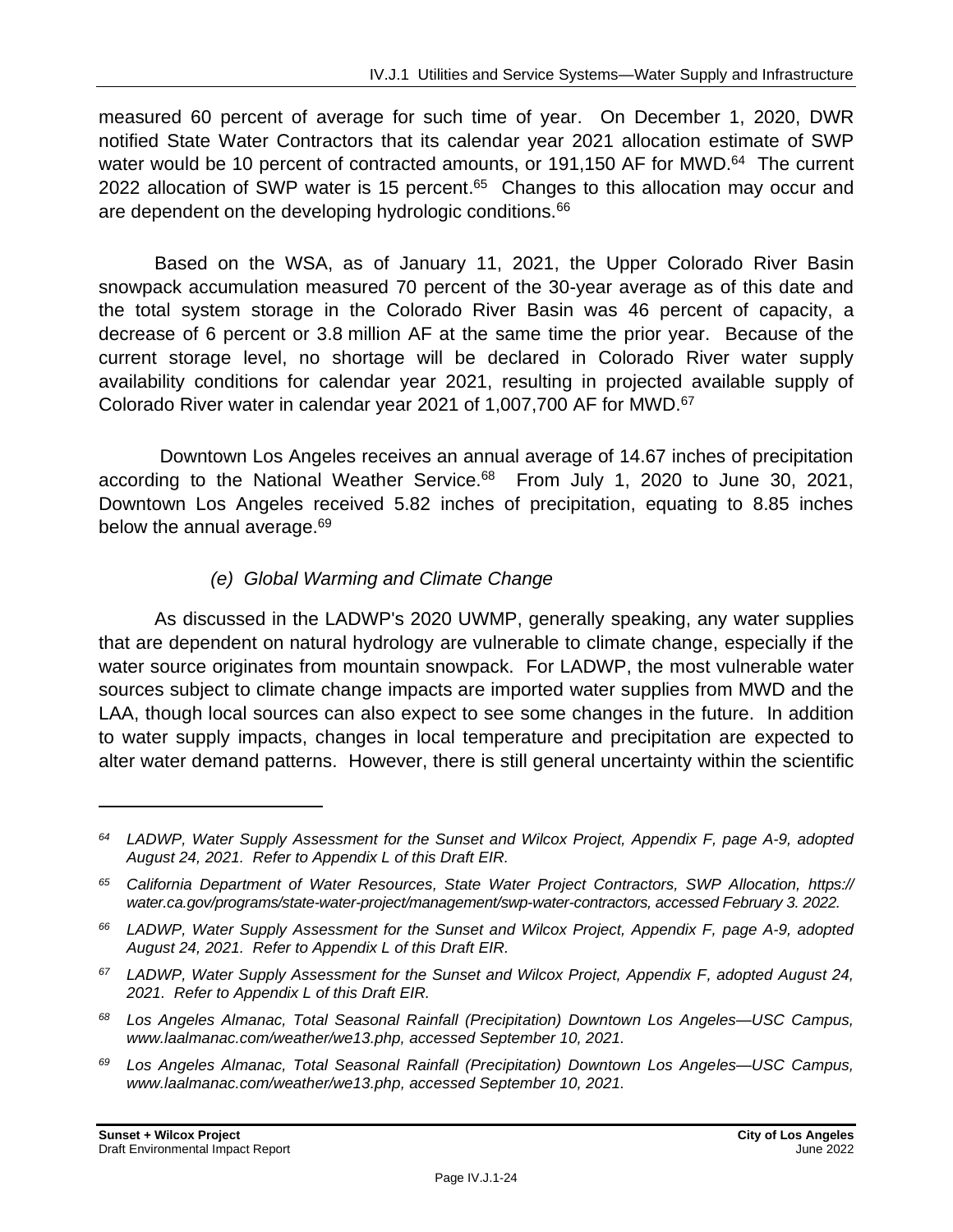community regarding the potential impacts of climate change within the City. LADWP continues to monitor the latest developments in scientific knowledge and will continue to assess future research for the potential impacts of climate change on its water resources.<sup>70</sup>

MWD and DWR also continue to study climate change and address the implications of climate change on water supplies. MWD has established a technical process to identify key vulnerabilities from various sources, including climate change, in order to provide comprehensive analyses within its Integrated Water Resources Plans. In addition, DWR addresses climate change impacts on water supply in its California Water Plan Updates, which also account for uncertainty, risk, and sustainability in planning for the future.<sup>71</sup> With updates published every five years, the latest *California Water Plan Update 2018* built on its predecessor by identifying specific performance tracking metrics, recommending financing methods with stable revenues, and incorporating principles of sustainability.<sup>72</sup>

DWR has also been in the process of completing its Climate Action Plan since 2012. Phases I and II of the Climate Action Plan include the guidance of DWR in reducing greenhouse gas emission and the expertise of a climate change technical advisory group formed in 2012, respectively. Phase III of the plan was completed in 2017 with a vulnerability assessment and adaptation plan DWR assets and activities, as related to the projected changes in temperature, wildfire, sea level rise, hydrology, and water supply.<sup>73</sup> As such, climate change and its impacts on water supplies are key factors of new water supply regulations and UWMPs.

#### *(f) Water Conservation and Recycling*

LADWP's 2020 UWMP details the City's efforts to promote the efficient use and management of its water resources and provides the basic policy principles that guide LADWP's decision-making process to secure a sustainable water supply for the City in the next 25 years. To meet multiple water conservation goals established in ED 5, the Green New Deal, and the Water Conservation Act of 2009, LADWP's 2020 UWMP aims to reduce per capita potable water use by 22.5 percent by 2025 and by 25 percent by 2035.<sup>74</sup> Following the target reduction of potable water use per capita by 25 percent by 2035, the Green New Deal adds an additional target for the City to maintain or reduce 2035 per

*<sup>70</sup> LADWP, 2020 Urban Water Management Plan, May 2021, p. 12-1.*

*<sup>71</sup> DWR, California Water Plan Update 2013, Investing in Innovation & Infrastructure, Highlights, October 2014.*

*<sup>72</sup> DWR, California Water Plan Update 2018.*

*<sup>73</sup> DWR, DWR Climate Action Plan, www.water.ca.gov/Programs/All-Programs/Climate-Change-Program/ Climate-Action-Plan, accessed September 10, 2021.*

*<sup>74</sup> LADWP, 2020 Urban Water Management Plan, May 2021.*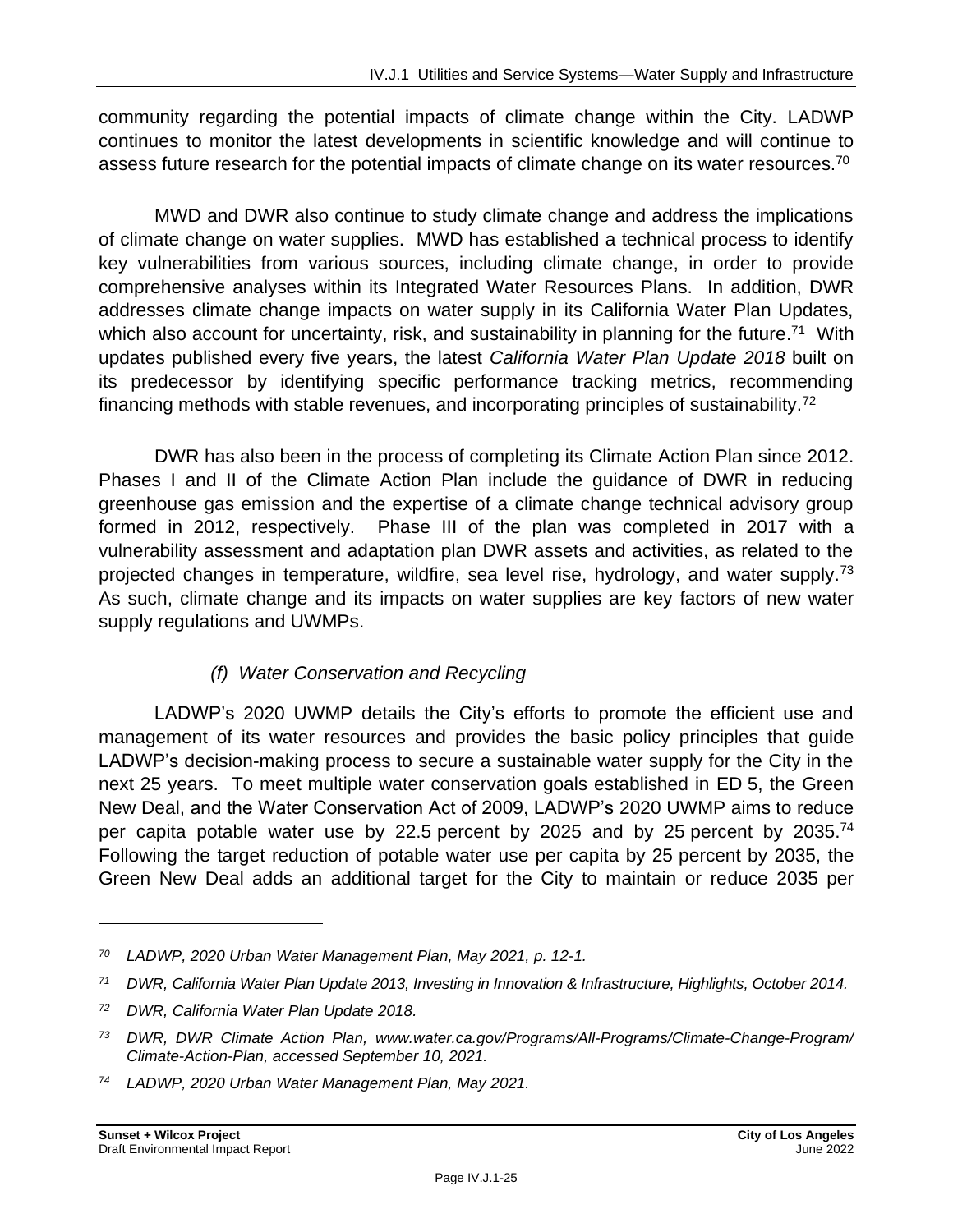capita water use through 2050.<sup>75</sup> The City also intends to build upon the success of Save the Drop and develop additional water conservation campaigns; continue benchmarking customer use and recognizing innovative water reduction initiatives; improve data gathering to identify program effectiveness; expand top performing conservation incentive programs for landscape transformation, washing machines, etc.; and expand sub-metering and evaluate smart water meter technologies.<sup>76</sup>

Further, based on LADWP's 2020 UWMP, recycled water use is projected to reach 24,300 AFY by 2025 and further increase to 41,000 AFY by 2045. 77 Overall, the 2020 LADWP UWMP reports a 28-percent lower recycled water trend for municipal and industrial uses along with environmental uses than what was projected in the previous 2015 UWMP.<sup>78</sup> In addition, based on programs and improvements contemplated in the 2020 LADWP UWMP, locally developed water supplies (including groundwater replenishment and stormwater capture) will increase from the current 11 percent to 48 percent in dry years, or to 43 percent in average years by 2045.<sup>79</sup> The Green New Deal also has a target to recycle 100 percent of all wastewater for beneficial reuse by 2035.<sup>80</sup> Beneficial reuse includes, but is not limited to, non-potable reuse, groundwater recharge, and supporting environmental and recreational uses, such as those in the Los Angeles River.

### (2) Water Demand

#### *(a) Regional Water Demand*

LADWP's 2020 UWMP provides water supply and demand projections in five-year increments to 2045, based on projected population estimates provided by SCAG in its 2020–2045 RTP/SCS. Table IV.J.1-4 on page IV.J.1-27 shows the projected water demand from the year 2025 through 2045 for the City of Los Angeles. As shown in Table IV.J.1-4, in 2045 during average year hydrological conditions, the City's water demand is forecasted to be approximately 710,500 AFY (with passive water conservation).<sup>81,82</sup> LADWP's 2020 UWMP concludes that adequate water supplies would

*<sup>75</sup> City of Los Angeles, L.A.'s Green New Deal, Sustainable City pLAn, 2019.*

*<sup>76</sup> LADWP, 2020 Urban Water Management Plan, May 2021.*

*<sup>77</sup> LADWP, 2020 Urban Water Management Plan, May 2021.*

*<sup>78</sup> LADWP, 2020 Urban Water Management Plan, May 2021.*

*<sup>79</sup> LADWP, 2020 Urban Water Management Plan, May 2021.*

*<sup>80</sup> Baseline from LASAN: In Fiscal Year 2017–2018, 27 percent of wastewater was recycled.*

*<sup>81</sup> LADWP, 2020 Urban Water Management Plan, May 2021.*

*<sup>82</sup> LADWP, Water Supply Assessment for the Sunset and Wilcox Project, adopted August 24, 2021. Refer to Appendix L of this Draft EIR.*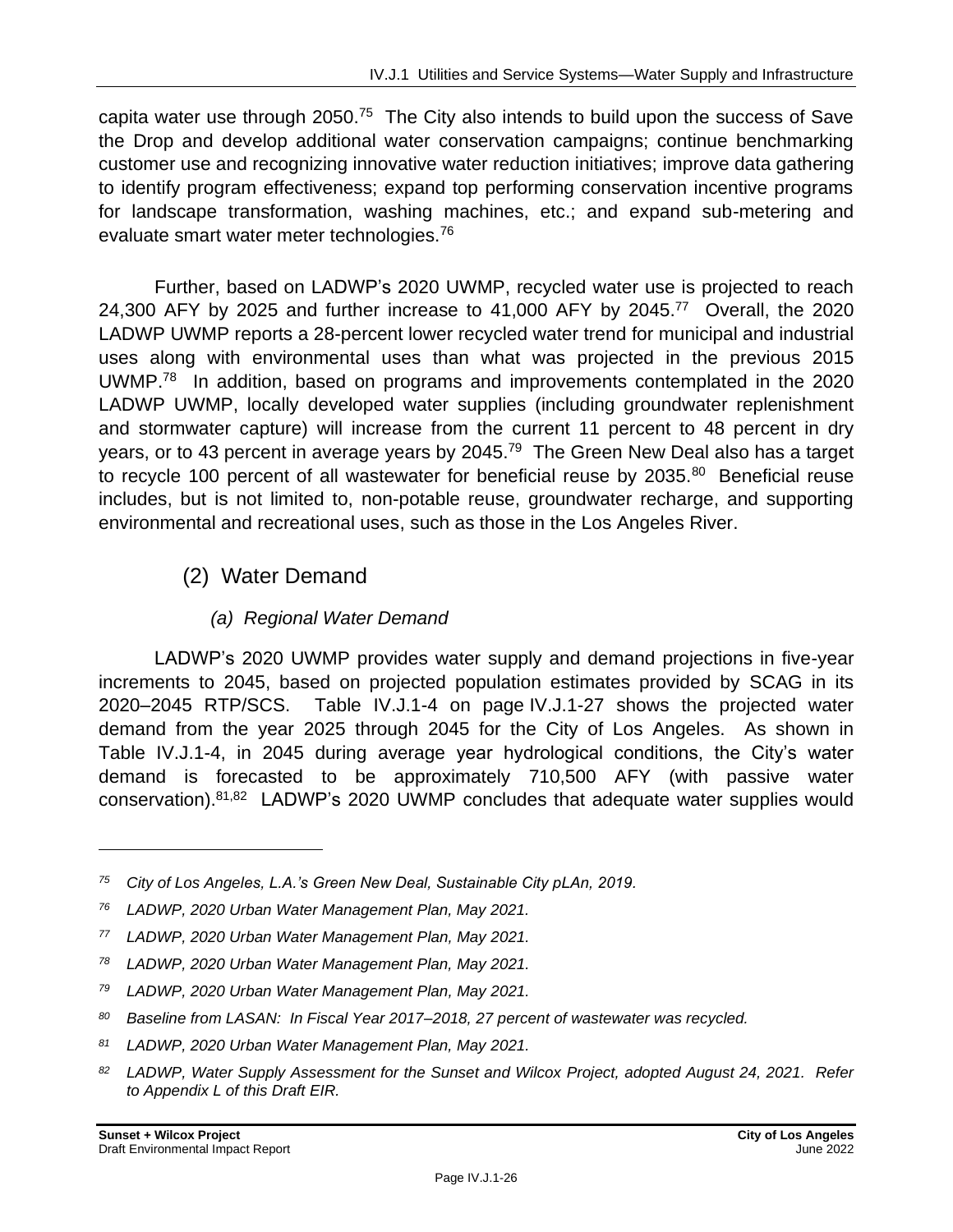|                                                                                                            | Years |       |       |       |       |
|------------------------------------------------------------------------------------------------------------|-------|-------|-------|-------|-------|
| <b>Hydrological Conditions</b>                                                                             | 2025  | 2030  | 2035  | 2040  | 2045  |
| Average Year                                                                                               | 642.6 | 660.2 | 678.8 | 697.8 | 710.5 |
| Single Dry Year (FY 2014-2015)                                                                             | 674.7 | 693.2 | 712.7 | 732.7 | 746   |
| Multi-Dry Year (2011–2015)                                                                                 | 662.3 | 680.4 | 699.6 | 719.2 | 732.3 |
| $AFY = acre-free$ per year<br>Source: LADWP, 2020 Urban Water Management Plan, Exhibits 11E, 11F, and 11G. |       |       |       |       |       |

#### **Table IV.J.1-4 City of Los Angeles Water Demand Projections (thousand AFY)**

be available to meet the projected demands of the service areas under normal, single-dry, and multi-dry year conditions through 2045.<sup>83</sup> Therefore, the City's water supply projections in LADWP's 2020 UWMP are sufficient to meet the water demand for projects that are determined by the CEQA lead agency to be consistent with the 2020–2045 RTP/SCS adopted by SCAG.<sup>84</sup>

### *(b) Existing Water Demand*

The Project Site is currently developed with three buildings and surface parking. The existing buildings on the Project Site comprise approximately 26,261 square feet of floor area consisting of a one-story, 16,932-square-foot commercial building along Sunset Boulevard and Wilcox Street/Cole Place, a one-story, 4,446-square-foot commercial office building along Wilcox Street, and a two-story, 4,883-square-foot commercial office building along Cole Place and De Longpre Avenue. Based on LADWP billing data, the existing water demand associated with the existing development is estimated at 804 gpd (0.90 AFY).<sup>85</sup>

## (3) Water Infrastructure

Water infrastructure in the vicinity of the Project Site is maintained and operated by LADWP. LADWP ensures the reliability and quality of its water supply through an

*<sup>83</sup> LADWP, Water Supply Assessment for the Sunset and Wilcox Project, adopted August 24, 2021. Refer to Appendix L of this Draft EIR.*

*<sup>84</sup> LADWP, Water Supply Assessment for the Sunset and Wilcox Project, adopted August 24, 2021. Refer to Appendix L of this Draft EIR.*

*<sup>85</sup> LADWP, Water Supply Assessment for the Sunset and Wilcox Project, adopted August 24, 2021, Appendix L of this Draft EIR.*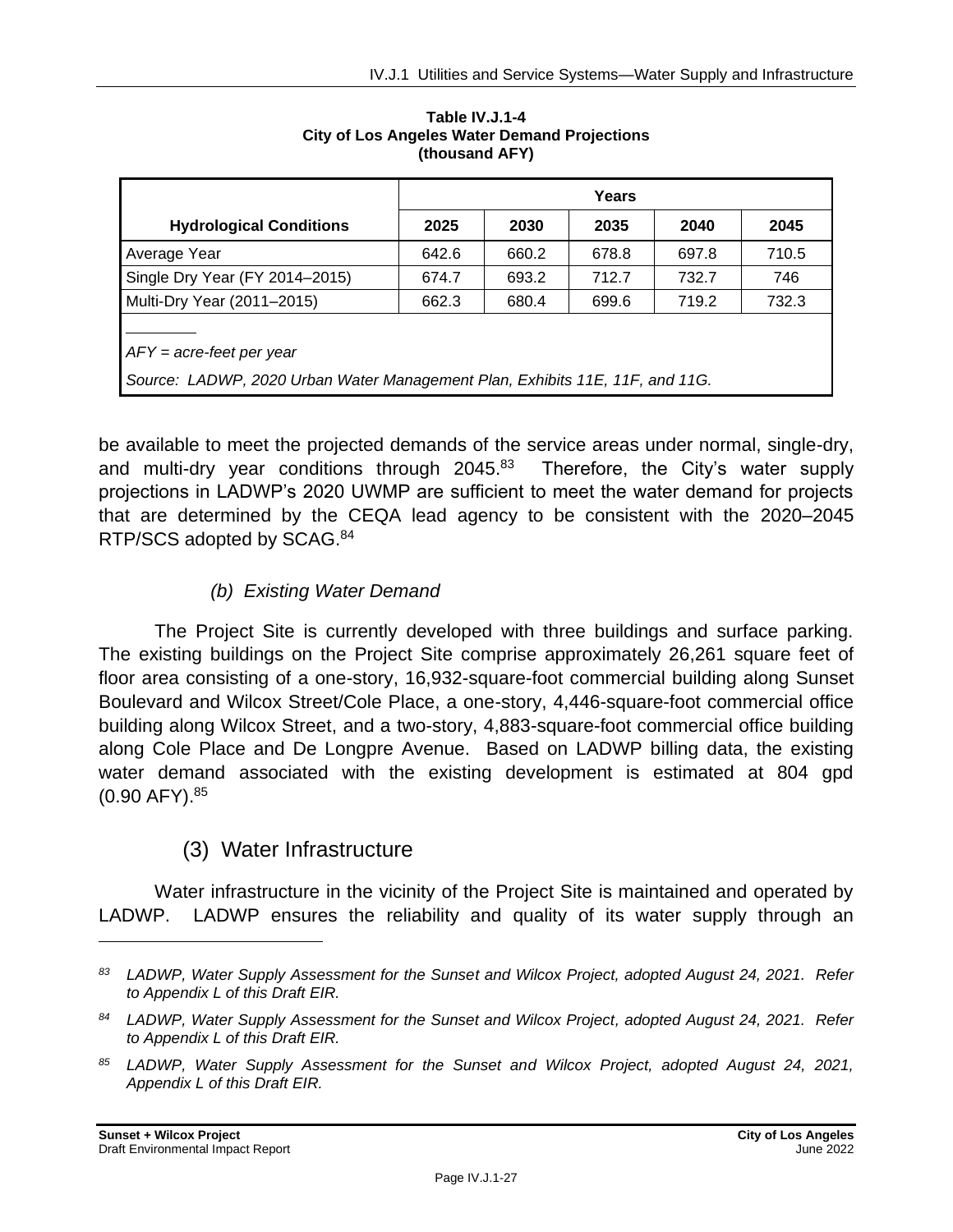extensive distribution system that includes 117 storage tanks and reservoirs, 84 pump stations, 7,326 miles of distribution mains and trunk lines within the City, and a total storage capacity of 311,000 AF according to the estimates for Fiscal Year 2018–2019.<sup>86</sup> Much of the water flows north to south, entering Los Angeles at the LAA Filtration Plant in Sylmar, which is owned and operated by LADWP. Water entering the LAA Filtration Plant undergoes treatment and disinfection before being distributed throughout the LADWP's water service area.<sup>87</sup>

Domestic water service in the vicinity of the Project Site is available via LADWP water lines within the adjacent streets. According to the Utility Report included in Appendix M of this Draft EIR, there are five water mains in the vicinity of the Project Site, including two water lines in Sunset Boulevard between Wilcox Avenue and Cole Place (the northerly line is 30-inches and the southerly line is 8-inches), an 8-inch line between Sunset Boulevard and De Longpre Avenue, a 4-inch line between Sunset Boulevard and De Longpre Avenue, and a 12-inch line between Wilcox Avenue and Cole Place.<sup>88</sup>

In addition to providing domestic water service, LADWP provides water to the Project Site for fire protection services in accordance with the City's Fire Code (LAMC Chapter V, Article 7). According to the Utility Report, there are six fire hydrants: four hydrants are located along Sunset Boulevard (two at the intersection of Sunset Boulevard and Wilcox Avenue, one at the intersection of Sunset Boulevard and Cole Place, and one at the corner of Sunset Boulevard and Cahuenga Boulevard) and two hydrants located along De Longpre Avenue (one at the intersection of De Longpre Avenue and Cahuenga Boulevard and one at the intersection of De Longpre Avenue and Wilcox Avenue).

# **3. Project Impacts**

## **a. Thresholds of Significance**

In accordance with the State CEQA Guidelines Appendix G, the Project would have a significant impact related to water supply and infrastructure if it would:

#### *Threshold (a): Require or result in the relocation or construction of new or expanded water, wastewater treatment or storm water drainage, electric power, natural gas, or telecommunications facilities, the*

*<sup>86</sup> LADWP, 2018–2019 Briefing Book, June 2019.*

*<sup>87</sup> LADWP, 2020 Urban Water Management Plan, May 2021.*

*<sup>88</sup> KPFF Consulting Engineers, Sunset + Wilcox Utility Technical Report: Water and Energy, September 2021, Appendix M of this Draft EIR.*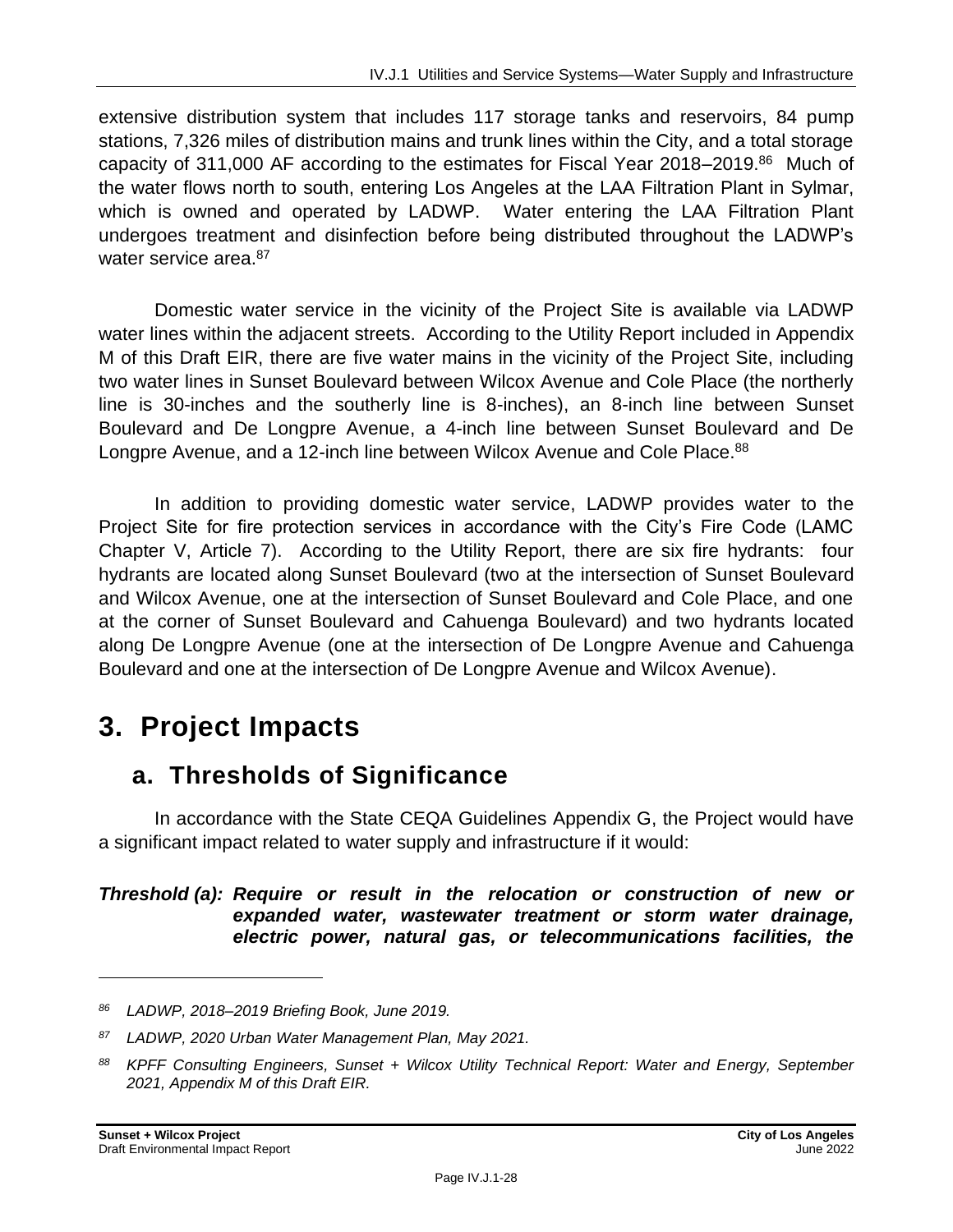#### *construction or relocation of which could cause significant environmental effects.<sup>89</sup>*

#### *Threshold (b): Have sufficient water supplies available to serve the project and reasonably foreseeable future development during normal, dry, and multiple dry years.*

For this analysis, the Appendix G Thresholds listed above are relied upon. The analysis also utilizes applicable factors and considerations identified in the City's 2006 L.A. CEQA Thresholds Guide, as appropriate, to assist in answering the Appendix G Threshold questions, including the following:

- The total estimated water demand for the project;
- Whether sufficient capacity exists in the water infrastructure that would serve the project, taking into account the anticipated conditions at project buildout;
- The amount by which the project would cause the projected growth in population, housing or employment for the Community Plan area to be exceeded in the year of project completion; and,
- The degree to which scheduled water infrastructure or project design features would reduce or offset service impacts.

## **b. Methodology**

## (1) Water Supply

The analysis of the Project's impacts to water supply is based on the WSA for the Project prepared by LADWP pursuant to SB 610 and included as Appendix L of this Draft EIR. The WSA includes a conservative calculation of the Project's anticipated net water demand by applying 100 percent of City Department of Public Works, Bureau of Sanitation (LASAN) wastewater generation rates to proposed land uses under the Project, and the existing water demand is based on the LADWP water billing data. The WSA accounts for the reduction in Project water demand associated with the implementation of required and proposed water conservation features. In accordance with SB 610, the resulting net increase in demand for water associated with the Project is then analyzed relative to

*<sup>89</sup> Refer to Section IV.J.2, Utilities and Service Systems—Wastewater, of this Draft EIR for a discussion of wastewater impacts; Sections IV.D, Energy, and IV.J.3, Utilities and Service Systems—Energy Infrastructure, of this Draft EIR for a discussion of electric power and natural gas impacts; and Section VI, Other CEQA Considerations, of this Draft EIR for a discussion of telecommunications facility impacts. See Section X, Hydrology and Water Quality, of the Initial Study included as Appendix A of this Draft EIR, for a discussion of stormwater impacts.*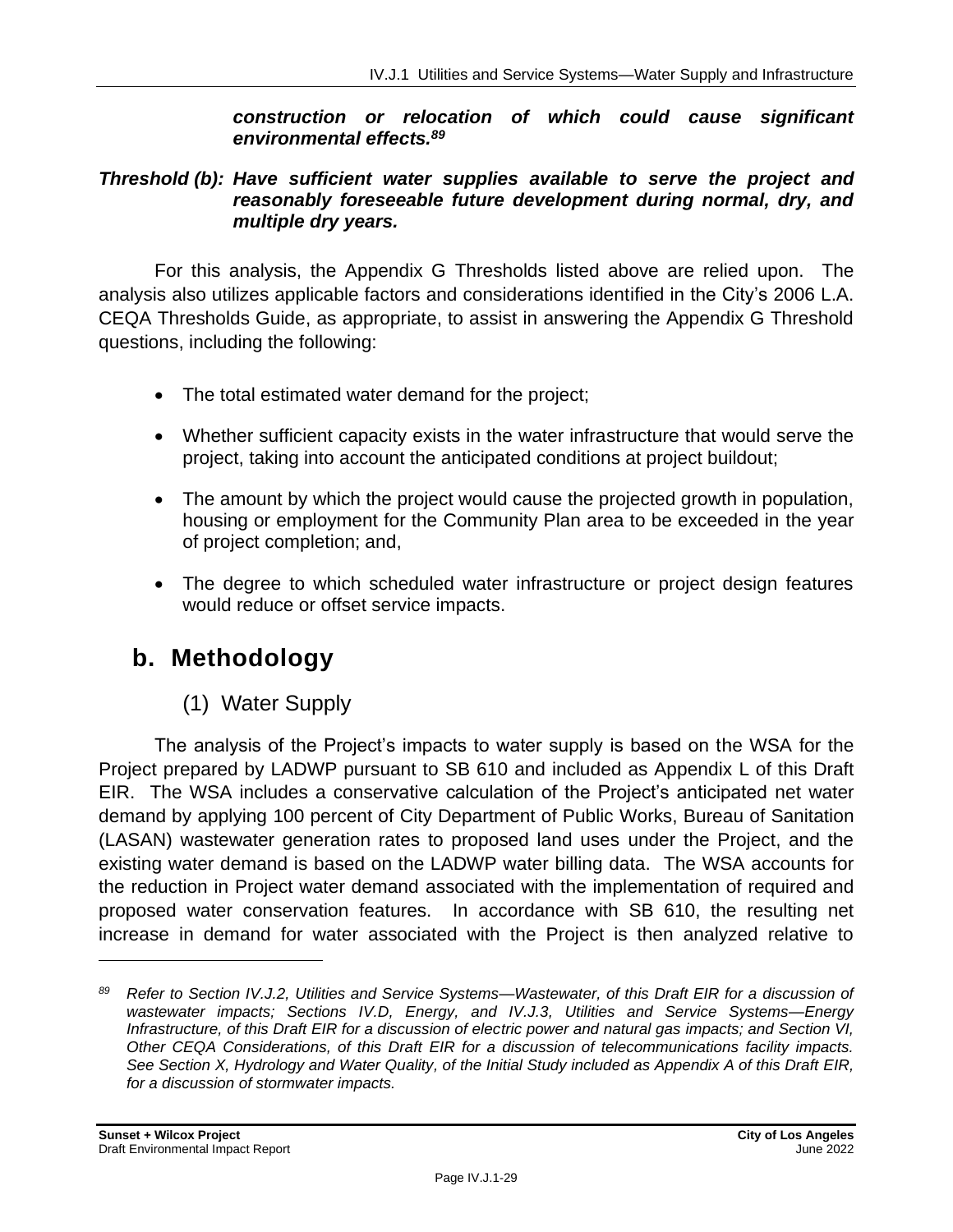LADWP's existing and planned future water supplies over the next 20 year period as set forth in LADWP's 2020 UWMP to determine if LADWP would be able to accommodate the Project's water demands during average, single-dry, and multiple-dry year hydrologic conditions in combination with LADWP's existing and projected future water commitments.

#### (2) Water Infrastructure

The analysis of the Project's impacts to water infrastructure is based on the Utility Report included as Appendix M of this Draft EIR. The Utility Report includes a comparison of the estimated net domestic and fire flow water demand for the Project to the available capacity of the existing water infrastructure. Specifically, the Utility Report summarizes the results of the following analyses performed by LADWP:

- 1. A hydraulic analysis of the water system to determine if adequate fire flow (which requires more water volume and pressure than domestic flow) is available from the existing fire hydrants surrounding the Project Site. LADWP's approach consisted of modeling the portion of their water system in the vicinity of the Project Site. Based on the results, LADWP determined whether their existing water infrastructure can meet the Project's fire hydrant flow needs. See Exhibit 2 of the Utility Report for the results of the Information of Fire Flow Availability Request (IFFAR) for the fire hydrants evaluated.
- 2. Flow tests to determine if sufficient water conveyance is available for the Project. LADWP's approach provides data ranging from available static pressure (meaning how much pressure is available at the source before applying the Project's demand) to the available pressure at the maximum demand needed for the Project. Based on the results, LADWP determines whether they can meet the Project needs based on existing infrastructure. See Exhibit 3 of the Utility Report for the results of the Service Advisory Requests (SARs) for the 8-inch Sunset Boulevard and 8-inch Wilcox Avenue mains.

## **c. Project Design Features**

The following project design feature is proposed with regard to water supply:

- **Project Design Feature WAT-PDF-1:** The Project design will incorporate the following design features to support water conservation in excess of LAMC requirements.
	- Heating, ventilation, and air conditioning make up water systems will be supplied by the Project's capture and reuse system, which will be provided by storm water from the Project's storm water management plan.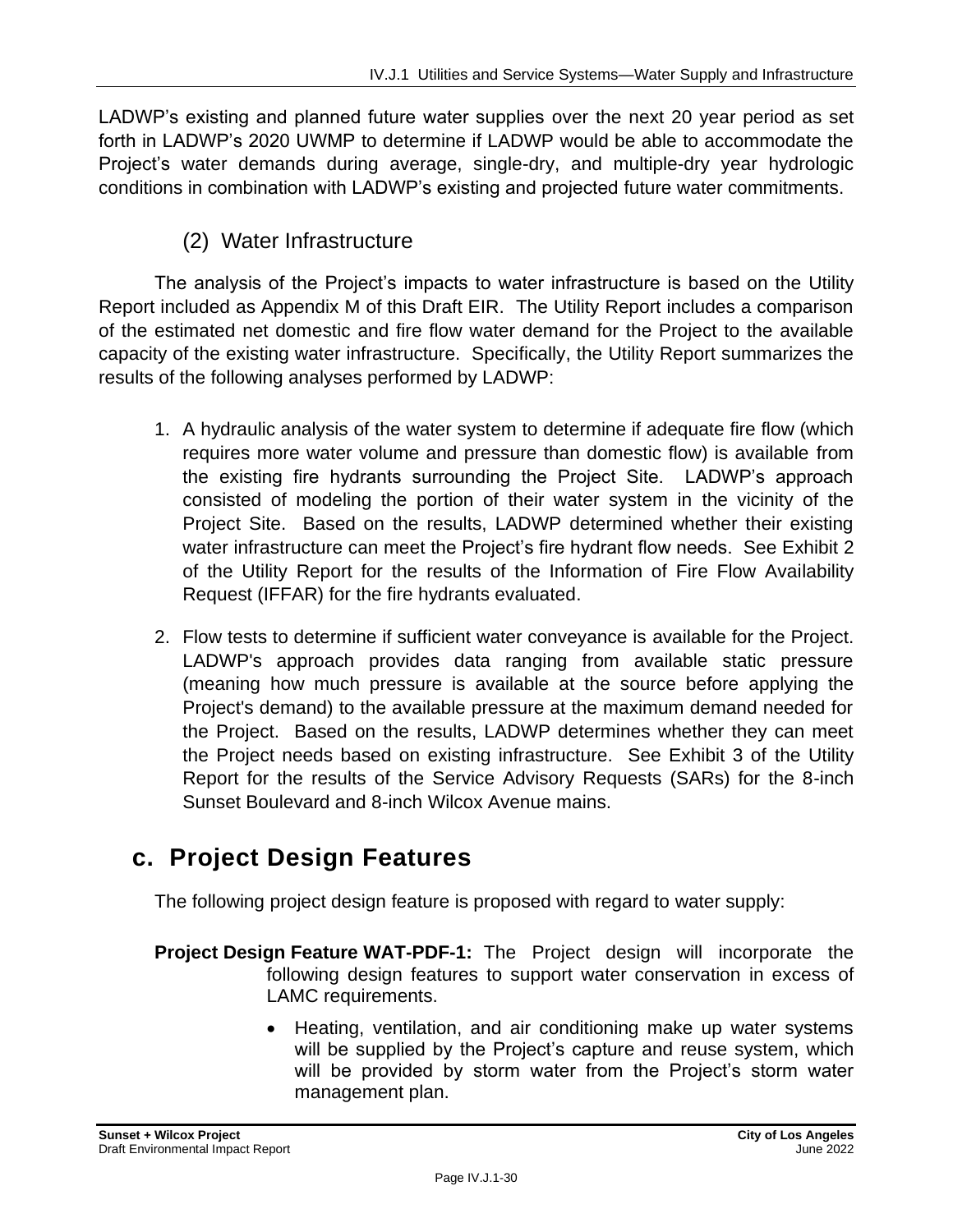- Install a meter on the make-up so water use can be monitored, and leaks can be identified and repaired.
- High Efficiency Toilets with a flush volume of 1.1 gallons per flush.
- Showerheads with a flow rate of 1.5 gallons per minute.
- Domestic Water Heating System located in close proximity to point(s) of use.
- Individual metering and billing for water use for every commercial unit.
- Drip/Subsurface Irrigation (Micro-Irrigation).
- Proper Hydro-zoning/Zoned Irrigation (groups plants with similar water requirements together).

## **d. Analysis of Project Impacts**

*Threshold (a): Would the Project require or result in the relocation or construction of new or expanded water, wastewater treatment or storm water drainage, electric power, natural gas, or telecommunications facilities, the construction or relocation of which could cause significant environmental effects?* <sup>90</sup>

- (1) Impact Analysis
	- *(a) Construction*

As discussed in the Utility Report included as Appendix M of this Draft EIR, Project construction activities would require water for dust control, cleaning of equipment, excavation/export, removal and re-compaction, etc. Based on a review of construction projects of similar size and duration, a conservative estimate of Project water use during construction ranges from 1,000 to 2,000 gpd. $91$  In addition, prior to connection to the existing water system for Project operations, construction water needs would most likely be provided by one or more of the six existing fire hydrants in the immediate vicinity of the Project Site, and per the IFFAR for the Project included as Exhibit 2 of the Utility Report, six

*<sup>90</sup> Refer to Section IV.J.2, Utilities and Service Systems—Wastewater, of this Draft EIR for a discussion of wastewater impacts; Sections IV.D, Energy, and IV.J.3, Utilities and Service Systems—Energy Infrastructure, of this Draft EIR for a discussion of electric power and natural gas impacts; and Section VI, Other CEQA Considerations, of this Draft EIR for a discussion of telecommunications facility impacts. See Section X, Hydrology and Water Quality, of the Initial Study included as Appendix A of this Draft EIR, for a discussion of stormwater impacts.*

*<sup>91</sup> KPFF Consulting Engineers, Sunset + Wilcox Utility Technical Report: Water and Energy, September 2021, Appendix M of this Draft EIR.*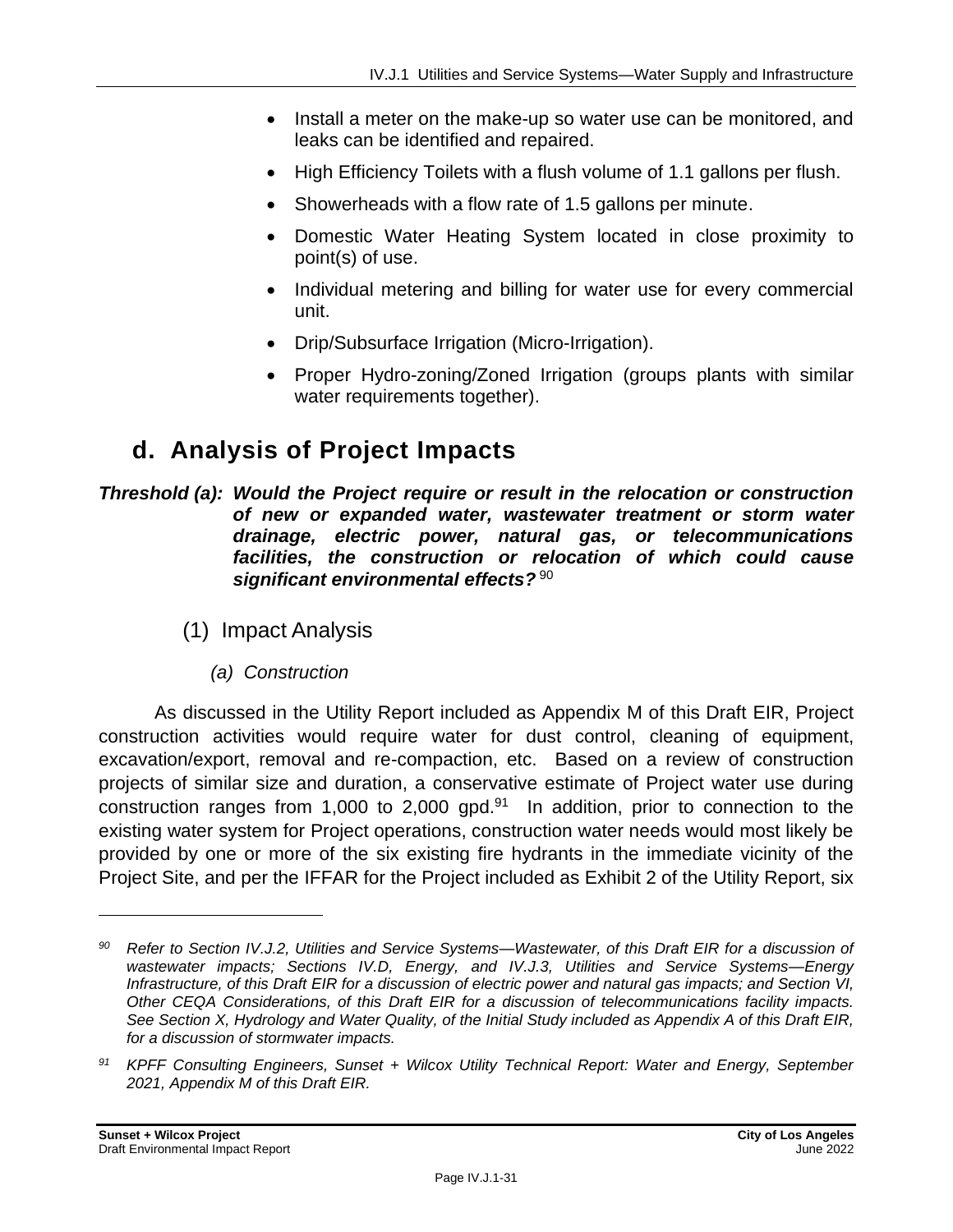of these hydrants flowing simultaneously have the capacity to provide a combined 9,000 gpm, which would substantially exceed the anticipated construction demand. Furthermore, the Project would include the demolition of 26,261 square feet of existing on-site office and retail uses (estimated to consume 804 gpd), which would partially offset the water demand associated with Project construction activities. Lastly, Project construction water demand would be substantially less than Project operational water demand and, as discussed further below, the existing water infrastructure would be adequate to meet Project operational demand. Hence, the existing water infrastructure would also have adequate capacity to meet Project construction-related water demand, and new water mains or upgrades to the existing water mains would not be required.<sup>92</sup>

As there are existing buildings onsite that currently connect to the existing water mains available in the vicinity of the Project Site, it is anticipated that Project-related construction activities associated with water infrastructure would be limited to the installation of connections to the existing water mains and/or rerouting of existing onsite connections to other water mains. In any case, such activities would be limited to trenching within the Project Site and minor off-site work associated with connections to the public main. Prior to ground disturbance, Project contractors would coordinate with LADWP to identify the locations and depth of all lines and LADWP would be notified in advance of proposed ground disturbance activities to avoid water lines and disruption of water service. LADWP would also review and approve all appropriate connection requirements, pipe depths, and connection location(s). Lastly, while trenching and installation activities could temporarily affect traffic flow and access on the adjacent streets and sidewalks, a Construction Traffic Management Plan (Project Design Feature TR-PDF-2 included in Section IV.H, Transportation of this Draft EIR) would be implemented, which would ensure the safe and efficient flow of vehicular and pedestrian traffic, and that emergency access to the Project Site and adjacent properties would be maintained during the construction period.

**Overall, Project construction activities would not require or result in the relocation or construction of new or expanded water facilities, the construction or relocation of which could cause significant environmental effects. Therefore, Project construction-related water infrastructure impacts would be less than significant.**

*<sup>92</sup> KPFF Consulting Engineers, Sunset + Wilcox Utility Technical Report: Water and Energy, September 2021, Appendix M of this Draft EIR.*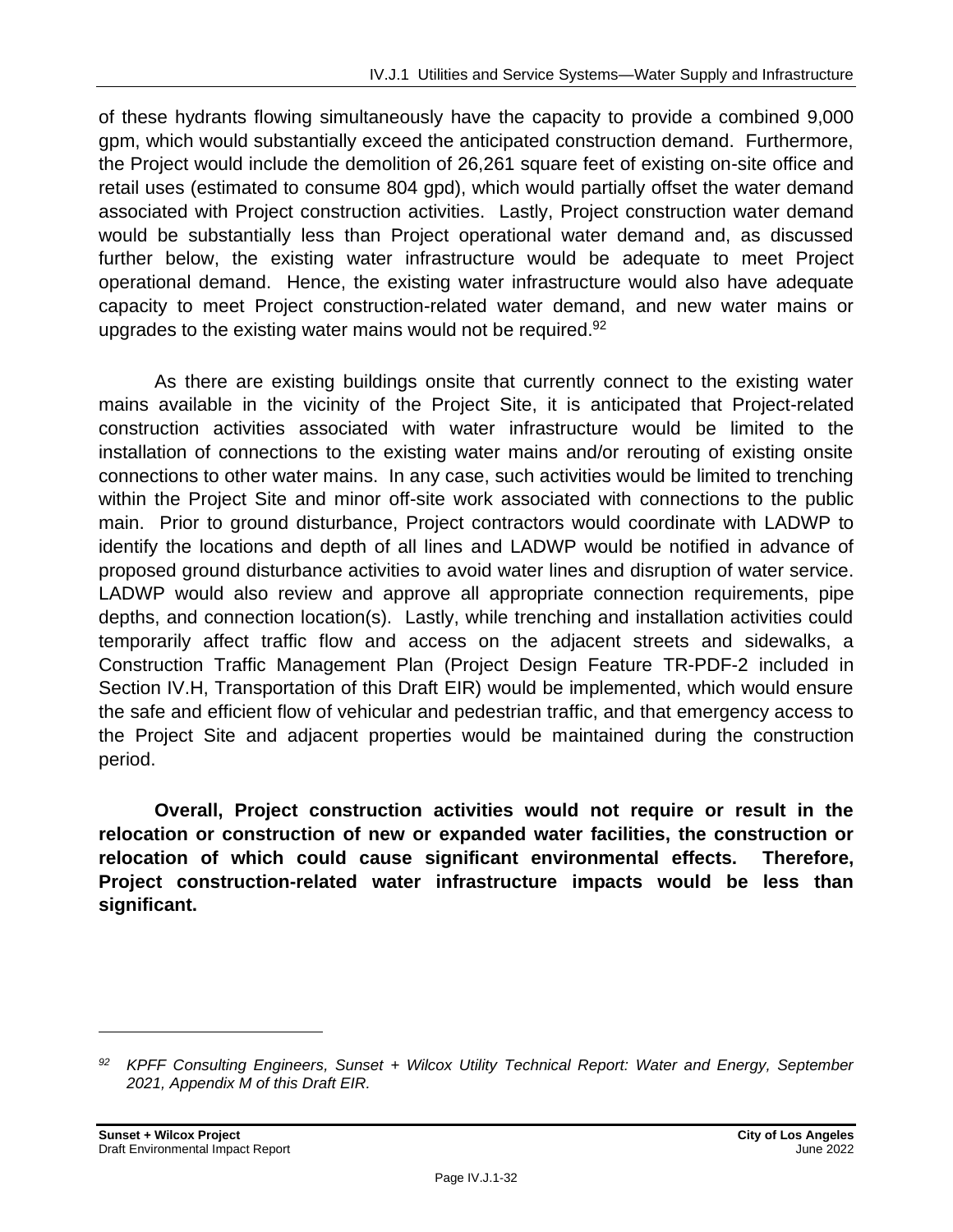#### *(b) Operation*

When analyzing the capacity of the water infrastructure system to serve a project, the estimated operational demands of the project for both fire suppression and domestic water are considered. Although domestic water demand would be the Project's main contributor to water demand in the long term, the Project's fire flow demands have a much greater instantaneous impact on infrastructure and therefore are the primary means for analyzing infrastructure capacity. Conservative analysis for both fire suppression and domestic water flows has been completed by LADWP for the Project as summarized in the Utility Report included as Appendix M of this Draft EIR. Specifically, see Exhibits 2 and 3 of the Utility Report for the results of the Information of Fire Flow Availability Request (IFFAR) and Service Advisory Request (SAR), respectively, which demonstrate that adequate water infrastructure capacity exists to serve the Project.<sup>93</sup>

#### *(i) Fire Flow*

Fire demands have the greatest instantaneous impact on water infrastructure; therefore, the results of the IFFAR can be utilized as indication that the existing water infrastructure is sufficient. The results of the IFFAR, included as Exhibit 2 of the Utility Report, show that hydrants have an existing static pressure of greater than 20 psi, and, thus, the water infrastructure can meet the needs of the Project.

LAFD set the required fire flow for the Project at 6,000 to 9,000 gpm from four to six fire hydrants flowing simultaneously based on fire flow standards set forth in Section 57.507.3 of the LAMC. An IFFAR was submitted to LADWP regarding available fire hydrant flow to demonstrate compliance. The completed IFFAR, included as Exhibit 2 of the Utility Report, shows six nearby hydrants flowing simultaneously for a combined 9,000 gpm. As shown by the IFFAR, the Project would have adequate fire flow available to demonstrate compliance with LAMC Section 57.507.3.<sup>94</sup>

In addition, the Project would incorporate fire sprinkler suppression system in all the proposed buildings to reduce the public hydrant demands.<sup>95</sup> Per LAMC Section 94.2020.0, which adopts by reference NFPA 14-2013, including Section 7.10.1.1.5, the maximum allowable fire sprinkler demand for a fully or partially sprinklered building is 1,250 gpm. Because the SAR submitted to LADWP confirms there is sufficient pressure to serve the

*<sup>93</sup> KPFF Consulting Engineers, Sunset + Wilcox Utility Technical Report: Water and Energy, September 2021, Appendix M of this Draft EIR.*

*<sup>94</sup> KPFF Consulting Engineers, Sunset + Wilcox Utility Technical Report: Water and Energy, September 2021, Appendix M of this Draft EIR.*

*<sup>95</sup> KPFF Consulting Engineers, Sunset + Wilcox Utility Technical Report: Water and Energy, September 2021, Appendix M of this Draft EIR.*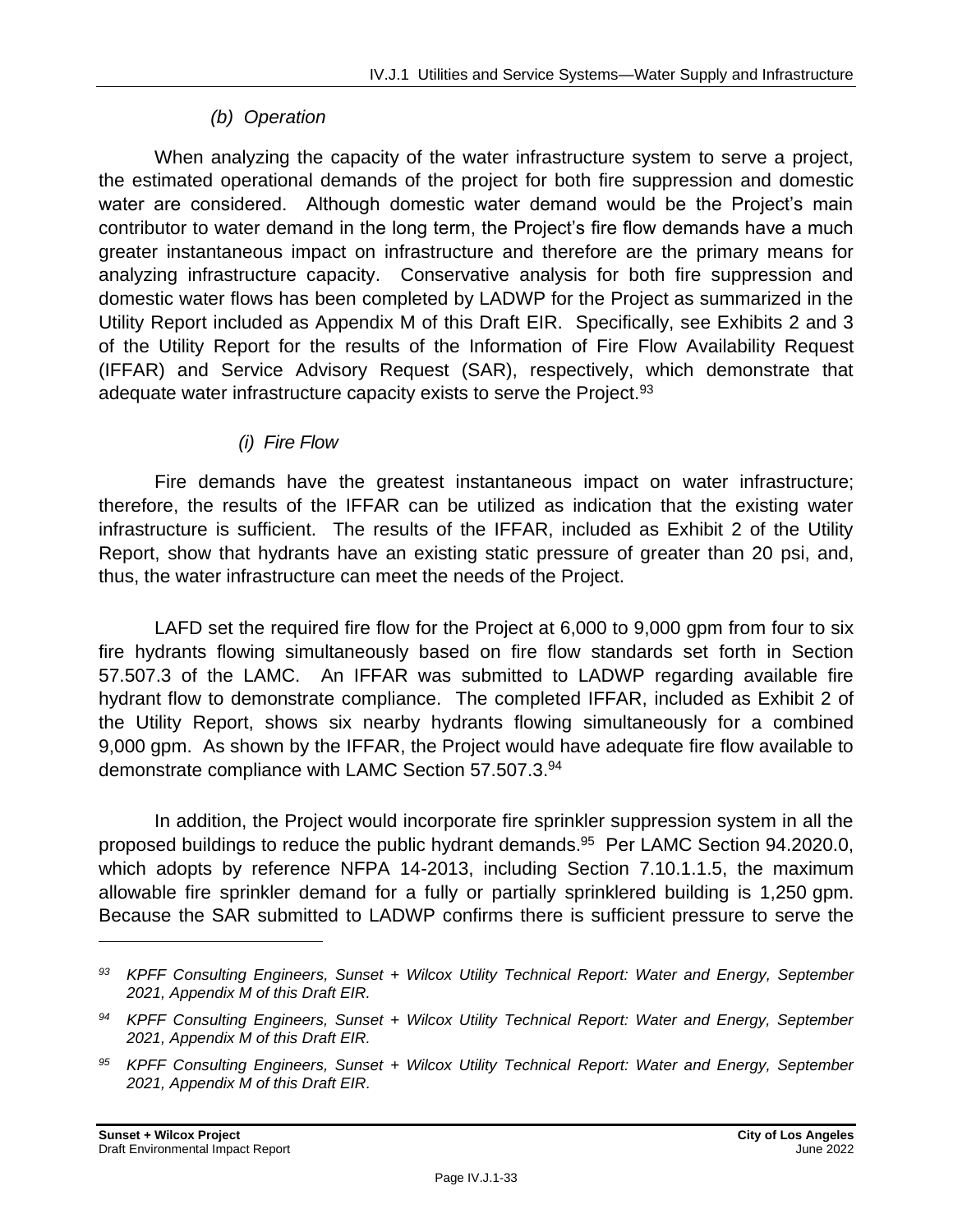Project, adequate water pressure is available to operate the proposed fire sprinkler suppression system.

#### *(ii) Domestic Water Demand*

The Project would install new on-site domestic water infrastructure to meet the proposed plumbing demands in compliance with Los Angeles Department of Building and Safety (LADBS) and LADWP requirements. In addition, the proposed service laterals would be adequately sized to accommodate fire demand and domestic demand and would include backflows and be metered separately per City requirements.<sup>96</sup>

As discussed further under Threshold (b) below, LADWP estimates that the Project would generate a net increase in water demand of 87,521 gpd after implementation of Code-required measures and Project Design Feature WAT-PDF-1. The approved SAR, included as Exhibit 3 of the Utility Report, confirms that sufficient capacity exists in the Sunset Boulevard and Wilcox Avenue mains to serve the Project.<sup>97</sup>

#### *(c) Conclusion*

**Based on the above, the Project would not exceed the available capacity of the existing water infrastructure that would serve the Project Site, and new or expanded water facilities would not be required. Accordingly, Project operation would not require or result in the relocation or construction of new or expanded water facilities, the construction or relocation of which could cause significant environmental effects, and impacts to water infrastructure during Project operation would be less than significant.**

## (2) Mitigation Measures

Project-level impacts related to water infrastructure would be less than significant. Therefore, no mitigation measures are required.

*<sup>96</sup> KPFF Consulting Engineers, Sunset + Wilcox Utility Technical Report: Water and Energy, September 2021, Appendix M of this Draft EIR.*

*<sup>97</sup> KPFF Consulting Engineers, Sunset + Wilcox Utility Technical Report: Water and Energy, September 2021, Appendix M of this Draft EIR.*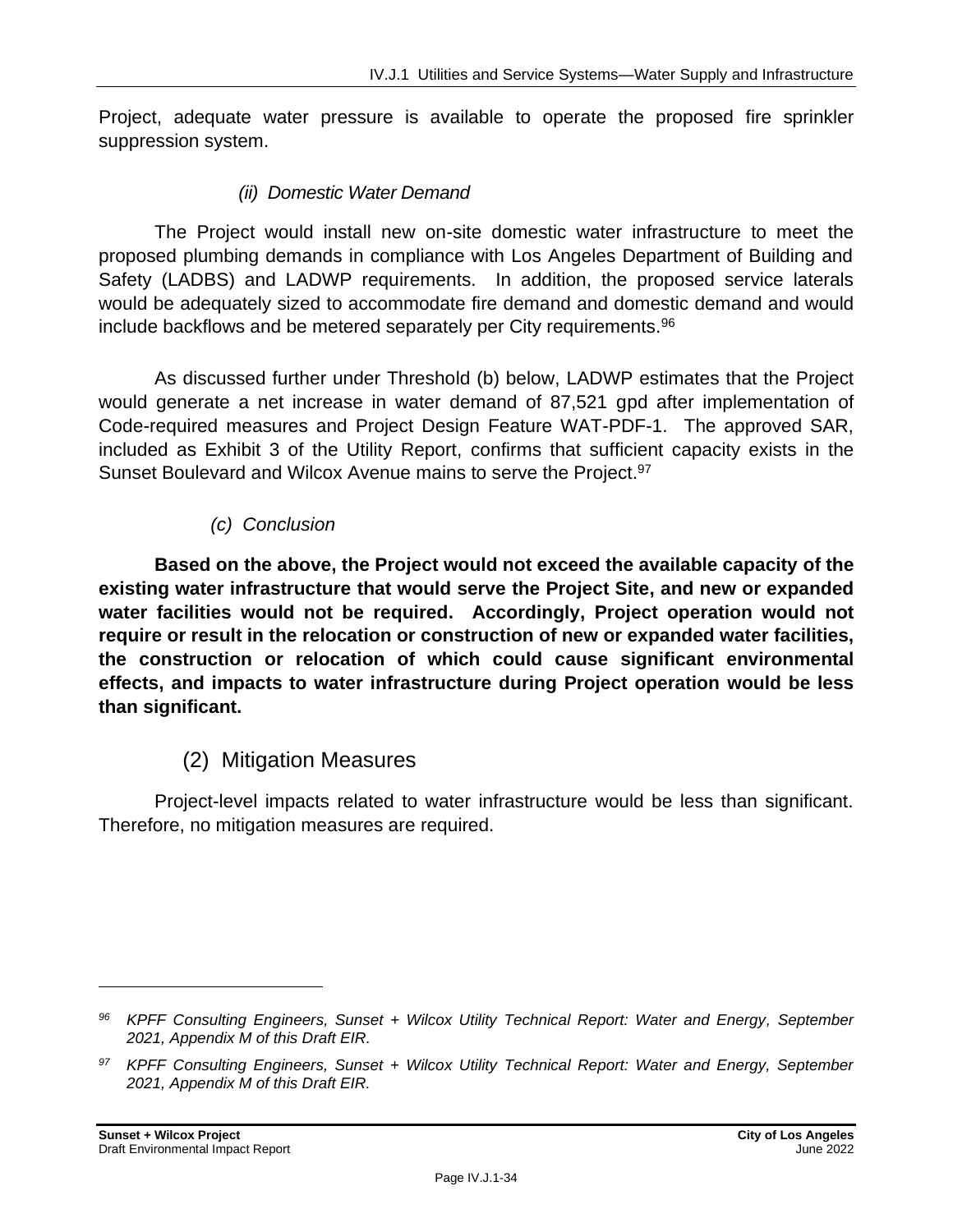#### (3) Level of Significance After Mitigation

Project-level impacts related to water infrastructure were determined to be less than significant without mitigation. Therefore, no mitigation measures were required, and the impact level remains less than significant.

#### *Threshold (b): Would the Project have sufficient water supplies available to serve the project and reasonably foreseeable future development during normal, dry, and multiple dry years?*

- (1) Impact Analysis
	- *(a) Construction*

As discussed in the Utility Report included as Appendix M of this Draft EIR, Project construction activities would require water for dust control, cleaning of equipment, excavation/export, removal and re-compaction, etc. Based on a review of construction projects of similar size and duration, a conservative estimate of Project water use during construction ranges from 1,000 to 2,000 gpd.<sup>98</sup> Also, the Project would include the demolition of 26,261 square feet of existing on-site office and retail uses (estimated to consumed 804 gpd),<sup>99</sup> which would partially offset the water demand associated with Project construction activities. In addition, Project construction-related water use would be minimal and temporary. Furthermore, as discussed further below, the WSA for the Project concludes that LADWP water supplies during normal, single-dry, and multiple-dry years would be adequate to meet the Project's operational water demand, and Project construction-related water demand would represent only a small fraction (e.g., 2.29 percent) of the Project's post-conservation measure operational demand.<sup>100</sup> Therefore, LADWP water supplies would be adequate to meet Project construction-related water demand during normal, single-dry, and multiple dry years.

**Based on the above, LADWP would have sufficient water supplies available to serve the Project's construction activities and reasonably foreseeable future development during normal, dry, and multiple dry years. Therefore, Project construction-related water supply impacts would be less than significant.**

*<sup>98</sup> KPFF Consulting Engineers, Sunset + Wilcox Utility Technical Report: Water and Energy, September 2021, Appendix M of this Draft EIR.*

*<sup>99</sup> Based on LADWP billing data. Source: LADWP, Water Supply Assessment for the Sunset and Wilcox Project, June 30, 2021, Appendix L of this Draft EIR.*

*<sup>100</sup> The 2.29 percent estimate was derived using the following formula: (2,000 gpd / 87,521 gpd) x 100 = 2.29%. 87,521 gpd is the post-conservation measure operational water demand estimate for the Project.*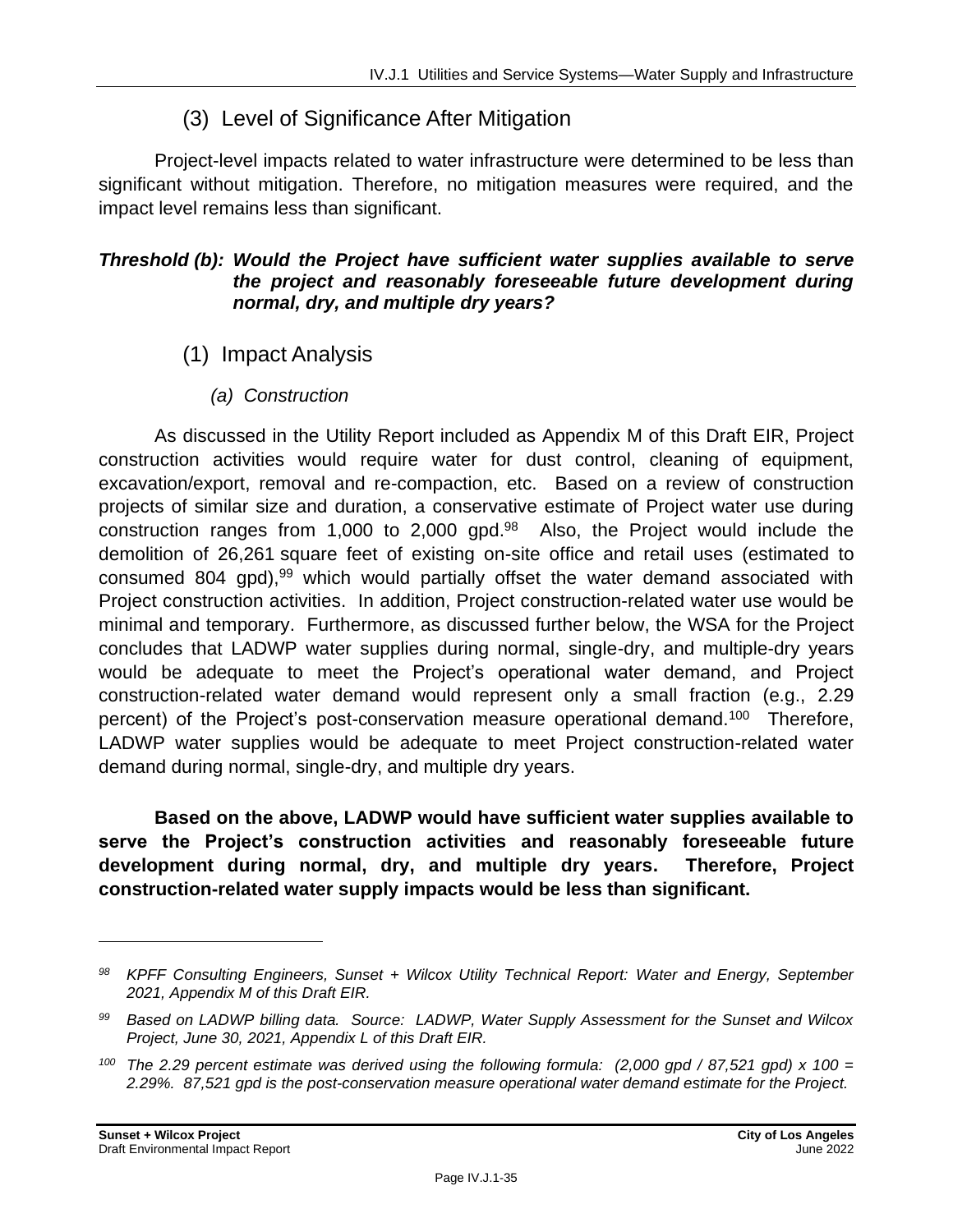#### *(b) Operation*

Development of the Project would result in an increase in long-term water demand for consumption, operational uses, maintenance, and other activities on the Project Site. In accordance with SB 610, LADWP prepared a WSA for the Project, included as Appendix L of this Draft EIR. Consistent with LADWP's methodology, the analysis of the Project's impacts relative to water supply is based on estimates of the Project's operational water demand as compared to LADWP's existing and forecasted future water supplies and demand over the next 25 year period during normal, single-dry and multiple dry years as set forth in LADWP's 2020 UWMP. As indicated in the WSA, the estimates of Project operational water demand in the WSA are based on 100 percent of LASAN sewage generation rates.

Table IV.J.1-5 on page IV.J.1-37 provides estimates of the Project's average operational water demand assuming constant water use throughout the year. As indicated therein, Project operation would result in a net increase in average daily water demand of 87,521 gpd (98 AFY) after implementation of Code-required (approximately 12,611 gpd savings) and voluntary (Project Design Feature WAT-PDF-1, approximately 445 gpd savings) water conservation measures.<sup>101</sup> As stated in the WSA, LADWP has concluded that projected LADWP water supplies during normal, single-dry, and multiple-dry years would be sufficient to meet the Project's estimated water demand in addition to the existing and projected future water demands within LADWP's service area through the year 2045.<sup>102</sup>

As outlined in its 2020 UWMP, LADWP is committed to providing a reliable water supply for the City.<sup>103</sup> The 2020 LADWP UWMP takes into account the realities of climate change and the concerns of drought and dry weather and notes that the City will meet all new demand for water due to projected population growth through a combination of water conservation and water recycling.<sup>104</sup> The 2020 LADWP UWMP also furthers the goals of the City's ED 5 and the Green New Deal, addresses the current and future State Water Project supply shortages, and concludes that MWD's actions in response to the threats to the State Water Project will ensure continued reliability of its water deliveries.<sup>105</sup> By focusing on demand reduction and alternative sources of water supplies, LADWP will

*<sup>101</sup> LADWP, Water Supply Assessment for the Sunset and Wilcox Project, adopted August 24, 2021, Appendix L of this Draft EIR.*

*<sup>102</sup> LADWP, Water Supply Assessment for the Sunset and Wilcox Project, adopted August 24, 2021, Appendix L of this Draft EIR.*

*<sup>103</sup> LADWP, 2020 Urban Water Management Plan, May 2021.*

*<sup>104</sup> LADWP, 2020 Urban Water Management Plan, May 2021.*

*<sup>105</sup> LADWP, 2020 Urban Water Management Plan, May 2021.*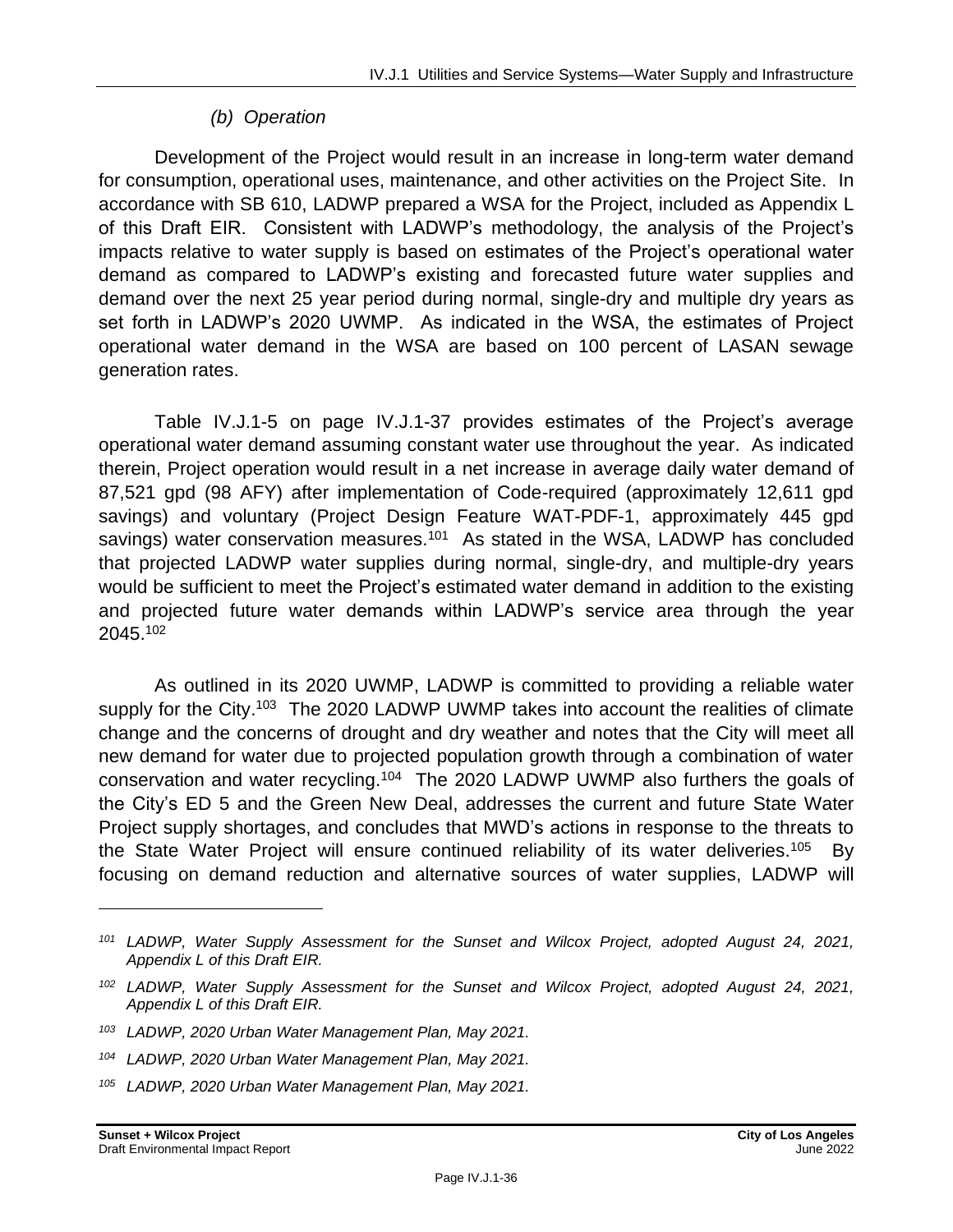**Table IV.J.1-5 Project Water Demand**

| <b>Proposed Use</b>                           | Quantity   | <b>Water Use</b><br>Factora<br>(gpd/unit) | <b>Proposed Water</b><br>Demand |
|-----------------------------------------------|------------|-------------------------------------------|---------------------------------|
| Total Existing (to be Removed) <sup>b</sup>   | 26,261 sf  |                                           | 804 gpd                         |
| <b>Proposed Uses</b>                          |            |                                           |                                 |
| Restaurant                                    | 530 seats  | 30 gpd/seat                               | 15,900 gpd                      |
| Office                                        | 431,032 sf | $0.12$ gpd/sf                             | 51,724 gpd                      |
| Base Demand Adjustment <sup>c</sup>           |            |                                           | 1,057 gpd                       |
| <b>Total Proposed Uses</b>                    |            |                                           | 68,681 gpd                      |
| Cooling Tower Total <sup>d</sup>              | 1,500 tons | 21.06                                     | 31,590 gpd                      |
| Landscaping <sup>e</sup>                      | 8,693 sf   |                                           | 860 gpd                         |
| <b>Covered Parkingf</b>                       | 379,602 sf | 0.02                                      | $250$ gpd                       |
| <b>Project Total</b>                          |            |                                           | 101,381 gpd                     |
| Less Existing to Be Removed                   |            |                                           | $-804$ gpd                      |
| Less Required Ordinances Savings <sup>9</sup> |            |                                           | $-12,611$ gpd                   |
| Less Additional Conservation <sup>h</sup>     |            |                                           | $-445$ gpd                      |
| <b>Net Additional Water Demand</b>            |            |                                           | 87,521 gpd                      |

*afy = acre feet per year*

*gpd = gallons per day*

*sf = square feet*

- *<sup>a</sup> Proposed indoor water uses are based on 2012 City of Los Angeles Department of Public Works, Bureau of Sanitation Sewer Generation Rates.*
- *<sup>b</sup> The existing water demand is based on the LADWP billing data.*
- *<sup>c</sup> Base Demand Adjustment is the estimated savings due to Ordinance No. 180822 accounted for in the current version of Bureau of Sanitation Sewer Generation Rates.*
- *<sup>d</sup> Assumed to operate 12 hours/day, 7 days/week and 55 percent of chiller capacity.*
- *<sup>e</sup> Landscaping water use is estimated per California Code of Regulations Title 23. Division 2. Chapter 2.7. Model Water Efficient Landscaping Ordinance.*
- *<sup>f</sup> Auto parking water uses are based on City of Los Angeles Department of Public Works, Bureau of Sanitation Sewer Generation Rates table, and 12 times/year cleaning assumption.*
- *<sup>g</sup> The proposed development land uses will conform to City of Los Angeles Ordinance No. 186488, 184248, 2020 Los Angeles Plumbing Code, and 2020 Los Angeles Green Building Code.*
- *<sup>h</sup> Water conservation due to additional conservation commitments agreed by the Applicant. See Table II of the Water Supply Assessment in Appendix L.*

*Source: LADWP, Water Supply Assessment for the Sunset and Wilcox Project, June 30, 2021. Refer to Appendix L of this Draft EIR.*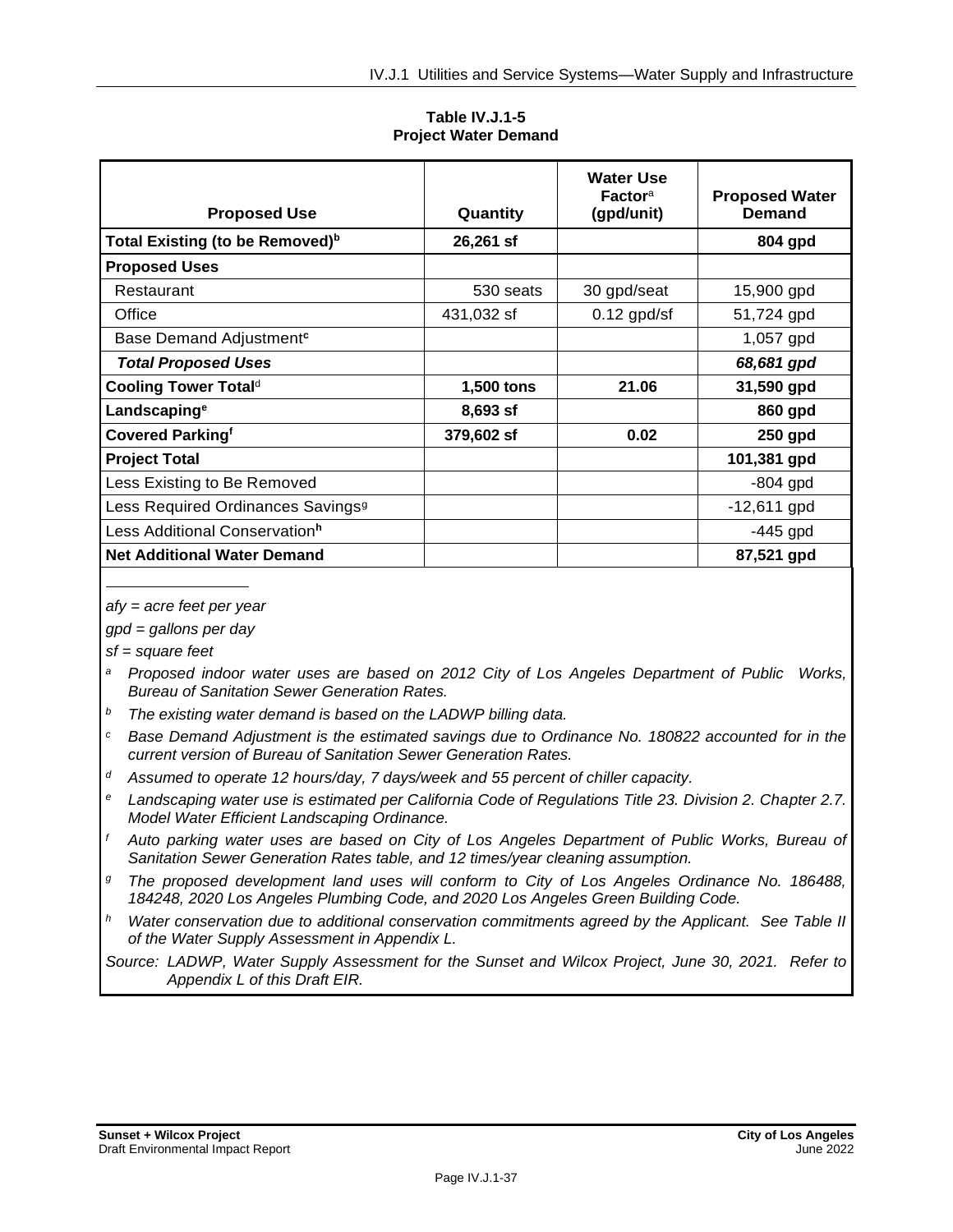further ensure that long-term dependence on MWD supplies will not be exacerbated by potential future shortages.<sup>106</sup> Additionally, as reaffirmed by the Green New Deal, the City is committed to conserving and recycling water to help meet future water demands in the City.<sup>107</sup>

**Based on the above, LADWP would have sufficient water supplies available to serve the Project and reasonably foreseeable future development during normal, dry, and multiple dry years. Therefore, the Project's operation-related water supply impacts would be less than significant.**

#### (2) Mitigation Measures

Project-level impacts related to water supply would be less than significant. Therefore, no mitigation measures are required.

## (3) Level of Significance After Mitigation

Project-level impacts related to water supply were determined to be less than significant without mitigation. Therefore, no mitigation measures were required, and the impact level remains less than significant.

## **e. Cumulative Impacts**

- (1) Impact Analysis
	- *(a) Water Infrastructure*

The geographic context for the cumulative impact analysis on water infrastructure is the vicinity of the Project Site (i.e., the area served by the same water infrastructure as the Project). Development of the Project and the cumulative or related projects within this geographic area would cumulatively increase demands on the existing water infrastructure system. However, as with the Project, the related projects would be subject to LADWP review (e.g., preparation of a SAR and IFFAR) to ensure that the existing water infrastructure is adequate to meet the domestic and fire water demands of each project and would be required to provide water infrastructure improvements to serve the project if the existing infrastructure is inadequate. In addition, to ensure its infrastructure is sufficient to meet ongoing demand, LADWP will continue to implement and update its Water Infrastructure Plan, with the current (2018–2019) Water Infrastructure Plan containing a

*<sup>106</sup> LADWP, 2020 Urban Water Management Plan, May 2021.*

*<sup>107</sup> City of Los Angeles, L.A.'s Green New Deal, Sustainable City pLAn, 2019.*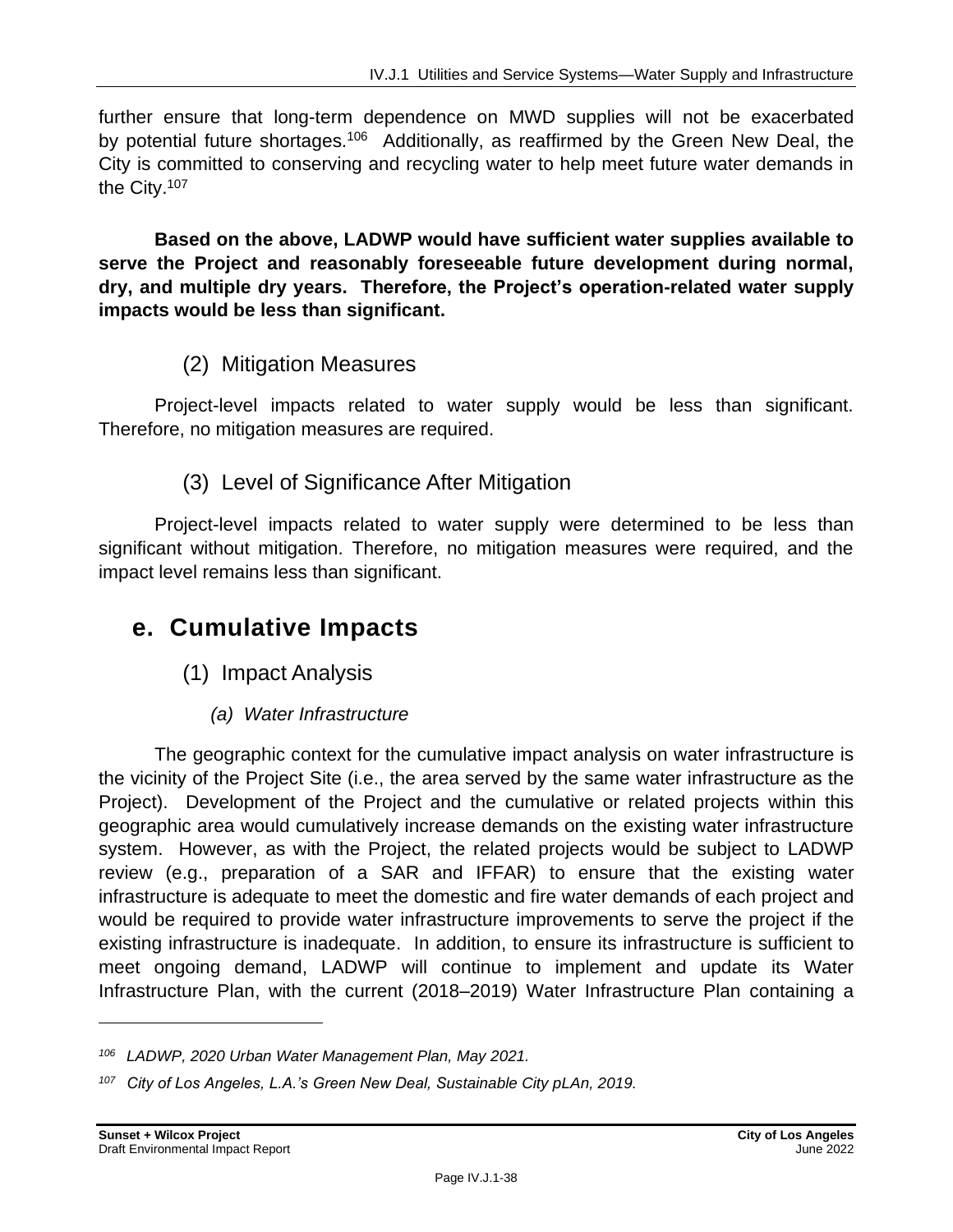five-year water system capital improvement plan that includes \$6.3 billion for needed water system infrastructure improvements and maintenance.<sup>108</sup> Furthermore, in accordance with City requirements, prior to ground disturbance, the related projects would be required to coordinate with LADWP to identify the locations and depths of all lines, and LADWP would be notified in advance of proposed ground disturbance activities to avoid disruption of water service associated with the related projects. LADWP would also review and approve all appropriate connection requirements, pipe depths, and connection location(s) associated with the related projects.

As with the Project, off-site connection activities and infrastructure improvements associated with the related projects could temporarily affect access in adjacent rights-ofway. However, as with the Project, the related projects would be required to implement a construction management plan to ensure that adequate and safe access remains available within and near the related project sites during construction activities. As part of the construction management plan, appropriate construction traffic control measures (e.g., detour signage, delineators, etc.) would also be implemented, as necessary, to ensure emergency access to the related project sites and traffic flow is maintained on adjacent rights-of-way.

**Based on the above, the Project's contribution to water infrastructure impacts would not be cumulatively considerable. As such, cumulative water infrastructure impacts would be less than significant.**

#### *(b) Water Supply*

As discussed above, LADWP, as a public water service provider, is required to prepare and periodically update its Urban Water Management Plan to plan and provide for the water supplies required to serve existing and projected demands within its service area. LADWP's 2020 UWMP accounts for existing development within the City, as well as projected growth through the year 2045. 109

As identified in Section III, Environmental Setting, of this Draft EIR, there are 55 related projects located in the vicinity of the Project Site, all of which are located within the LADWP service area. The estimated water demand of these related projects is shown in Table IV.J.1-6 on page IV.J.1-40. As indicated therein, the related projects would generate a total average water demand of approximately 2,075,883 gpd (2,327 AFY). Together with the approximately 87,521 gpd (98 AFY) from the Project, total cumulative

*<sup>108</sup> LADWP, 2018–2019 Water Infrastructure Plan.*

*<sup>109</sup> LADWP, 2020 Urban Water Management Plan, May 2021.*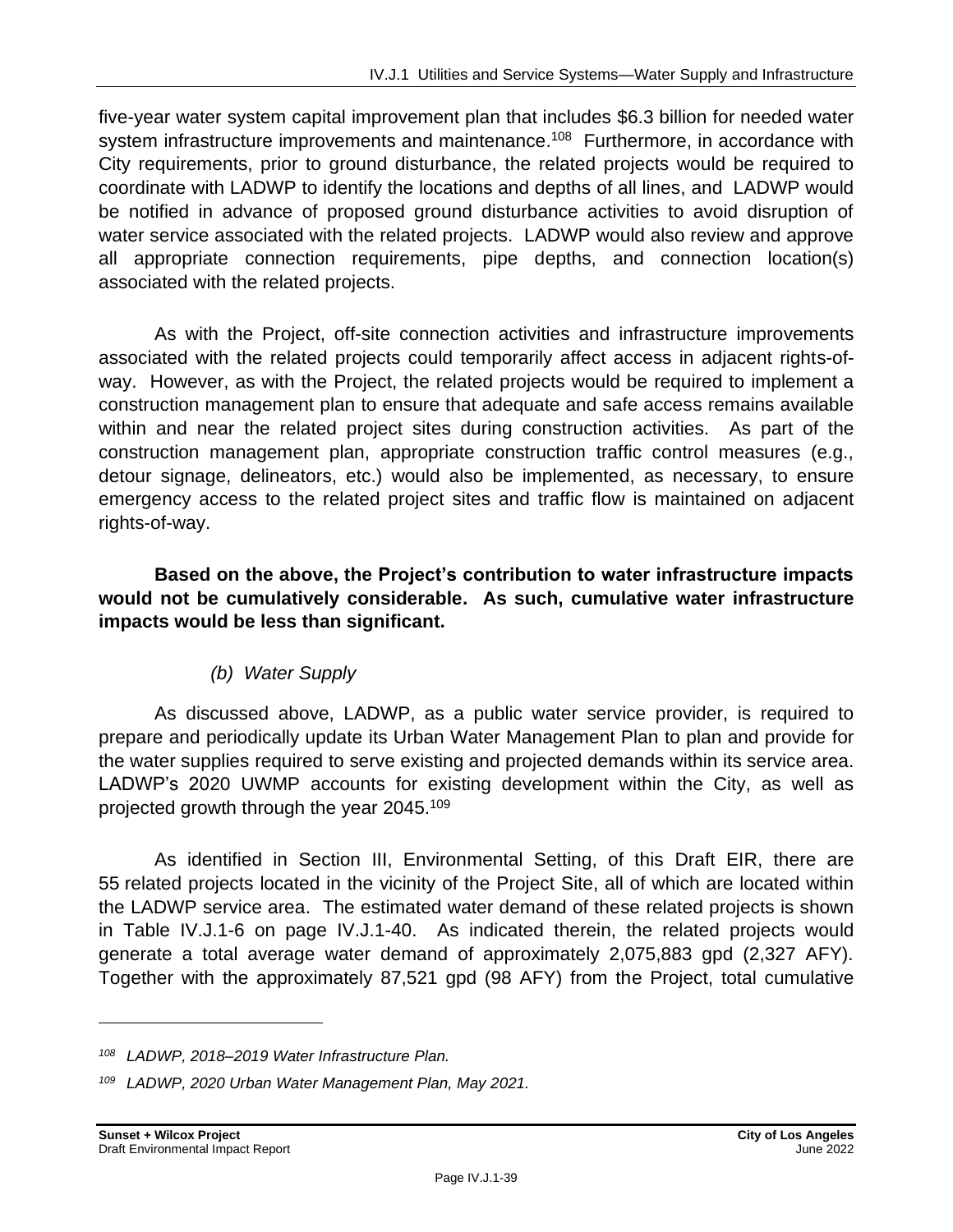| Table IV.J.1-6                 |
|--------------------------------|
| <b>Cumulative Water Demand</b> |

| No.            | Project                 | <b>Land Use</b>    | <b>Size</b> | Demand Factor a,b | <b>Water Demand</b><br>(gpd) |
|----------------|-------------------------|--------------------|-------------|-------------------|------------------------------|
| 1              | 6225 W. Hollywood Blvd. | Office             | 214,000 sf  | $0.12$ gpd/sf     | 25,680                       |
| $\overline{2}$ | 6360 W. Hollywood Blvd. | Other <sup>g</sup> | 90 rm       | 120 gpd/rm        | 10,800                       |
|                |                         | Other              | 11,000 sf   |                   |                              |
| 3              | 6523 W. Hollywood Blvd. | Office             | 4,074 sf    | $0.12$ gpd/sf     | 489                          |
|                |                         | Other              | 10,402 sf   |                   |                              |
| 4              | 1313 N. Vine St.        | Other              | 44,000 sf   |                   |                              |
|                |                         | Other              | 35,231 sf   |                   |                              |
| 5              | 1610 N. Highland Ave.   | Apartments         | 248 du      | 190 gpd/du        | 47,120                       |
|                |                         | Retail             | 12,785 sf   | $0.025$ gpd/sf    | 320                          |
| 6              | 6201 W. Sunset Blvd.    | Apartments         | 731 du      | 190 gpd/du        | 138,890                      |
|                |                         | Other              | 5,000 sf    |                   |                              |
|                |                         | Retail             | 8,000 sf    | $0.025$ gpd/sf    | 200                          |
|                |                         | Other              | 1,000 sf    |                   |                              |
|                |                         | Retail             | 13,000 sf   | $0.025$ gpd/sf    | 325                          |
|                |                         | Other              | $1,000$ sf  |                   |                              |
| $\overline{7}$ | 6230 W. Sunset Blvd.    | Apartments         | 200 du      | 190 gpd/du        | 38,000                       |
|                |                         | Office             | 13,510 sf   | $0.12$ gpd/sf     | 1,621                        |
|                |                         | Other              | 13,471 sf   |                   |                              |
|                |                         | Other              | N/A         |                   |                              |
|                |                         | Retail             | 4,700 sf    | $0.025$ gpd/sf    | 118                          |
| 8              | 1525 N. Cahuenga Blvd.  | Other <sup>g</sup> | 64 rm       | 120 gpd/rm        | 7,680                        |
|                |                         | Office             | 1,500 sf    | $0.12$ gpd/sf     | 180                          |
|                |                         | Other              | 700 sf      |                   |                              |
| 9              | 1718 N. Las Palmas Ave. | Apartments         | 195 du      | 190 gpd/du        | 37,050                       |
|                |                         | Condominiums       | 29 du       | 190 gpd/du        | 5,510                        |
|                |                         | Retail             | 985 sf      | $0.025$ gpd/sf    | 25                           |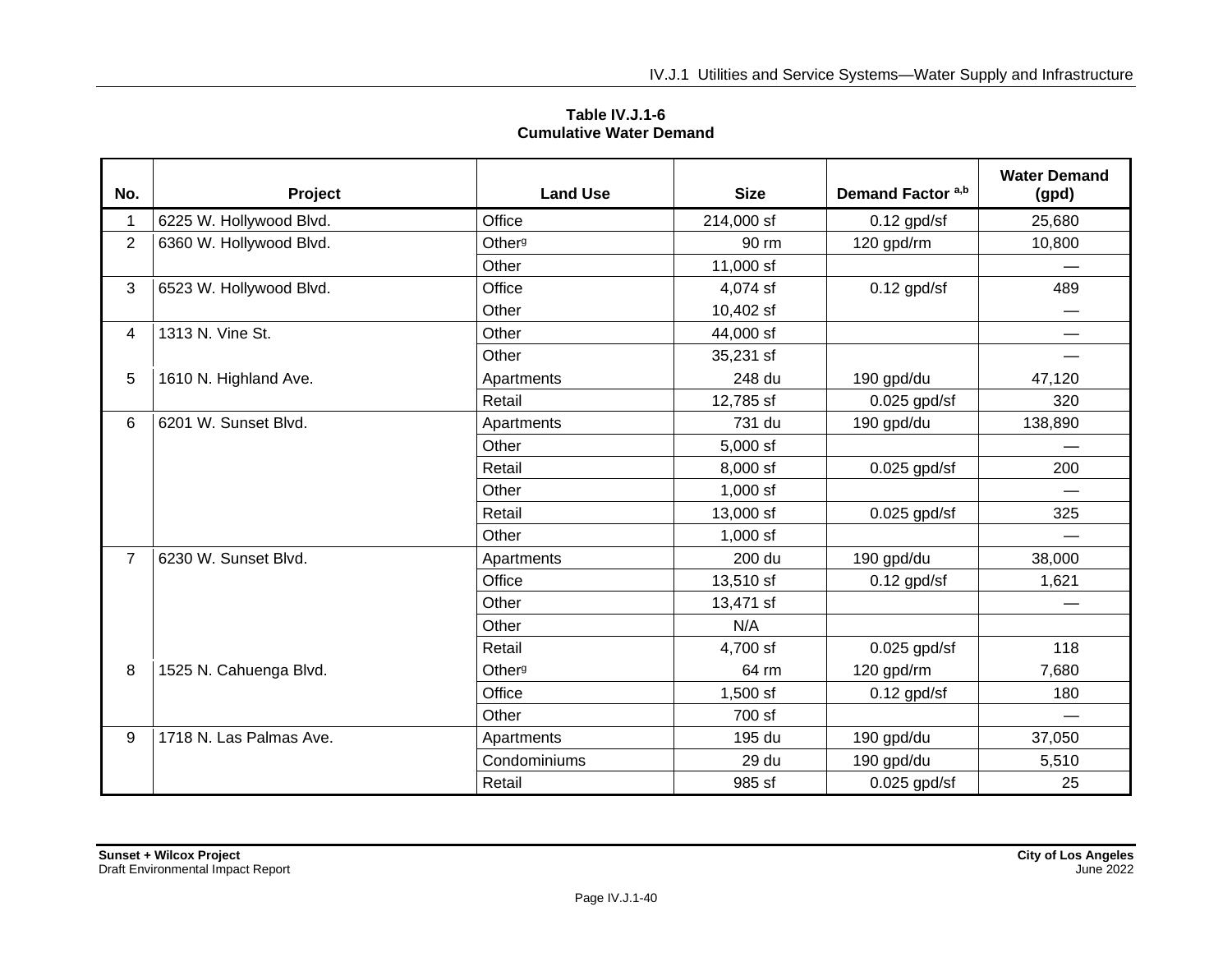| No. | Project                 | <b>Land Use</b>                     | <b>Size</b> | Demand Factor a,b | <b>Water Demand</b><br>(gpd) |
|-----|-------------------------|-------------------------------------|-------------|-------------------|------------------------------|
| 10  | 1310 N. Cole Ave.       | Apartments                          | 375 du      | 190 gpd/du        | 71,250                       |
|     |                         | Other <sup>e</sup>                  | $2,500$ sf  | $0.05$ gpd/sf     | 125                          |
| 11  | 6611 W. Hollywood Blvd. | Other <sup>g</sup>                  | 167 rm      | 120 gpd/rm        | 20,040                       |
|     |                         | Other <sup>e</sup>                  | 10,545 sf   | $0.05$ gpd/sf     | 527                          |
|     |                         | Other <sup>e</sup>                  | 5,375 sf    | $0.05$ gpd/sf     | 269                          |
|     |                         | Other <sup>e</sup>                  | 3,980 sf    | $0.05$ gpd/sf     | 199                          |
|     |                         | Otherf                              | 1,634 sf    | $0.03$ gpd/sf     | 49                           |
| 12  | 6445 W. Sunset Blvd.    | Hotel                               | 175 rm      | 120 gpd/rm        | 21,000                       |
|     |                         | Restaurant (11,400 sf) <sup>c</sup> | 380 seats   | 30 gpd/seat       | 11,400                       |
| 13  | 6409 W. Sunset Blvd.    | Other <sup>g</sup>                  | 275 rm      | 120 gpd/rm        | 33,000                       |
|     |                         | Retail                              | $1,900$ sf  | $0.025$ gpd/sf    | 48                           |
| 14  | 1717 N. Wilcox Ave.     | Other <sup>g</sup>                  | 140 rm      | 120 gpd/rm        | 16,800                       |
|     |                         | Retail                              | 3,500 sf    | $0.025$ gpd/sf    | 88                           |
| 15  | 6831 W. Hawthorn Ave.   | Apartments                          | 140 du      | 190 gpd/du        | 26,600                       |
|     |                         | Other <sup>e</sup>                  | 1,207 sf    | $0.05$ gpd/sf     | 60                           |
| 16  | 1749 N. Las Palmas Ave. | Apartments                          | 71 du       | 190 gpd/du        | 13,490                       |
| 17  | 6701 W. Sunset Blvd.    | <b>Mixed Use</b>                    | N/A         |                   |                              |
| 18  | 6200 W. Sunset Blvd.    | Apartments                          | 270 du      | 190 gpd/du        | 51,300                       |
|     |                         | Other <sup>g</sup>                  | $2,500$ sf  | $0.025$ gpd/sf    | 63                           |
|     |                         | Other                               | N/A         |                   |                              |
|     |                         | Other (2,500 sf) <sup>th</sup>      | 58 seats    | 30 gpd/seat       | 1,740                        |
| 19  | 6332 W. De Longpre Ave. | Apartments                          | 200 du      | 190 gpd/du        | 38,000                       |
|     |                         | Office                              | 298,171 sf  | $0.12$ gpd/sf     | 35,781                       |
|     |                         | Restaurant (11,935 sf)              | 398 seats   | 30 gpd/seat       | 11,940                       |
|     |                         | Restaurant (4,200 sf)               | 140 seats   | 30 gpd/seat       | 4,200                        |

#### **Table IV.J.1-6 (Continued) Cumulative Water Demand**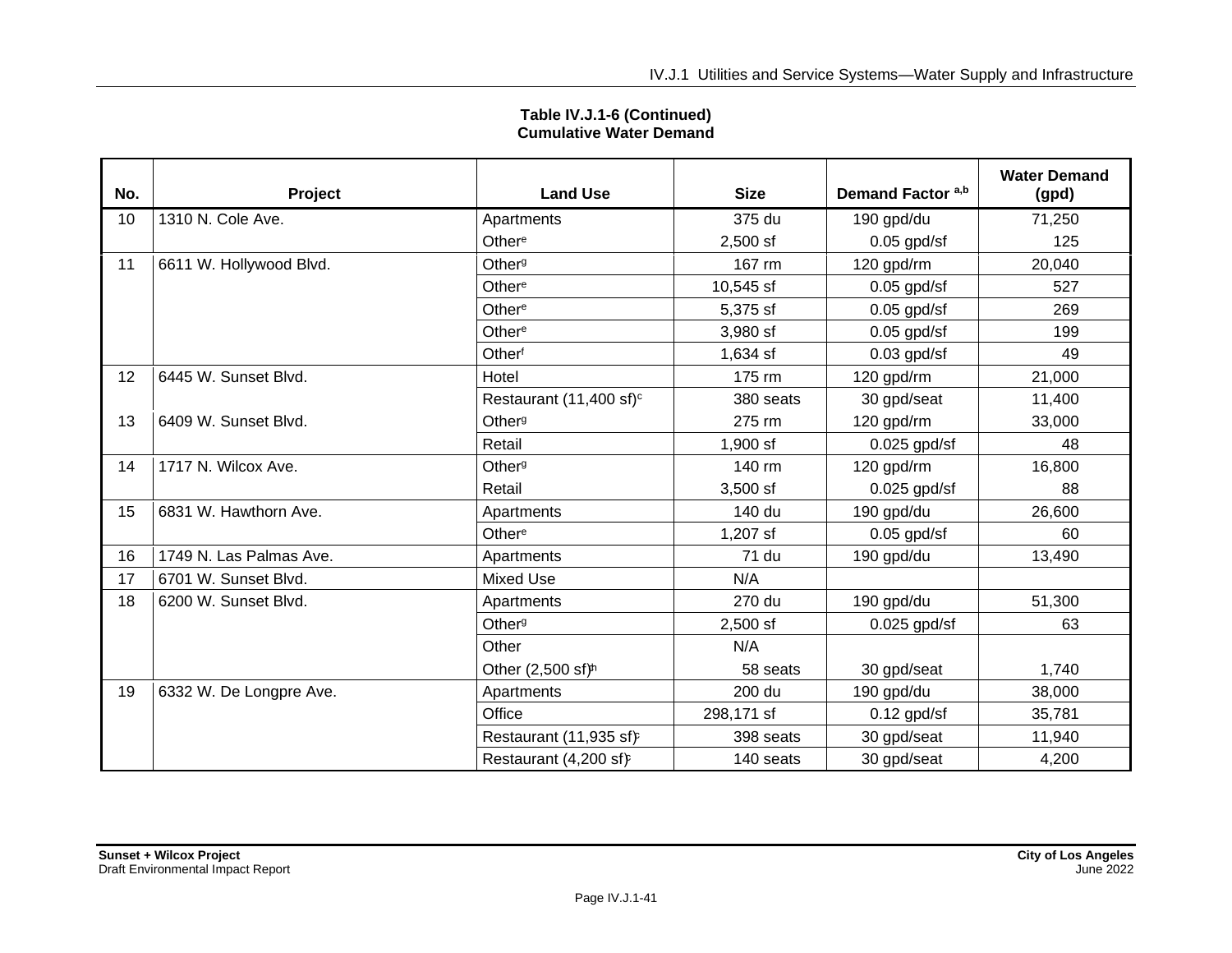| No. | Project                 | <b>Land Use</b>                     | <b>Size</b> | Demand Factor a,b | <b>Water Demand</b><br>(gpd) |
|-----|-------------------------|-------------------------------------|-------------|-------------------|------------------------------|
| 20  | 6516 W. Selma Ave.      | Other <sup>k</sup>                  | 212 du      | 190 gpd/du        | 40,280                       |
|     |                         | Other                               | 2,308 sf    |                   |                              |
|     |                         | Other                               | 5,305 sf    |                   | —                            |
|     |                         | Other                               | 5,843 sf    |                   |                              |
| 21  | 1600 N. Schrader Blvd.  | Other <sup>g</sup>                  | 198 rm      | 120 gpd/rm        | 23,760                       |
|     |                         | Other                               | 2,379 sf    |                   |                              |
|     |                         | Other                               | $3,600$ sf  |                   |                              |
| 22  | 6421 W. Selma Ave.      | Other <sup>k</sup>                  | 114 du      | 190 gpd/du        | 21,660                       |
|     |                         | Other                               | 5,041 sf    | $0.05$ gpd/sf     | 252                          |
|     |                         | Other (1,809 sf) <sup>c,h</sup>     | 60 seats    | 30 gpd/seat       | 1,800                        |
| 23  | 1601 N. Las Palmas Ave. | Apartments                          | 202 du      | 190 gpd/du        | 38,380                       |
|     |                         | Commercial                          | 14,200 sf   | $0.05$ gpd/sf     | 710                          |
| 24  | 1360 N. Vine St.        | Office                              | 463,521 sf  | $0.12$ gpd/sf     | 55,623                       |
|     |                         | Restaurant (20,902 sf) <sup>c</sup> | 697 seats   | 30 gpd/seat       | 20,910                       |
| 25  | 1541 N. Wilcox Ave.     | Other <sup>g</sup>                  | 190 rm      | 120 gpd/rm        | 22,800                       |
|     |                         | Other                               | 8,500 sf    |                   |                              |
|     |                         | Other                               | 1,382 sf    |                   |                              |
| 26  | 1400 N. Cahuenga Blvd.  | Other <sup>g</sup>                  | 220 rm      | 120 gpd/rm        | 26,400                       |
|     |                         | Other                               | 2,723 sf    |                   |                              |
|     |                         | Other                               | 1,440 sf    |                   | <u>e a</u>                   |
| 27  | 6436 W. Hollywood Blvd. | Apartments                          | 260 du      | 190 gpd/du        | 49,400                       |
|     |                         | Retail                              | 14,220 sf   | $0.025$ gpd/sf    | 356                          |
|     |                         | Office                              | 3,580 sf    | $0.12$ gpd/sf     | 430                          |
| 28  | 6400 W. Sunset Blvd.    | Apartments                          | 200 du      | 190 gpd/du        | 38,000                       |
|     |                         | Other <sup>e</sup>                  | 4,037 sf    | $0.05$ gpd/sf     | 202                          |
|     |                         | Other <sup>e</sup>                  | 3,000 sf    | $0.05$ gpd/sf     | 150                          |

**Table IV.J.1-6 (Continued) Cumulative Water Demand**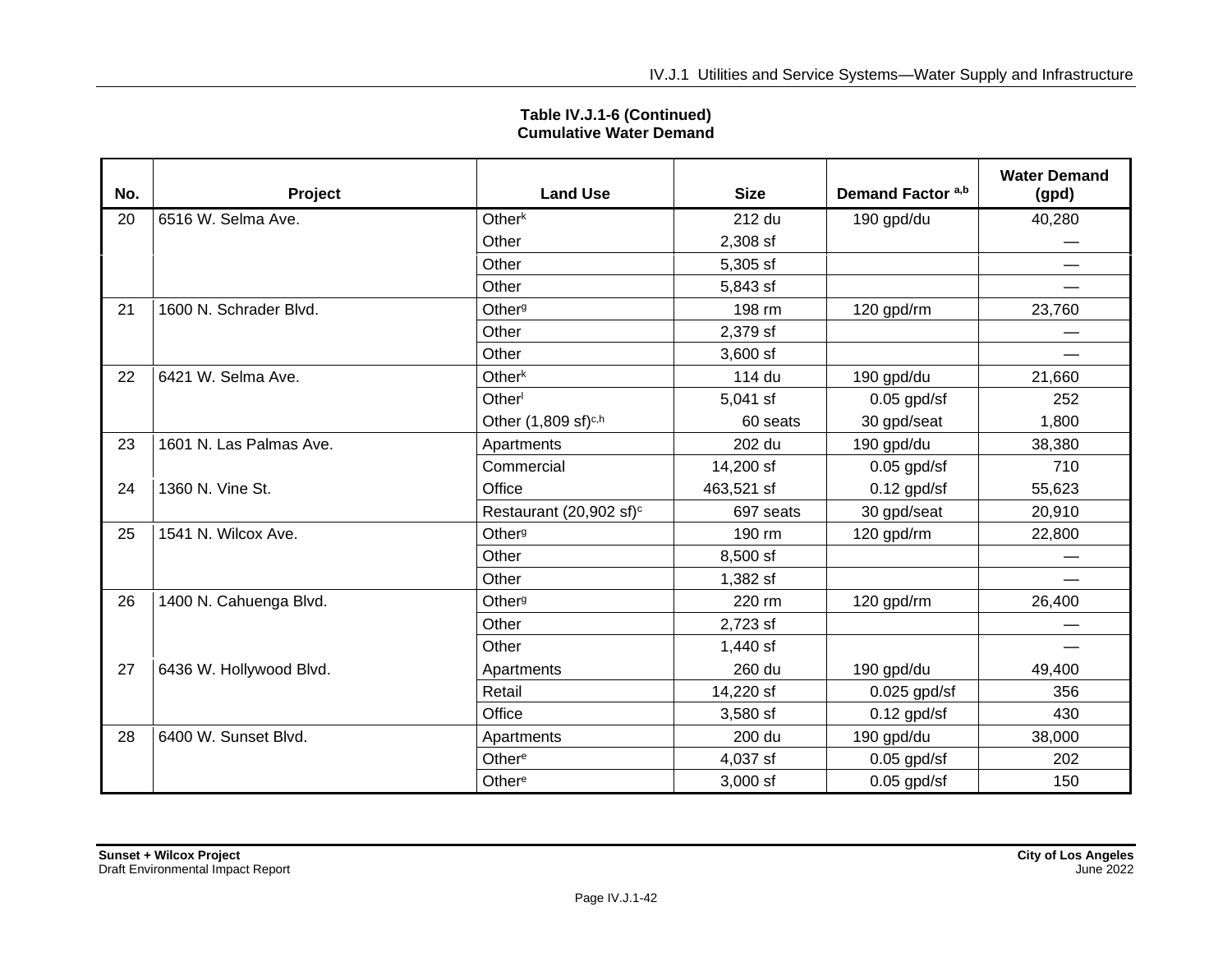| Table IV.J.1-6 (Continued)     |
|--------------------------------|
| <b>Cumulative Water Demand</b> |

| No. | Project                | <b>Land Use</b>                  | <b>Size</b> | Demand Factor a,b | <b>Water Demand</b><br>(gpd) |
|-----|------------------------|----------------------------------|-------------|-------------------|------------------------------|
| 29  | 1546 N. Argyle Ave.    | Apartments                       | 276 du      | 190 gpd/du        | 52,440                       |
|     |                        | Retail                           | $9,000$ sf  | $0.025$ gpd/sf    | 225                          |
|     |                        | Other (15,000 sf) <sup>c,h</sup> | 500 seats   | 30 gpd/seat       | 15,000                       |
|     |                        | Other <sup>g</sup>               | 27,000 sf   | $0.025$ gpd/sf    | 675                          |
| 30  | 1533 N. Schrader Blvd. | Other <sup>k</sup>               | 70 du       | 190 gpd/du        | 13,300                       |
| 31  | 1545 N. Wilcox Ave.    | Retail                           | 14,800 sf   | $0.025$ gpd/sf    | 370                          |
|     |                        | Office                           | 16,100 sf   | $0.12$ gpd/sf     | 1,932                        |
| 32  | 1637 N. Wilcox Ave.    | Apartments                       | 154 du      | 190 gpd/du        | 29,260                       |
|     |                        | Other <sup>g</sup>               | 6,586 sf    | $0.025$ gpd/sf    | 165                          |
| 33  | 6753 W. Selma Ave.     | Apartments                       | 51 du       | 190 gpd/du        | 9,690                        |
|     |                        | Retail                           | 438 sf      | $0.025$ gpd/sf    | 11                           |
| 34  | 1524 N. Cassil Pl.     | Apartments                       | 138 du      | 190 gpd/du        | 26,220                       |
|     |                        | Other <sup>g</sup>               | 62 rm       | 120 gpd/rm        | 7,440                        |
|     |                        | Other <sup>e</sup>               | 1,400 sf    | $0.05$ gpd/sf     | 70                           |
| 35  | 1720 N. Vine St.       | Apartments                       | 872 du      | 190 gpd/du        | 165,680                      |
|     |                        | Other <sup>k</sup>               | 133 du      | 190 gpd/du        | 25,270                       |
|     |                        | Other <sup>g</sup>               | 4,530 sf    | $0.025$ gpd/sf    | 113                          |
|     |                        | Other (25,650 sf) <sup>c,h</sup> | 855 seats   | 30 gpd/seat       | 25,650                       |
|     |                        | Other                            | 350 per     |                   |                              |
| 36  | 1723 N. Wilcox Av.     | Other <sup>g</sup>               | 81 rm       | 120 gpd/rm        | 9,720                        |
|     |                        | Other                            | N/A         |                   |                              |
| 37  | 1400 N. Vine St.       | Apartments                       | 179 du      | 190 gpd/du        | 34,010                       |
|     |                        | Apartments                       | 19 du       | 190 gpd/du        | 3,610                        |
|     |                        | Retail                           | 16,000 sf   | $0.025$ gpd/sf    | 400                          |
| 38  | 1818 N. Cherokee Ave.  | Apartments                       | 65 du       | 190 gpd/du        | 12,350                       |
|     |                        | Apartments                       | 21 du       | 190 gpd/du        | 3,990                        |
| 39  | 1235 Vine St.          | Office                           | 117,000 sf  | $0.12$ gpd/sf     | 14,040                       |
|     |                        | Retail                           | 7,800 sf    | $0.025$ gpd/sf    | 195                          |

**Sunset + Wilcox Project City of Los Angeles**

Draft Environmental Impact Report June 2022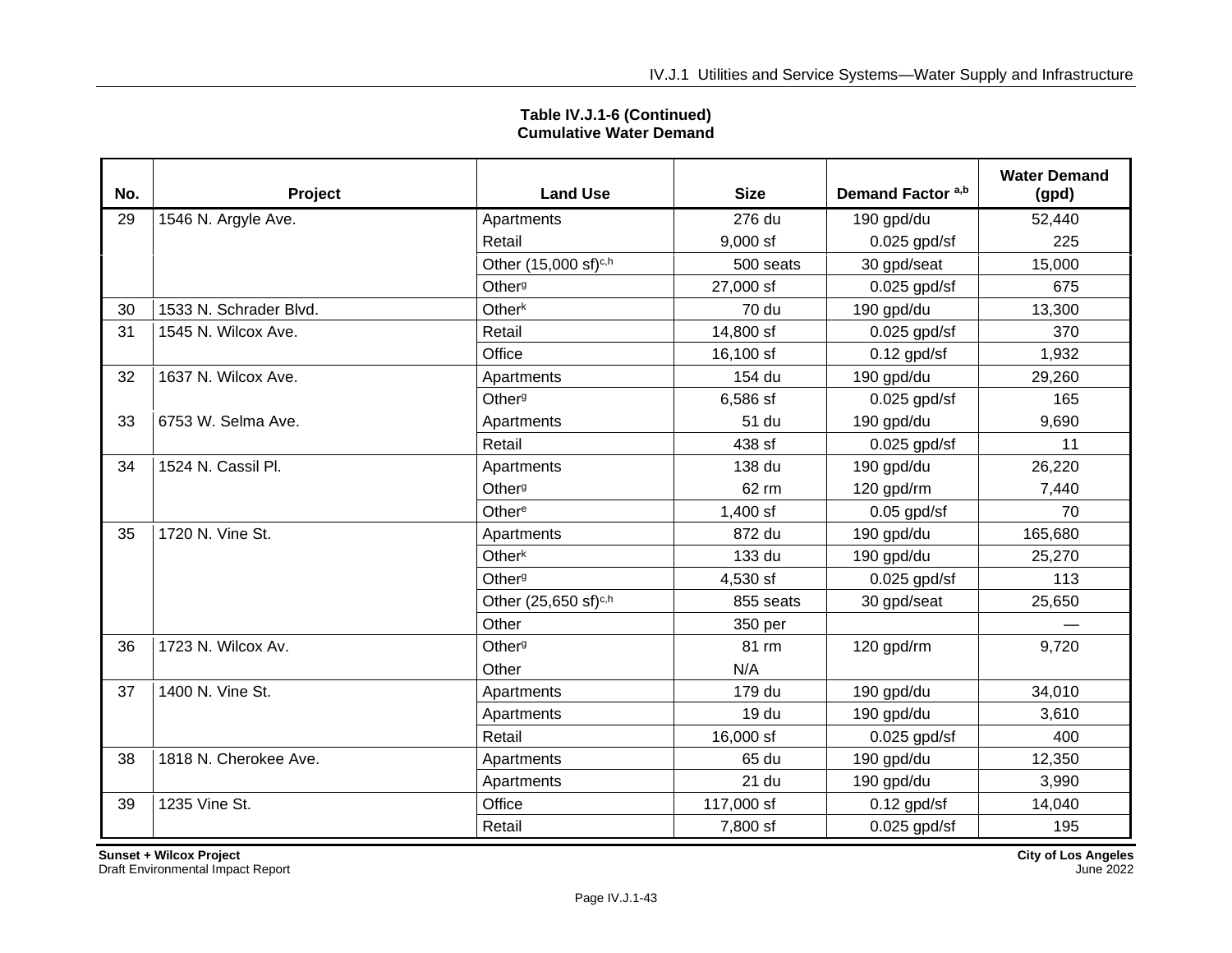| Table IV.J.1-6 (Continued)<br><b>Cumulative Water Demand</b> |
|--------------------------------------------------------------|
|--------------------------------------------------------------|

| No. | Project                     | <b>Land Use</b>                     | <b>Size</b>  | Demand Factor a,b | <b>Water Demand</b><br>(gpd) |
|-----|-----------------------------|-------------------------------------|--------------|-------------------|------------------------------|
| 40  | 1708-1732 N. Cahuenga Blvd. | Office                              | 210,500 sf   | $0.12$ gpd/sf     | 25,260                       |
|     |                             | Restaurant (6,500 sf) <sup>c</sup>  | 217 seats    | 30 gpd/seat       | 6,510                        |
| 41  | 1612 N. McCadden Pl.        | Retail                              | 37,000 sf    | $0.025$ gpd/sf    | 925                          |
|     |                             | Micro-Units                         | 69 du        | 75 gpd/du         | 5,175                        |
| 42  | 6517-6533 Lexington Ave.    | Single-Family Homes                 | <b>18 du</b> | 230 gpd/du        | 4,140                        |
| 43  | 1400 N. Highland Ave.       | Apartments                          | 49 du        | 190 gpd/du        | 9,310                        |
|     |                             | Retail                              | 800 sf       | $0.025$ gpd/sf    | 20                           |
| 44  | 6100 W. Hollywood Blvd.     | Apartments                          | 209 du       | 190 gpd/du        | 39,710                       |
|     |                             | Apartments                          | <b>11 du</b> | 190 gpd/du        | 2,090                        |
|     |                             | Other <sup>g</sup>                  | 3,270 sf     | $0.05$ gpd/sf     | 164                          |
| 45  | 6630 W. Sunset Blvd.        | Apartments                          | 40 du        | 190 gpd/du        | 7,600                        |
|     |                             | Retail                              | 3,474 sf     | $0.025$ gpd/sf    | 87                           |
| 46  | 6350 Selma Ave.             | Apartments                          | 290 du       | 190 gpd/du        | 55,100                       |
|     |                             | Commercial                          | 6,576 sf     | $0.05$ gpd/sf     | 329                          |
| 47  | 6140 Hollywood Blvd.        | Hotel                               | 102 rm       | 120 gpd/rm        | 12,240                       |
|     |                             | Condominiums                        | 27 du        | 190 gpd/du        | 5,130                        |
|     |                             | Restaurant (11,500 sf) <sup>c</sup> | 383 seats    | 30 gpd/seat       | 11,490                       |
| 48  | 1718 Vine St.               | Hotel                               | 216 rm       | 120 gpd/rm        | 25,920                       |
| 49  | 1719 N. Whitley Ave.        | Hotel                               | 156 rm       | 120 gpd/rm        | 18,720                       |
| 50  | 6677 Santa Monica Blvd.     | Apartments                          | 695 du       | 190 gpd/du        | 132,050                      |
|     |                             | Other <sup>e</sup>                  | 4,000 sf     | $0.05$ gpd/sf     | 200                          |
|     |                             | Other <sup>e</sup>                  | 5,500 sf     | $0.05$ gpd/sf     | 275                          |
|     |                             | Retail                              | 15,400 sf    | $0.025$ gpd/sf    | 385                          |
| 51  | 1118 N. McCadden            | Office                              | 17,040 sf    | $0.12$ gpd/sf     | 2,045                        |
|     |                             | Otheri                              | 29,650 sf    | $0.12$ gpd/sf     | 3,558                        |
|     |                             | Other <sup>k</sup>                  | 100 du       | 190 gpd/du        | 19,000                       |
|     |                             | Other <sup>k</sup>                  | 92 du        | 190 gpd/du        | 17,480                       |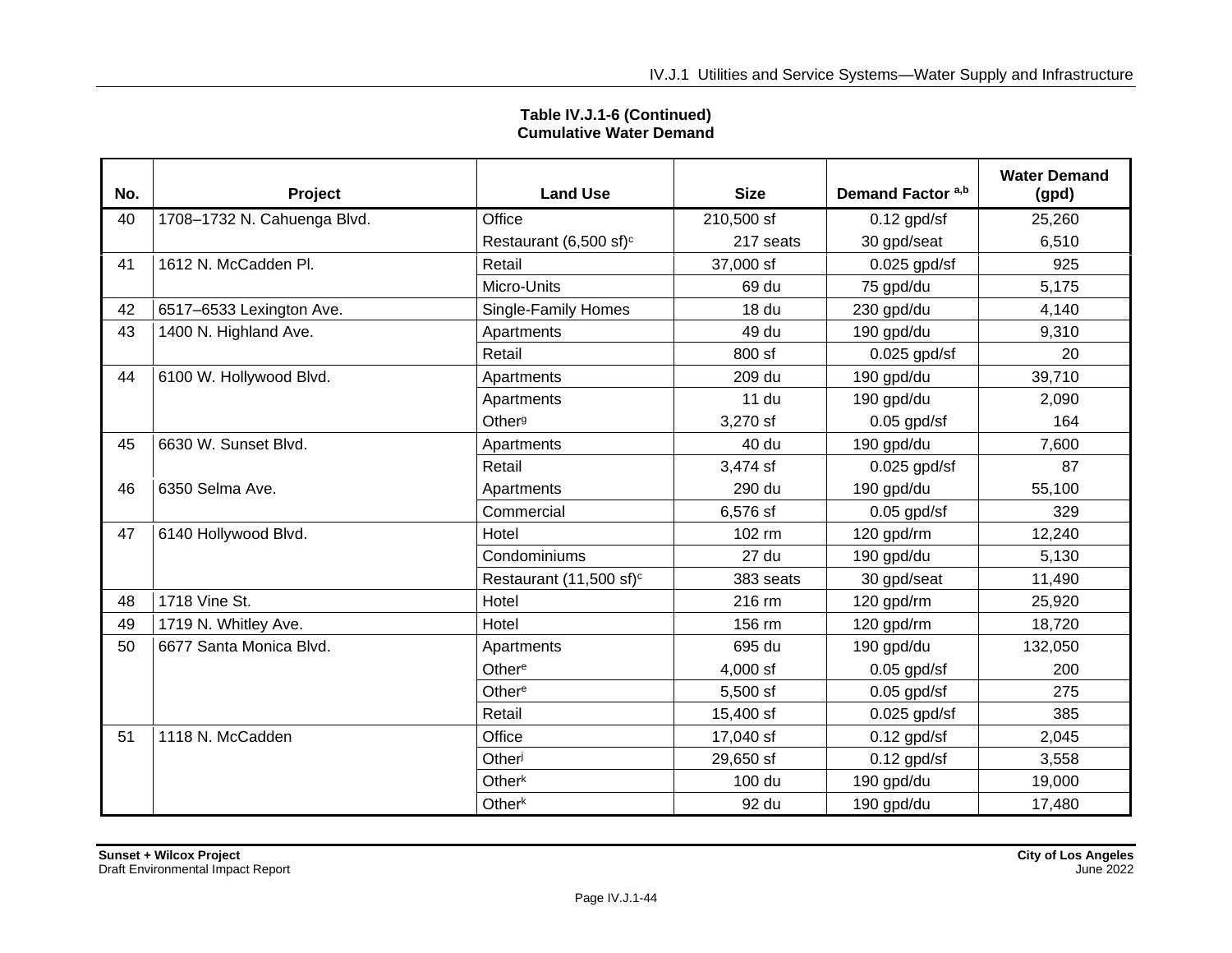| No.                                                                           | Project               | <b>Land Use</b>    | <b>Size</b> | Demand Factor a,b | <b>Water Demand</b><br>(gpd)       |
|-------------------------------------------------------------------------------|-----------------------|--------------------|-------------|-------------------|------------------------------------|
| 52                                                                            | 6050 W. Sunset Blvd.  | Office             | 859,350 sf  | $0.12$ gpd/sf     | 103,122                            |
|                                                                               |                       | Other              | 52,800 sf   |                   |                                    |
|                                                                               |                       | Other              | 169,400 sf  |                   |                                    |
| 53                                                                            | 6220 W. Yucca St.     | Apartments         | 210 du      | 190 gpd/du        | 39,900                             |
|                                                                               |                       | Other <sup>g</sup> | 136 rm      | 120 gpd/rm        | 16,320                             |
|                                                                               |                       | Retail             | 12,570 sf   | $0.025$ gpd/sf    | 314                                |
| 54                                                                            | 1149 N. Gower St.     | Apartments         | 169 du      | 190 gpd/du        | 32,110                             |
| 55                                                                            | 1233 N. Highland Ave. | Apartments         | 72 du       | 190 gpd/du        | 13,680                             |
|                                                                               |                       | Commercial         | 12,160 sf   | $0.05$ gpd/sf     | 608                                |
| <b>Related Projects Wastewater Generation</b>                                 |                       |                    |             |                   | 2,075,883                          |
|                                                                               |                       |                    |             |                   | $(2,327 \text{ afy})$              |
| <b>Project Net Wastewater Generation</b>                                      |                       |                    |             |                   | 87,521<br>$(98$ afy)               |
| <b>Total Wastewater Generation for Related</b><br><b>Projects and Project</b> |                       |                    |             |                   | 2,163,404<br>$(2,425 \text{ afy})$ |

#### **Table IV.J.1-6 (Continued) Cumulative Water Demand**

*afy = acre-feet per year*

*du = dwelling units*

*per = persons*

*rm = rooms*

*sf = square feet*

- *<sup>a</sup> This analysis is based on sewage generation rates provided by LASAN's Sewerage Facilities Charge, Sewage Generation Factor for Residential and Commercial Categories, effective April 6, 2012.*
- *<sup>b</sup> This analysis conservatively assumes that all dwelling units are 3-bedroom units.*
- *<sup>c</sup> Restaurant space is assumed to be all full-service restaurant and assumed to be equivalent to 30 square feet per seat for a conservative estimate.*
- *<sup>d</sup> Sewage generation rates provided by LASAN do not include rates for other uses. Therefore, the most comparable land use rate of 120 gallons per day per room for "Hotel" is applied.*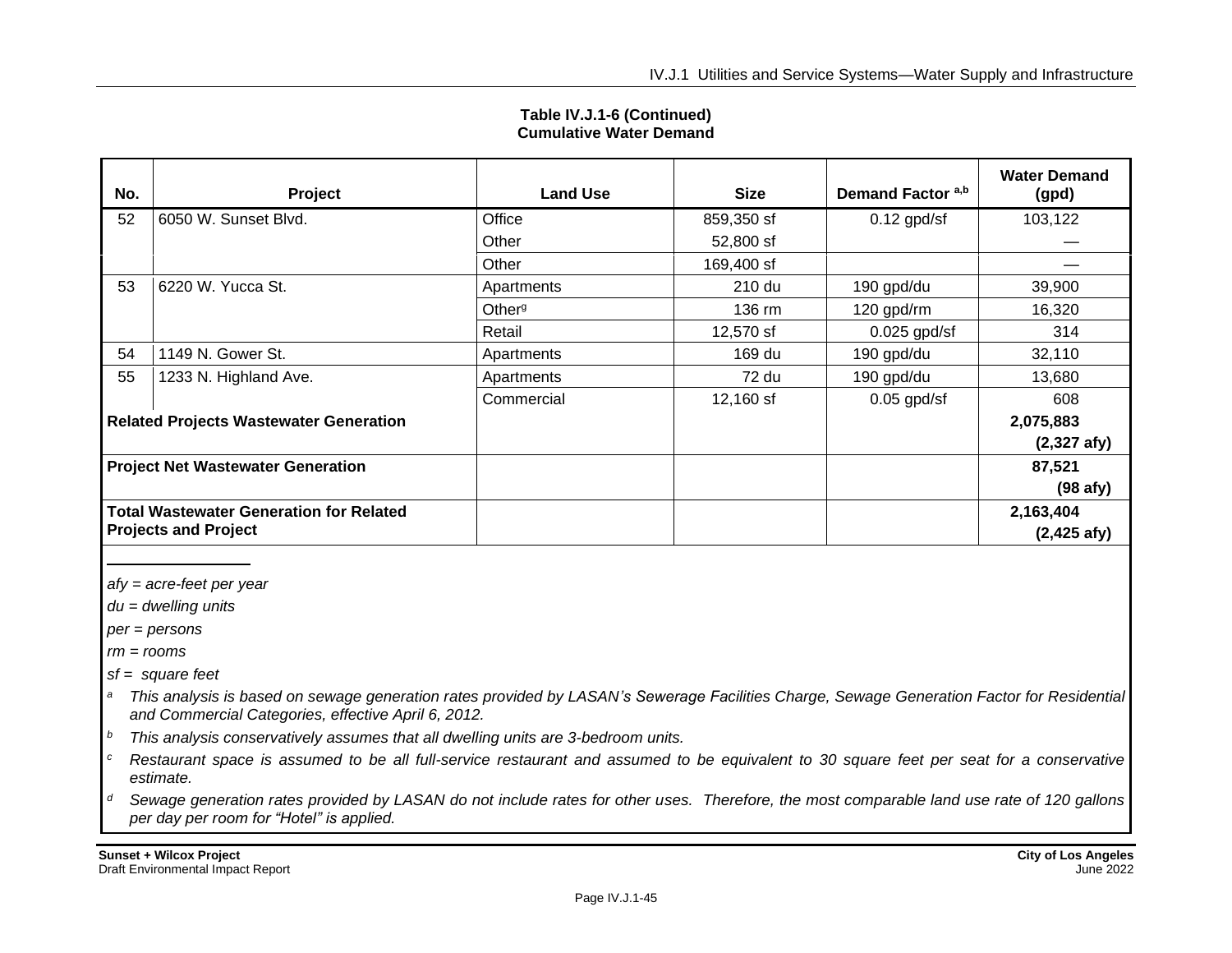#### **Table IV.J.1-6 (Continued) Cumulative Water Demand**

|              | No.<br>Project                                                                                                                                                                                                               | <b>Land Use</b> | <b>Size</b> | Demand Factor a,b | <b>Water Demand</b><br>(gpd) |  |  |
|--------------|------------------------------------------------------------------------------------------------------------------------------------------------------------------------------------------------------------------------------|-----------------|-------------|-------------------|------------------------------|--|--|
| e            | Sewage generation rates provided by LASAN do not include rates for other uses. Therefore, the land use rate of 50 gallons per 1,000 square<br>feet for "Commercial" is applied.                                              |                 |             |                   |                              |  |  |
|              | Sewage generation rates provided by LASAN do not include rates for other uses. Therefore, the land use rate of 30 gallons per 1,000 square<br>feet for "Museum" is applied.                                                  |                 |             |                   |                              |  |  |
| $\mathsf{g}$ | Sewage generation rates provided by LASAN do not include rates for other uses. Therefore, the land use rate of 25 gallons per 1,000 square<br>feet for "Retail" is applied for land use size less than 100,000 square feet). |                 |             |                   |                              |  |  |
| $\mathsf{h}$ | Sewage generation rates provided by LASAN do not include rates for other uses. Therefore, the land use rate of 30 gallons per seat for<br>"Restaurant" is applied.                                                           |                 |             |                   |                              |  |  |
|              | Sewage generation rates provided by LASAN do not include rates for other uses. Therefore, the land use rate of 50 gallons per 1,000 square<br>feet for "Lobby" is applied.                                                   |                 |             |                   |                              |  |  |
|              | Sewage generation rates provided by LASAN do not include rates for other uses. Therefore, the land use rate of 120 gallons per 1,000 square<br>feet for "Office" is applied.                                                 |                 |             |                   |                              |  |  |
|              | Sewage generation rates provided by LASAN do not include rates for other uses. Therefore, the land use rate of 190 gallons per dwelling unit<br>for "Residential" is applied.                                                |                 |             |                   |                              |  |  |
|              | Source: Fehr and Peers, 2020, based on data provided by City of Los Angeles Department of Transportation and the City of Los Angeles<br>Department of City Planning; Eyestone Environmental, 2021.                           |                 |             |                   |                              |  |  |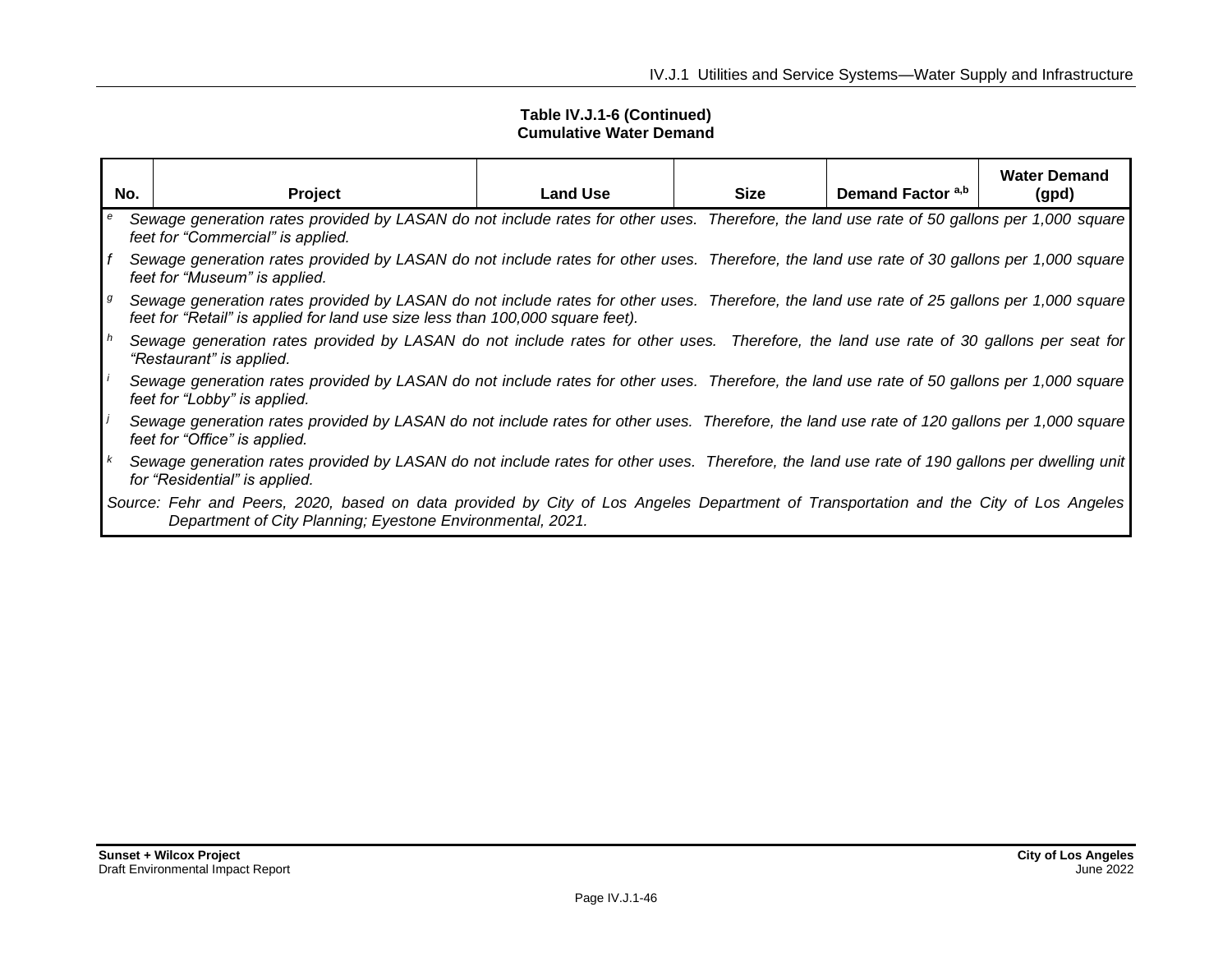water demand would be approximately 2,163,404 gpd (2,425 AFY). These estimates are conservative because, while the water demand estimates for the Project account for required and proposed water conservation measures and subtract the water demand associated with the existing uses to be removed, the estimates for the related projects do not.

The total water demand of the Project and related projects of approximately 2,425 AFY would represent approximately 0.5 percent of LADWP's 2020 water supply of 487,591 AF, with the Project's share of 98 AFY representing approximately 0.02 percent of LADWP's 2020 water supply.

As previously stated, the WSA prepared for the Project and included as Appendix L of this Draft EIR concludes that LADWP would be able to meet the water demand of the Project together with the existing and forecasted growth in the City through 2045.<sup>110</sup> Additionally, based on water demand projections through 2045 in its 2020 UWMP, LADWP has determined that it would be able to reliably provide water to its customers through the year 2045, based on demographic growth projections in SCAG's 2020–2045 RTP/SCS, which includes the Project and likely most of the related projects.<sup>111</sup> In addition, compliance of the Project and other future development projects with the numerous regulatory requirements that promote water conservation described above would also reduce water demand on a cumulative basis. For example, certain related projects would be subject to the City's Green Building Code requirement to reduce indoor water use by at least 20 percent, and all projects would be required to use fixtures that conserve water. In addition, as with the Project, any related projects meeting the size criteria under SB 610 would be required to prepare and receive LADWP approval of a WSA that demonstrates how the water demand associated with these projects would be met.

Overall, as discussed above, the 2020 LADWP UWMP demonstrates that the City will meet all new water demands from projected population growth, through a combination of water conservation and water recycling. LADWP's 2020 UWMP specifically outlined the creation of sustainable sources of water for the City to reduce dependence on imported supplies. LADWP's 2020 UWMP also incorporates the goals of ED 5 and the City's Green New Deal. LADWP is planning to achieve these goals by expanding its water conservation efforts through public education, installing high-efficiency water fixtures, providing incentives, and expanding the City's outdoor water conservation program.<sup>112</sup> To increase

*<sup>110</sup> LADWP, Water Supply Assessment for the Sunset and Wilcox Project, June 30, 2021. Refer to Appendix L of this Draft EIR.*

*<sup>111</sup> LADWP, Water Supply Assessment for the Sunset and Wilcox Project, June 30, 2021. Refer to Appendix L of this Draft EIR.*

*<sup>112</sup> LADWP, 2020 Urban Water Management Plan, May 2021.*